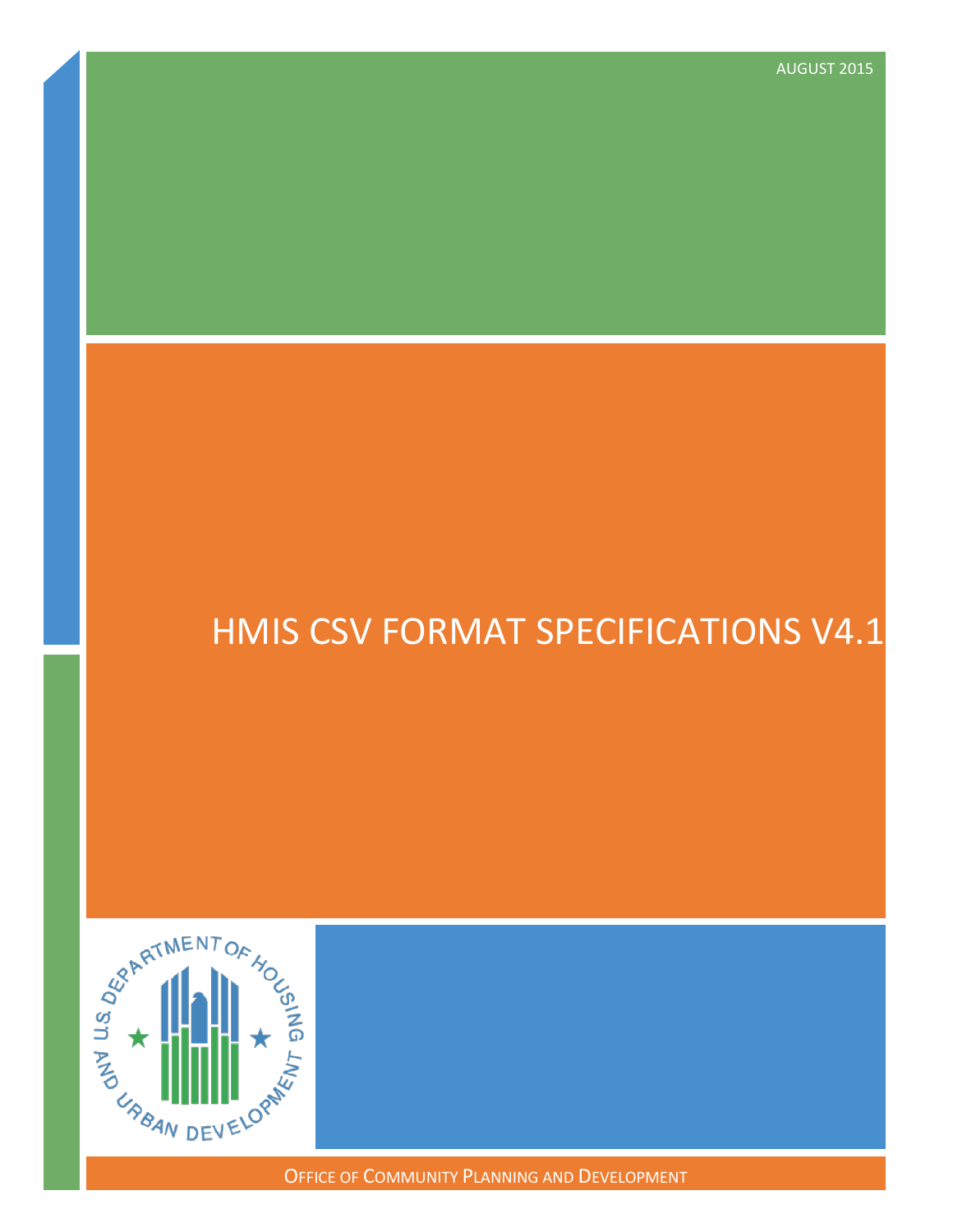## Contents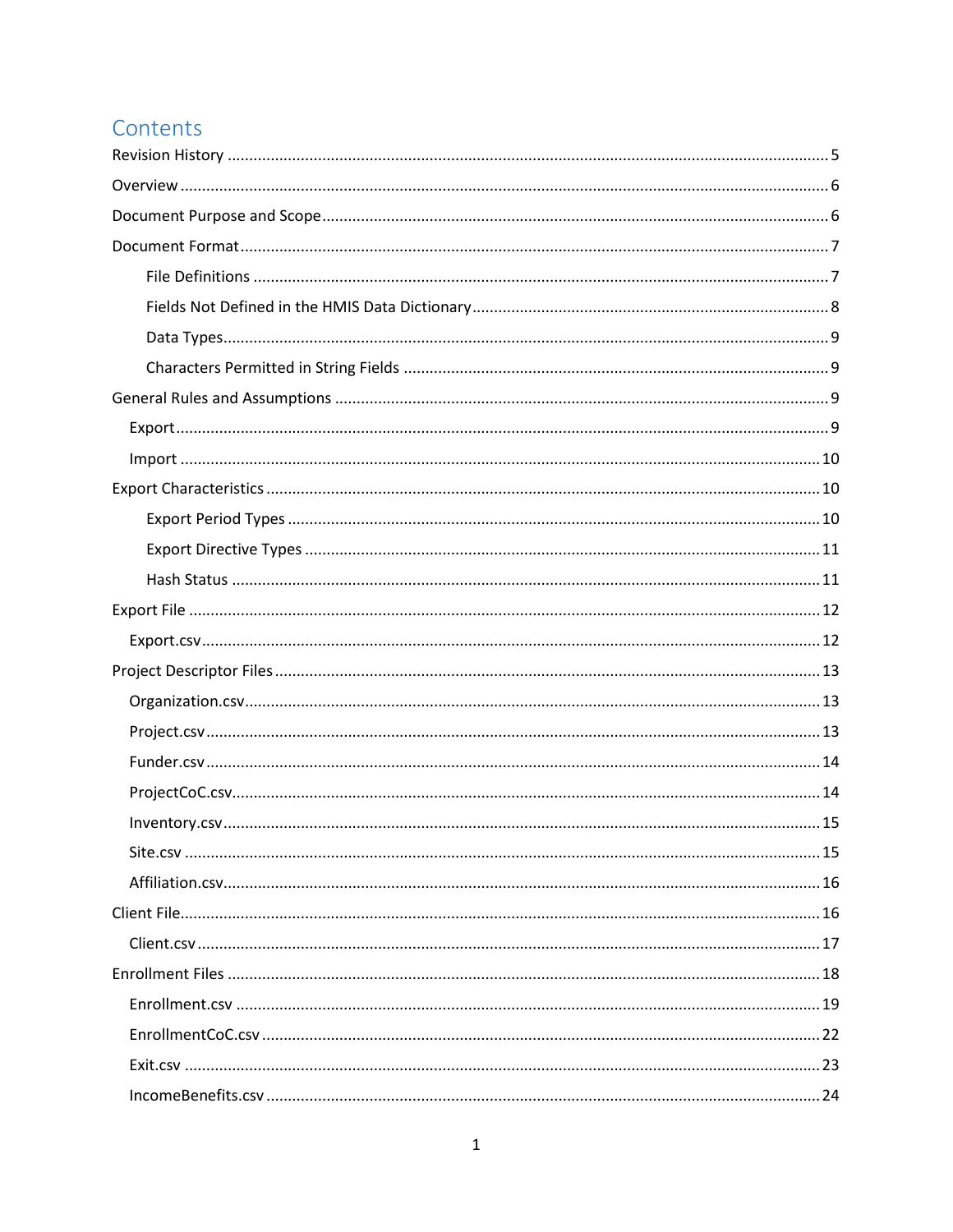| 1.1    |  |
|--------|--|
| 1.2    |  |
| 1.3    |  |
| 1.4    |  |
| 1.5    |  |
| 1.6    |  |
| 1.7    |  |
| 1.8    |  |
| 2.4.2  |  |
| 2.5.1  |  |
| 2.6.1  |  |
| 2.7.2  |  |
| 2.7.3  |  |
| 2.7.4  |  |
| 2.7.B  |  |
| 2.9.1  |  |
| 3.1.5  |  |
| 3.2.2  |  |
| 3.3.2  |  |
| 3.5.1  |  |
| 3.6.1  |  |
| 3.9.1  |  |
| 3.9.2  |  |
| 3.12.1 |  |
| 3.15.1 |  |
| 3.17.2 |  |
| 3.17.B |  |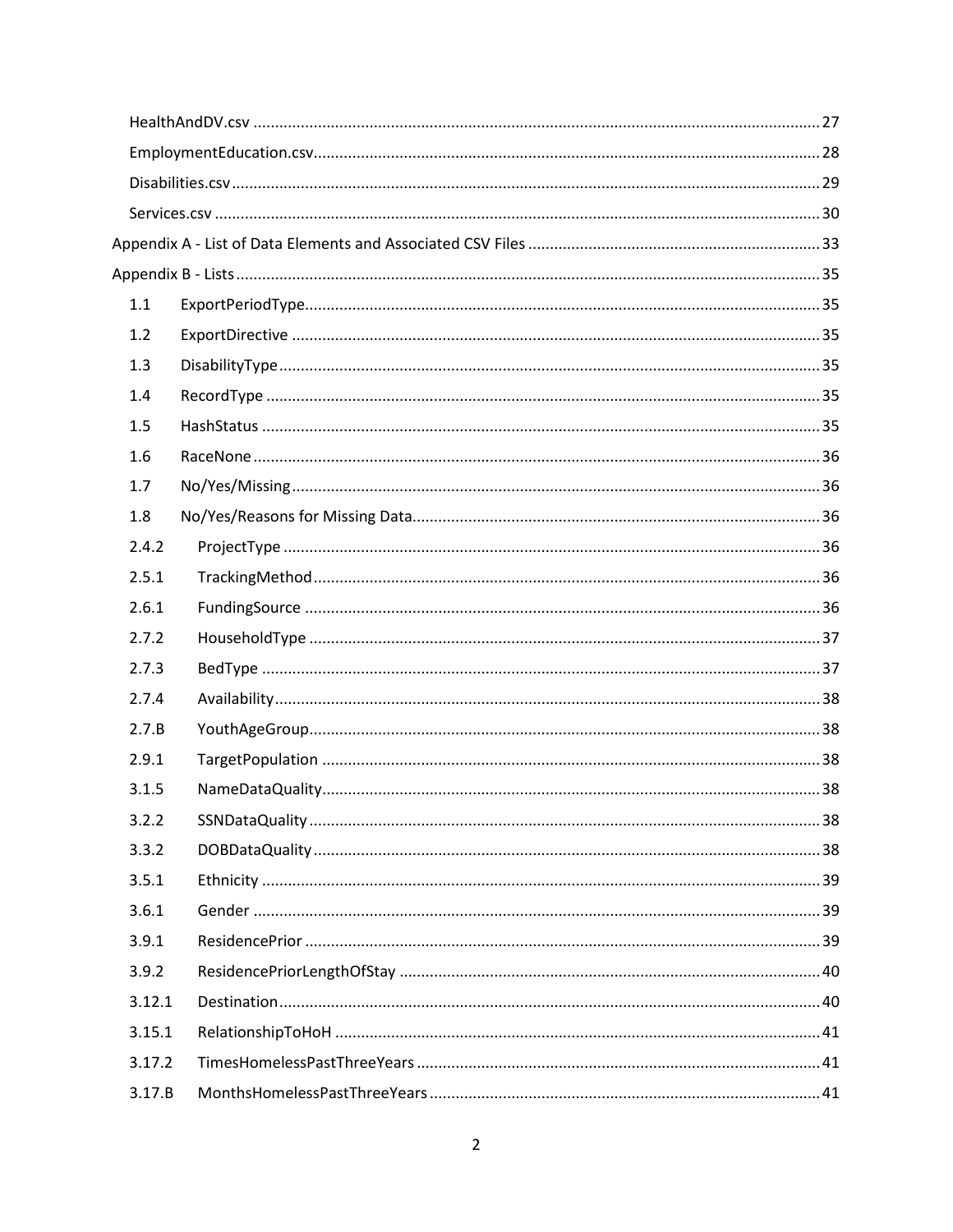| 4.1.1   |  |
|---------|--|
| 4.4.A   |  |
| 4.9.D   |  |
| 4.9.E   |  |
| 4.10.2  |  |
| 4.11.A  |  |
| 4.12.2  |  |
| 4.14.A  |  |
| 4.14.B  |  |
| 4.14.C  |  |
| 4.14.D  |  |
| 4.14.D3 |  |
| 4.14.D4 |  |
| 4.14.D5 |  |
| 4.15.A  |  |
| 4.14E   |  |
| 4.15.B  |  |
| 4.16.A  |  |
| 4.16.B  |  |
| 4.16.A1 |  |
| 4.18.1  |  |
| 4.19.1  |  |
| 4.19.A  |  |
| 4.20.A  |  |
| 4.22.A  |  |
| 4.23.1  |  |
| 4.24.1  |  |
| 4.25.1  |  |
| 4.26.A  |  |
| 4.26.B  |  |
| 4.27.1  |  |
| 4.31.A  |  |
| 4.33.A  |  |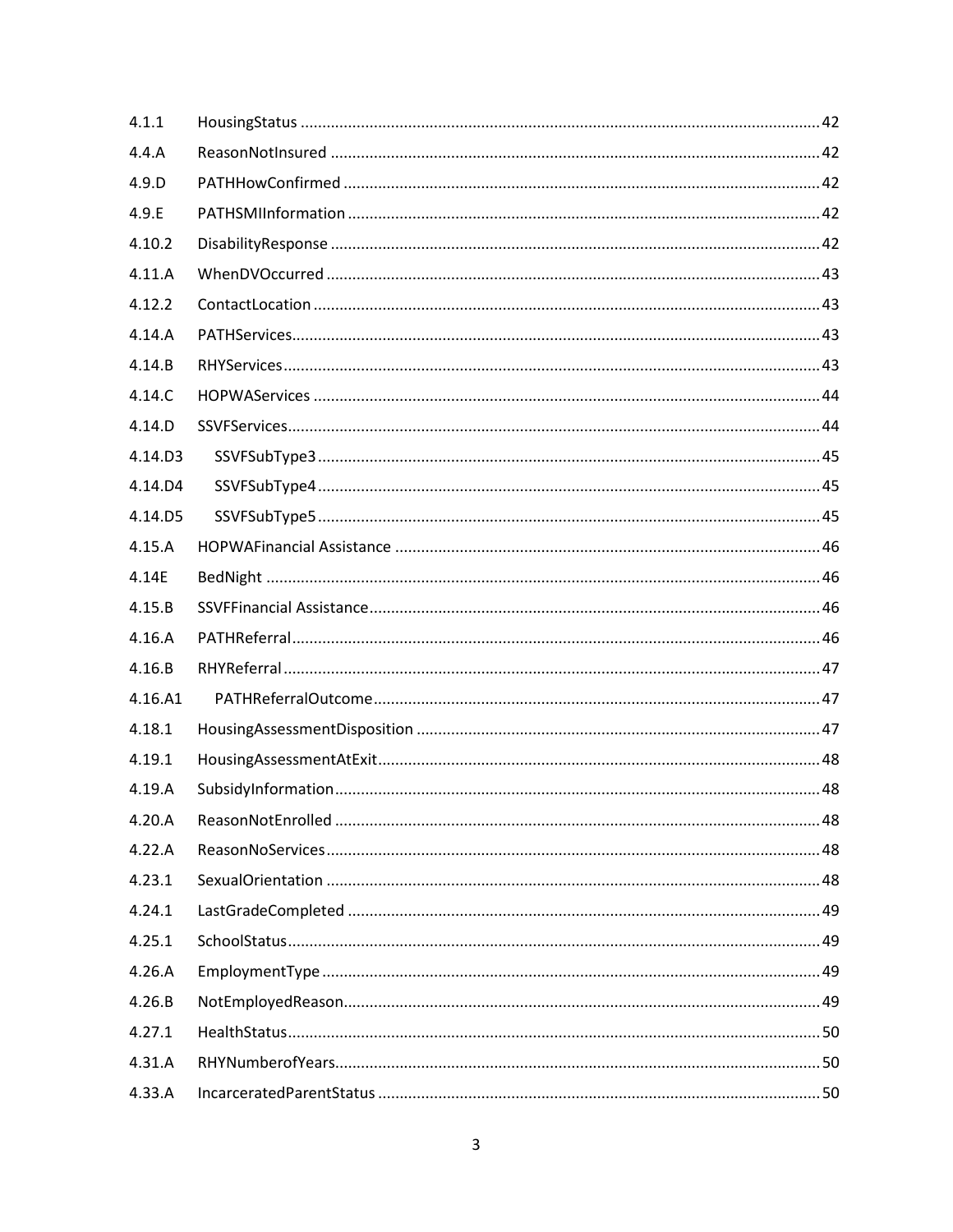| 4.34.1  |  |
|---------|--|
| 4.35.A  |  |
| 4.36.1  |  |
| 4.37.1  |  |
| 4.37.A  |  |
| 4.37.B  |  |
| 4.39    |  |
| 4.41.11 |  |
| 4.41.12 |  |
| 4.42.1  |  |
| 4.43.5  |  |
| 4.47    |  |
| 5.3.1   |  |
|         |  |
|         |  |
|         |  |
|         |  |
|         |  |
|         |  |
|         |  |
|         |  |
|         |  |
|         |  |
|         |  |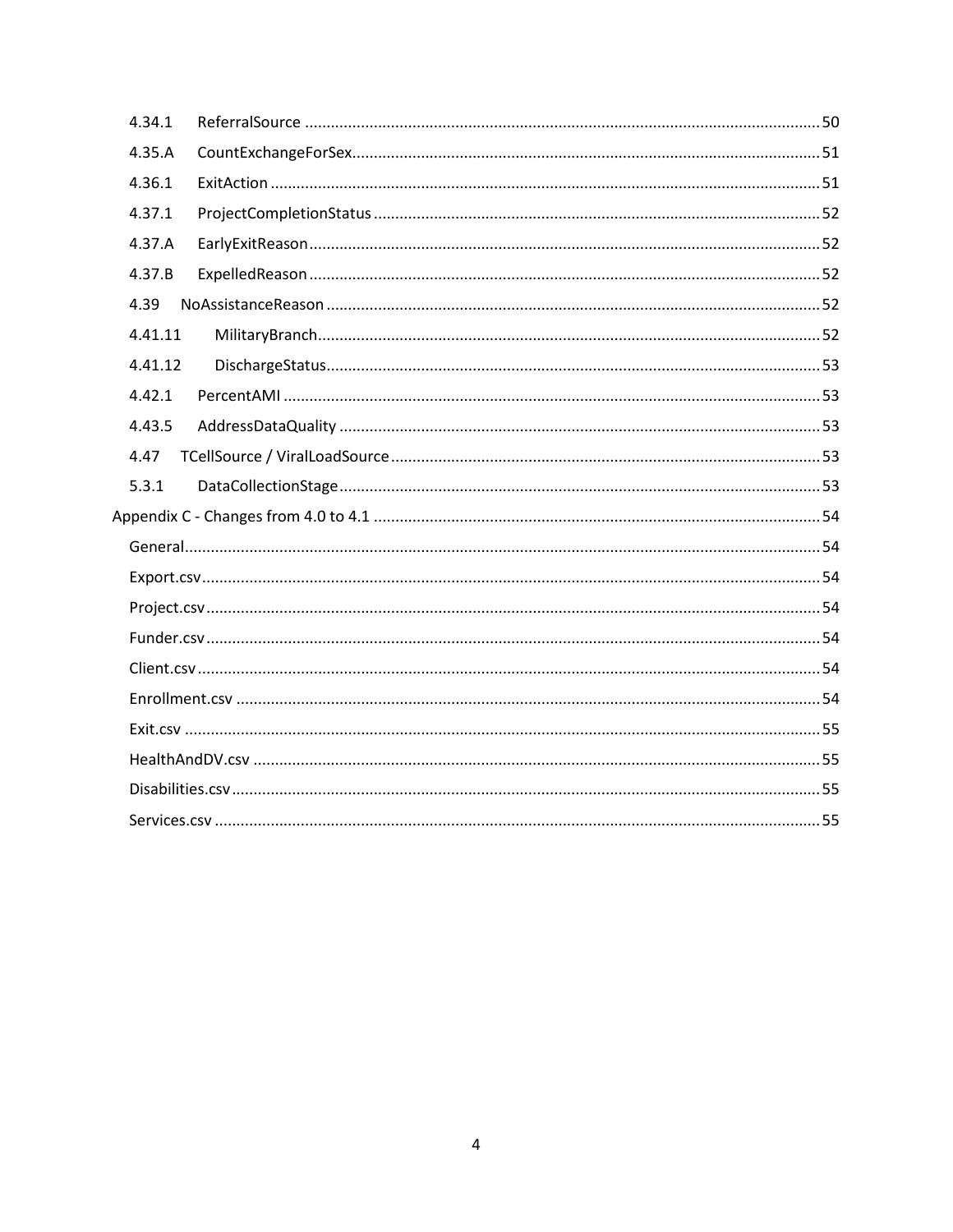## <span id="page-5-0"></span>Revision History

| Date   | <b>Version</b> | <b>Description</b>                                          |
|--------|----------------|-------------------------------------------------------------|
| 9/2014 | 4.0            | HMIS CSV Data Exchange Specifications v4.0                  |
| 8/2015 | 4.1            | HMIS CSV Data Exchange Specifications v4.1 (see Appendix C) |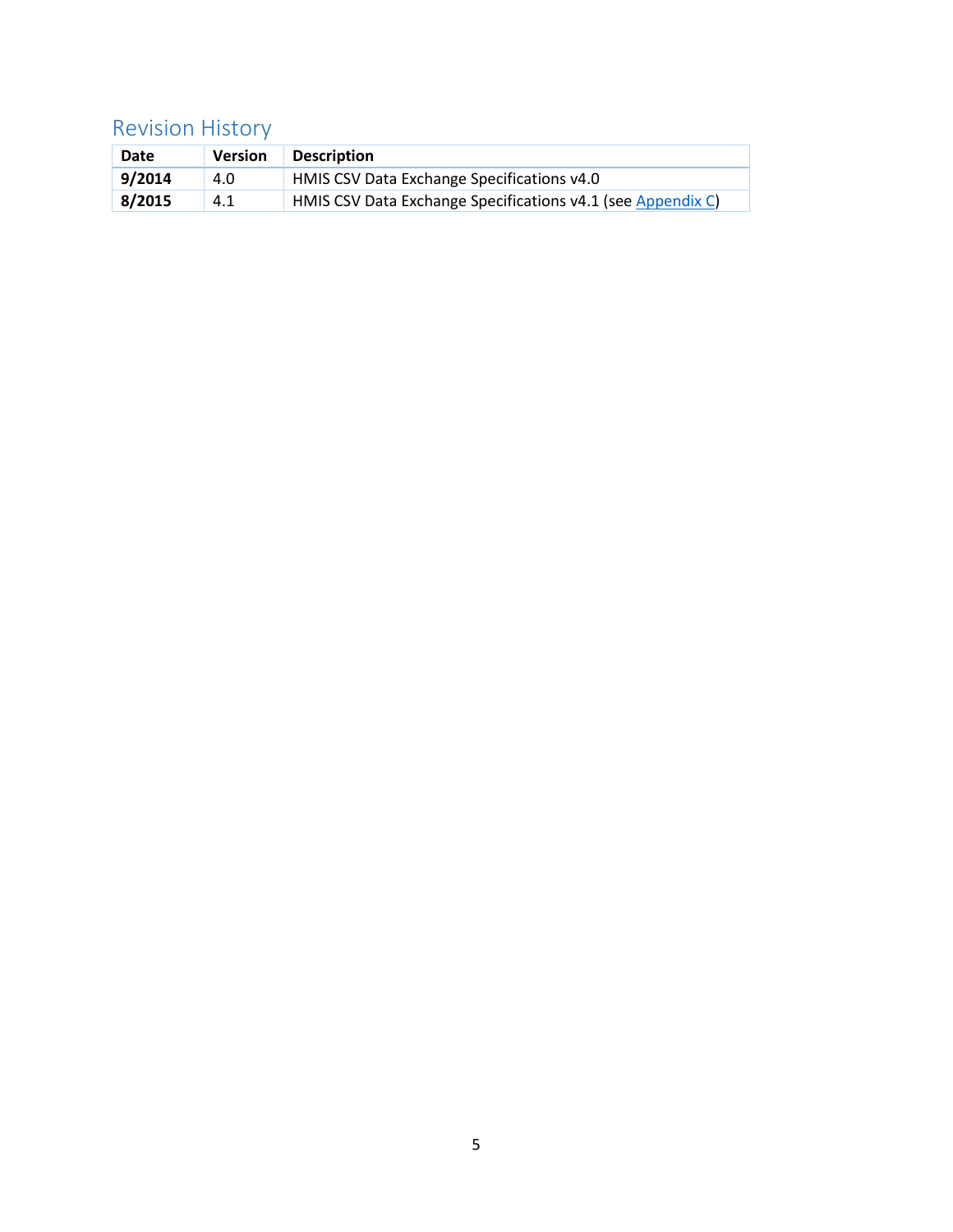## <span id="page-6-0"></span>**Overview**

The 2014 HMIS Data Standards [\(HMIS Data Dictionary](https://www.hudexchange.info/resources/documents/HMIS-Data-Dictionary.pdf) and [HMIS Data Standards Manual\)](https://www.hudexchange.info/resources/documents/HMIS-Data-Standards-Manual.pdf), were released jointly by the Department of Housing and Urban Development (HUD), the Department of Health and Human Services (HHS), and the Department of Veterans Affairs (VA) in 2014 and implemented by HMIS software providers and HMIS administrators with an effective date of October 1, 2014. In July 2015, HUD released Version 3 of the HMIS Data Dictionary and HMIS Data Standards Manual with a required implementation date of October 1, 2015.

This document provides updated specifications for a standard set of comma-separated values (CSV) files that include all data elements and fields defined by the HMIS Data Dictionary Version 3, along with information that describes an exported data set. The structure of the files and relationships between files are based on the 2015 HMIS Logical Model, although the HMIS CSV is less granular than that of the model in order to reduce the overall number of files.

In addition to the HMIS CSV, HUD is also publishing HUD HMIS XML Schema version 4.1, an eXtensible Markup Language (XML) format also based on the HMIS Logical Model. Documentation is available on HUD's Homelessness Data Exchange (HDX) at [http://www.hudhdx.info/VendorResources.aspx.](http://www.hudhdx.info/VendorResources.aspx)

## <span id="page-6-1"></span>Document Purpose and Scope

There are a number of purposes for which HMIS data might be exported from one system and imported to another. The use cases that the HMIS CSV and HMIS XML formats are primarily intended to support include migration from one HMIS application to another; data warehouses that aggregate data from multiple HMIS implementations for analysis and reporting; and participation in a local HMIS implementation by regularly providing data entered into and exported from an alternative database.

This document is primarily technical; it describes a common format and associated basic expectations and assumptions related to the processes of exporting and importing HMIS data in a standard manner. In general, HUD expects that it should be possible to export, in a standard format, all data entered into an HMIS for any data element defined by the HMIS Data Dictionary, regardless of whether or not a given data element is required based on project type or funder. Specific requirements related to the overall functionality of HMIS applications and export and import processes in particular will be established by the forthcoming HMIS Software and Data Quality Standards and may result in revisions to this document.

The HMIS Data Dictionary contains 70 required data elements, 2 optional data elements, and 7 required metadata elements. HUD is aware that there is, in addition, a wide variety of expanded and customized data collection in HMIS implementations across the country. While HUD is cognizant that the exchange of additional data that may be included in an HMIS will often be useful and necessary, it is not practical to include accommodations for every potential need, even if it were possible to anticipate them. As a result, the scope of this document is generally limited to data collected in manner consistent with the HMIS Data Dictionary. The HMIS CSV format may be extended to include additional files and fields by parties engaged in HMIS data exchange; technical assistance may be available.

To request technical assistance please visit [www.hudexchange.info.](http://www.hudexchange.info/)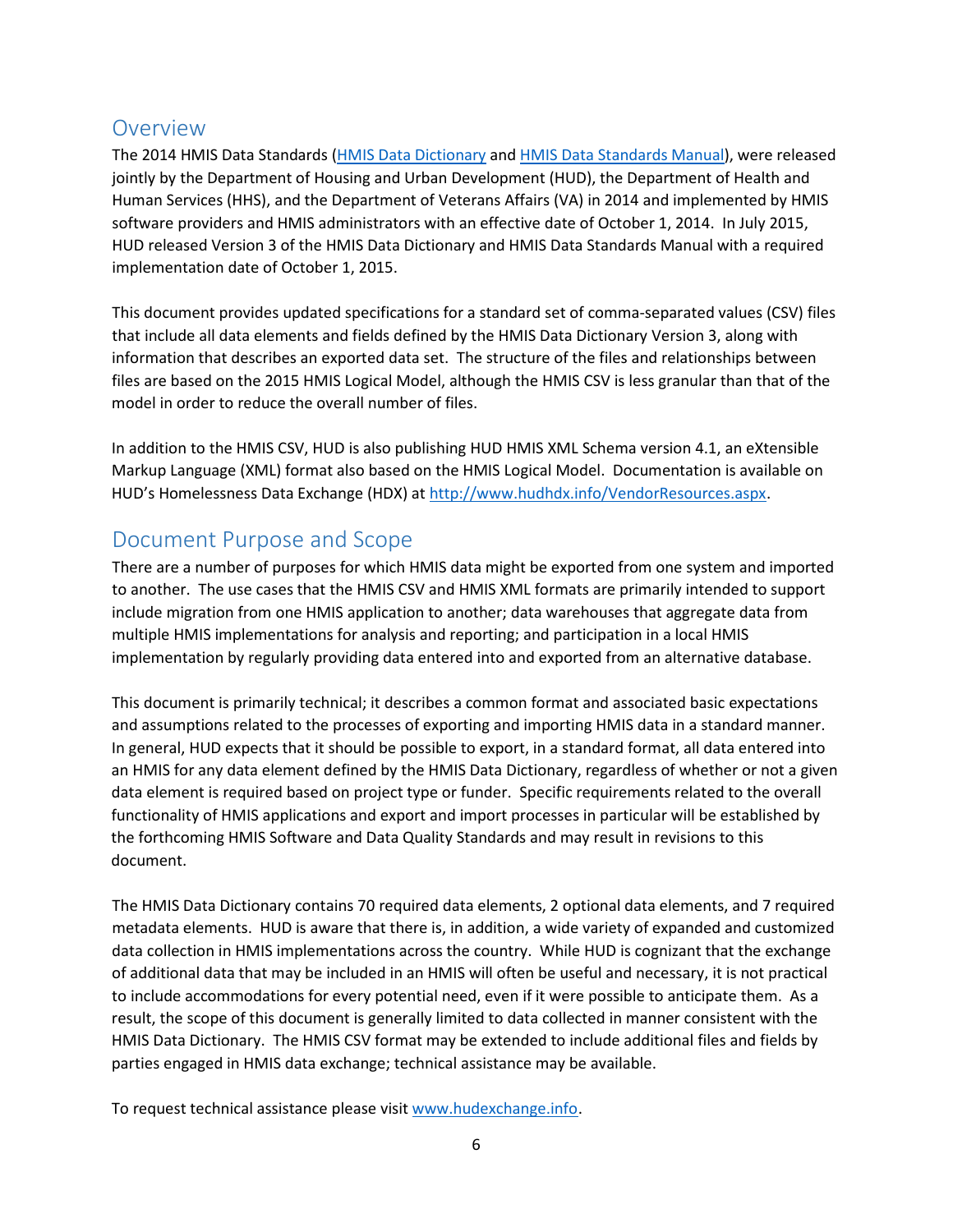## <span id="page-7-0"></span>Document Format

This document defines CSV files and fields required for data exchange of all data elements defined in the HMIS Data Dictionary, basic rules and assumptions for HMIS export and import processes, and general descriptions of terms used.

Appendices include a list of all data elements and the CSV file in which they appear [\(Appendix](#page-33-0) A), lists of response categories and their associated data exchange values [\(Appendix](#page-35-0) B), and a list of changes from version 4.0 to 4.1.

### <span id="page-7-1"></span>File Definitions

For each file defined by the HMIS CSV Specifications, this document includes a description of general requirements for the file and a table listing each field with basic requirements for the field.

Files are grouped into the following sections based on the type of data they contain: Export, Project Descriptor, Client, and Enrollment. A complete list of each data element and the name of the CSV file in which it appears is included in [Appendix](#page-33-0) A.

References to data elements defined in the HMIS Data Dictionary are in bold type (**3.3 Date of Birth**) and references to specific fields in both the Data Dictionary and the CSV format are italicized (*Date of Birth Type*).

The tables include the columns described below.

| Column      | <b>Description</b>                                                                                                                                                                                                                                                                                                                                                                                        |
|-------------|-----------------------------------------------------------------------------------------------------------------------------------------------------------------------------------------------------------------------------------------------------------------------------------------------------------------------------------------------------------------------------------------------------------|
| DE#         | This is the data standards identification of fields; it includes the data element number and<br>field identifier (numbers for primary fields and letters for dependent fields) as listed the<br>HMIS Data Dictionary.                                                                                                                                                                                     |
|             | For example, the data quality indicator for a client's date of birth is part of data element<br>3.3 Date of Birth; the field for data quality is listed as Field 2. Accordingly, the DE# for the<br>field is 3.3.2.                                                                                                                                                                                       |
|             | Data that are repeated in multiple files only have a DE# identified in the file where they<br>originate. For example, 3.13 Personal ID serves as a unique identifier (primary key) in<br>Client.csv and its DE# is listed there. The same identifier is used to associate data in other<br>CSV files with a particular client (foreign key), but the DE# is not listed when it appears in<br>other files. |
| <b>Name</b> | This lists the CSV field name for each field defined. While field names are intended to be<br>recognizable as compared to those in the HMIS Data Dictionary, many have been<br>shortened. For example, the field for a client's date of birth is named DOB.                                                                                                                                               |
| <b>Type</b> | The data type for the field. The types included are defined in the next section.                                                                                                                                                                                                                                                                                                                          |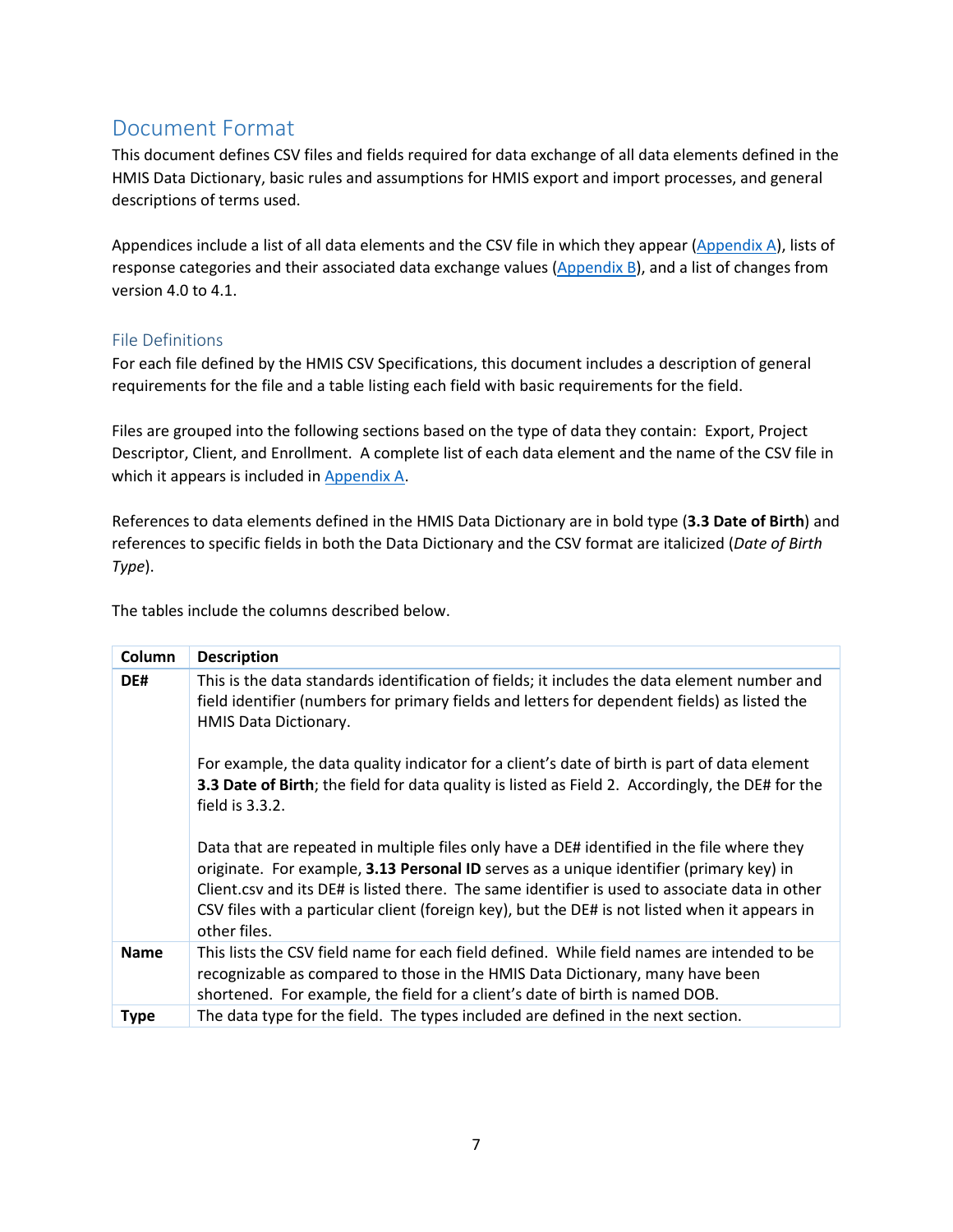| List         | Fields that have response categories defined in the HMIS Data Dictionary or in this<br>document will have a list number in this column. List numbers are hyperlinked to<br>Appendix B, which includes all of the lists by number with data exchange values and text<br>equivalents.                                                               |
|--------------|---------------------------------------------------------------------------------------------------------------------------------------------------------------------------------------------------------------------------------------------------------------------------------------------------------------------------------------------------|
|              | Lists that are specific to the HMIS CSV export have two-part list numbers that begin with 1;<br>the second part is sequential. For example, the list for <i>ExportPeriodType</i> , which is used in<br>Export.csv, has a list number of 1.1.                                                                                                      |
|              | The two most frequently used lists (No/Yes/Missing) and (No/Yes/Client doesn't<br>know/Client refused/Missing) are numbered 1.7 and 1.8 respectively rather than re-<br>defining them for each field in which they appear.                                                                                                                        |
|              | Other lists are numbered to correspond to the DE# for the field in which they first appear<br>and have three-part list numbers, e.g., the list for the date of birth data quality field is<br>numbered 3.3.2.                                                                                                                                     |
| <b>Null</b>  | Fields that may be null are identified with a Y (for Yes). Any field not specifically permitted<br>to be null should have an exported value of the appropriate data type; for non-nullable<br>fields with response categories defined in the HMIS Data Dictionary, 99 (Data not<br>collected) should be exported for blank fields / missing data. |
| <b>Notes</b> | Includes definitions, specific validation requirements, and other relevant information.<br>Regular expressions are included for some fields as a supplement to descriptions of<br>validation requirements; they are included as a convenience only and there is no<br>requirement to use them.                                                    |

### <span id="page-8-0"></span>Fields Not Defined in the HMIS Data Dictionary

#### *Unique Identifiers*

Based on a need expressed by HMIS software providers, every file includes a field that serves as a unique identifier for each record in the file. In some cases, these unique identifiers are defined in the HMIS Data Dictionary. For example, the unique identifier for Project.csv is **2.2 Project Identifiers** *Project ID*. In other cases, the unique identifier is not defined in the HMIS Data Dictionary but is assumed to exist in the exporting database.

Values exported in these fields should correspond to actual values in the exporting database. Where a single file includes multiple data elements and requires combining multiple records, each of which has its own unique identifier, the lowest value should be used.

#### *Date Deleted*

Based on a need expressed by HMIS software providers, every file includes a *DateDeleted* field. This metadata is not defined by the HMIS Data Dictionary but will be necessary for any system participating in data exchange that updates instead of completely replacing previously transmitted data.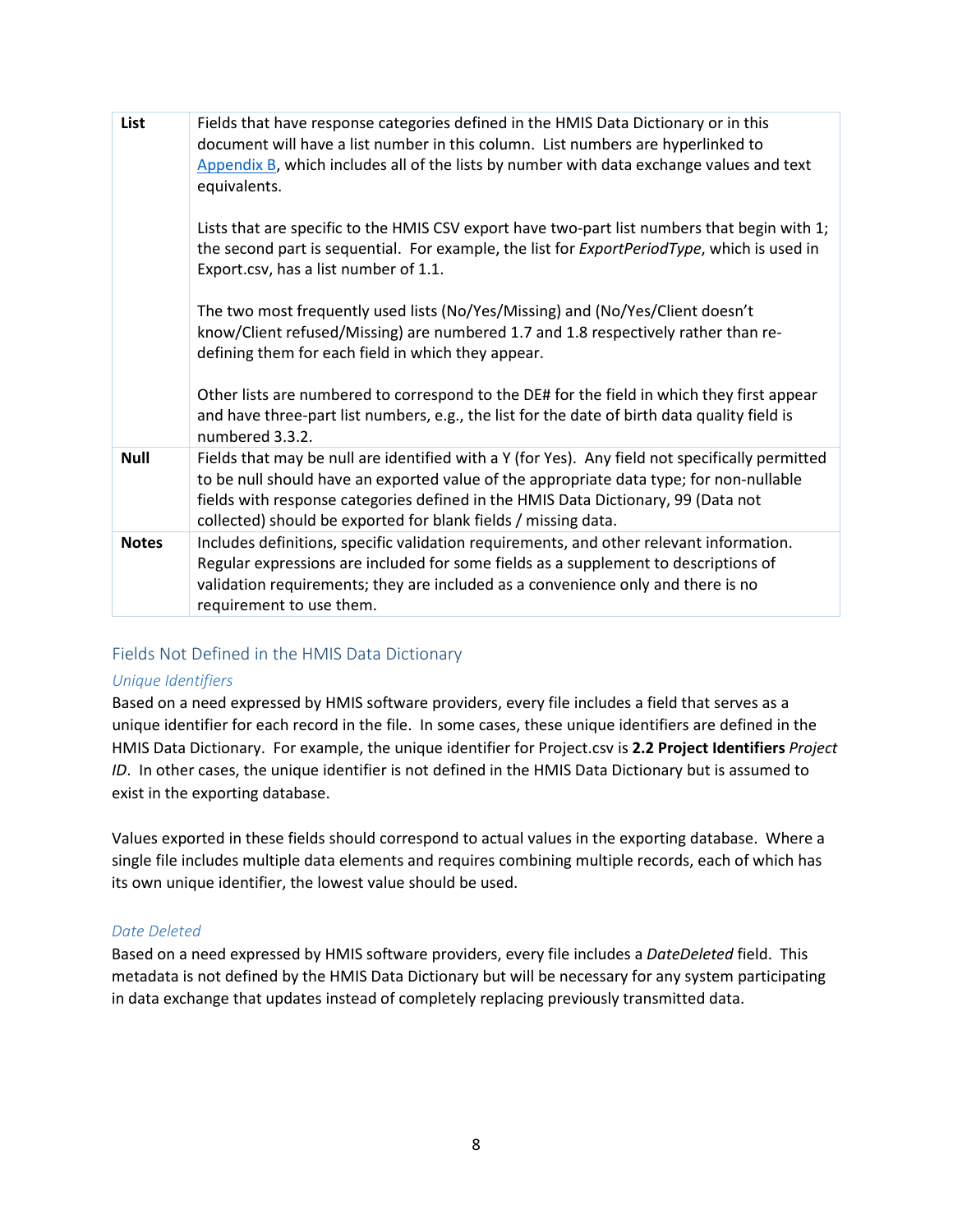### <span id="page-9-0"></span>Data Types

Data types and maximum field lengths defined here apply to unhashed data. When data in one or more fields are hashed – and the receiver requires or has agreed to accept hashed data – the data types and validation processes for those fields may differ depending on the hashing parameters.

| <b>Type</b>     | ID | <b>Definition</b>                                                                                                                                                                                                                                                                                                                                                   |
|-----------------|----|---------------------------------------------------------------------------------------------------------------------------------------------------------------------------------------------------------------------------------------------------------------------------------------------------------------------------------------------------------------------|
| Date            | D  | A date in the format yyyy-mm-dd                                                                                                                                                                                                                                                                                                                                     |
| <b>Datetime</b> | т  | A date and time in the format yyyy-mm-dd hh:mm:ss                                                                                                                                                                                                                                                                                                                   |
| Integer         |    | A non-negative whole number                                                                                                                                                                                                                                                                                                                                         |
| <b>Money</b>    | М  | Number with two decimal places (no commas and no currency symbol); numbers<br>may be negative                                                                                                                                                                                                                                                                       |
| <b>Money</b>    | M+ | Non-negative number with two decimal places (no commas and no currency symbol)                                                                                                                                                                                                                                                                                      |
| <b>String</b>   | S# | A combination of letters, numbers, and standard punctuation (see list of characters<br>permitted in string fields below); the number following the 'S' identifies the<br>maximum number of characters permitted for a given field. For example, fields with<br>a data type of S50 are limited to 50 characters. String fields must be padded with<br>double-quotes. |

The HMIS CSV specifications include the following data types:

### <span id="page-9-1"></span>Characters Permitted in String Fields

- Upper case letters A-Z
- Lower case letters a-z
- Numbers 0-9
- Spaces and ! #  $$% & ( ) * + .$ ,  $/ \ : = ? @ \t~' \t~ |$
- Double-quotes must be exported as "" (two double-quote characters) if a double-quote character is part of the data; alternatively, they may be replaced by a single-quote character in the export process.
- The following characters are not permitted; if they are part of data entered by a user, the characters should be stripped out in the export process:  $\langle \rangle$  [] { }

## <span id="page-9-2"></span>General Rules and Assumptions

As noted earlier, the HMIS CSV may be extended to include additional files and fields by mutual agreement. The rules and assumptions defined here may also be relaxed or modified – also by mutual agreement – to facilitate the exchange of non-standard data (e.g., service records not associated with a *ProjectEntryID*). Non-standard data should not be included in exported files without prior and mutual agreement.

### <span id="page-9-3"></span>Export

- 1. The first row in each file must include the field names as they are listed in this document.
- 2. Files may not contain additional fields.
- 3. It should be possible to export, in a standard format, all data entered into an HMIS for any data element defined by the HMIS Data Dictionary, regardless of whether or not a given data element is required based on project type or funder.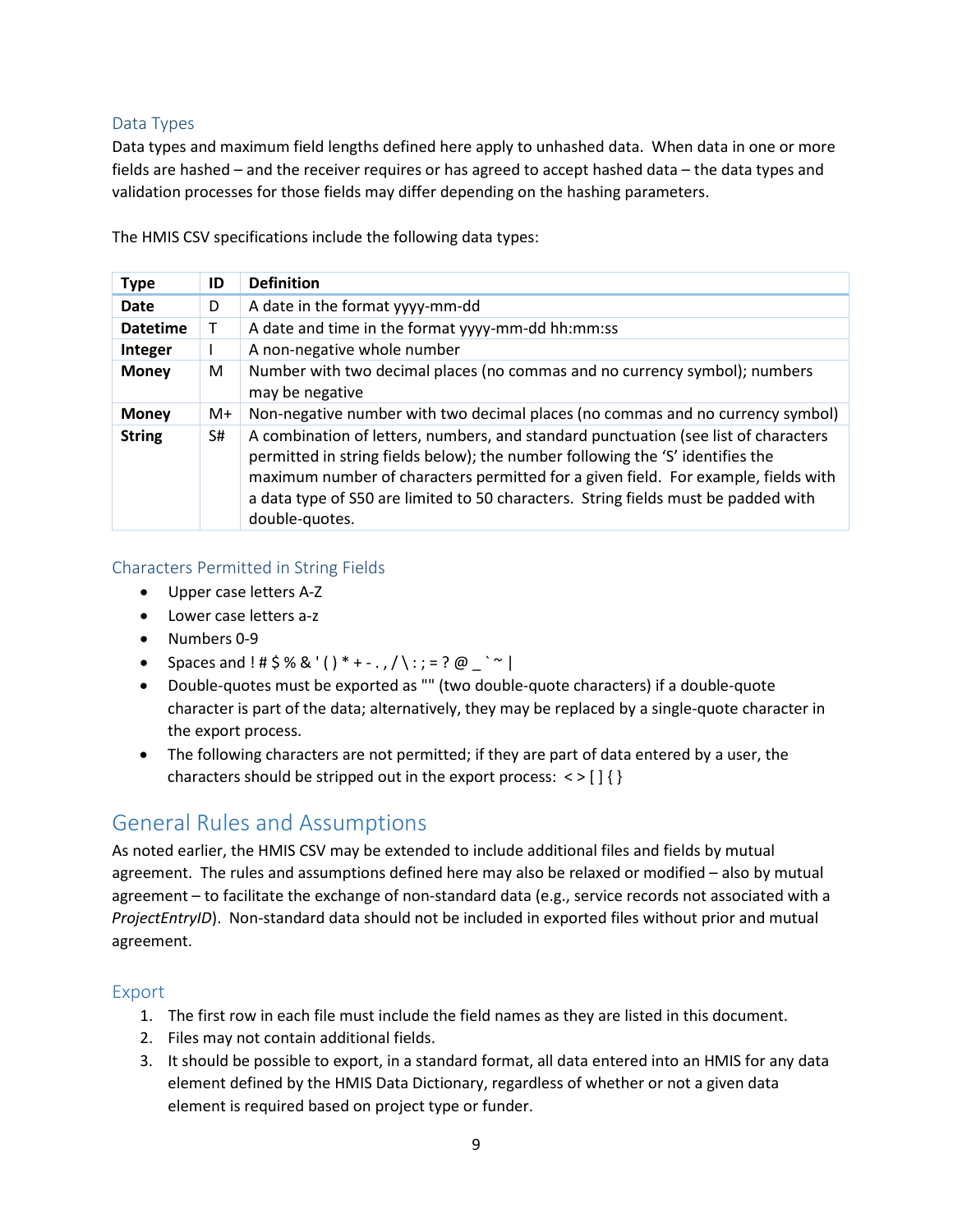- 4. If response categories in an HMIS application differ from those defined in the data standards, they must be exported with the value of the most appropriate response category defined in the HMIS Data Dictionary. For example, if the response categories for *Relationship to Head of Household* have been expanded to include 'Husband or wife' and 'Unmarried partner,' both must be exported as 'Head of household's spouse or partner' with a value of 3.
- 5. Unless a field is specifically identified as allowing null values, all fields must contain data. For fields with response categories defined in the data standards, blank / missing values will be exported with a value of 99, which is defined by the HMIS Data Dictionary as 'Data not collected.'
- 6. Dependent fields will be null unless the parent field contains the value defined by the HMIS Data Dictionary.
- 7. Values stored as placeholders in an exporting database that have no informational value must be exported as if they were null. For example, if the stored value for a Social Security Number is '000000000' because the database does not permit a null value for the field, the zeroes may not be exported in the SSN field; the value in the SSN field in the exported file should be null unless a value was entered by a user.
- 8. Export processes must use parameters entered by a user to identify data required for export. Required parameters include Export Start Date, Export End Date, Project(s), and CoC Code.
- 9. All files required for a given export will be generated as part of a single process to minimize the possibility of inconsistent or partial data caused by users adding or editing records as the files are being created.

### <span id="page-10-0"></span>Import

- 1. Import validation processes for file and field names should not be case-sensitive.
- 2. Import validation processes may (but are not required to) reject a data set in whole or in part if any part of the data set is inconsistent with the specifications contained in this document.
- 3. Import processes may skip validation for files and/or fields which are not relevant.

## <span id="page-10-1"></span>Export Characteristics

### <span id="page-10-2"></span>Export Period Types

### *Reporting Period*

'Reporting period' exports include all records needed for reporting on clients and enrollments active in the export period. This will include all records in enrollment files (regardless of *Information Date*, *Date Created*, *Date Updated*, etc.), client files, and project descriptor files associated with a Project Entry ID where:

- *Project Entry Date* is on or before the Export End Date;
- *Project Exit Date* is null OR Project Exit Date is on or after the Export Start Date;
- *Project ID* is associated with a project selected by a user for export OR the user did not choose to filter the export by Project;
- A *CoC Code* associated with the *Project Entry ID* matches a *CoC Code* selected by a user for export OR the user did not choose to filter the export by *CoC Code*.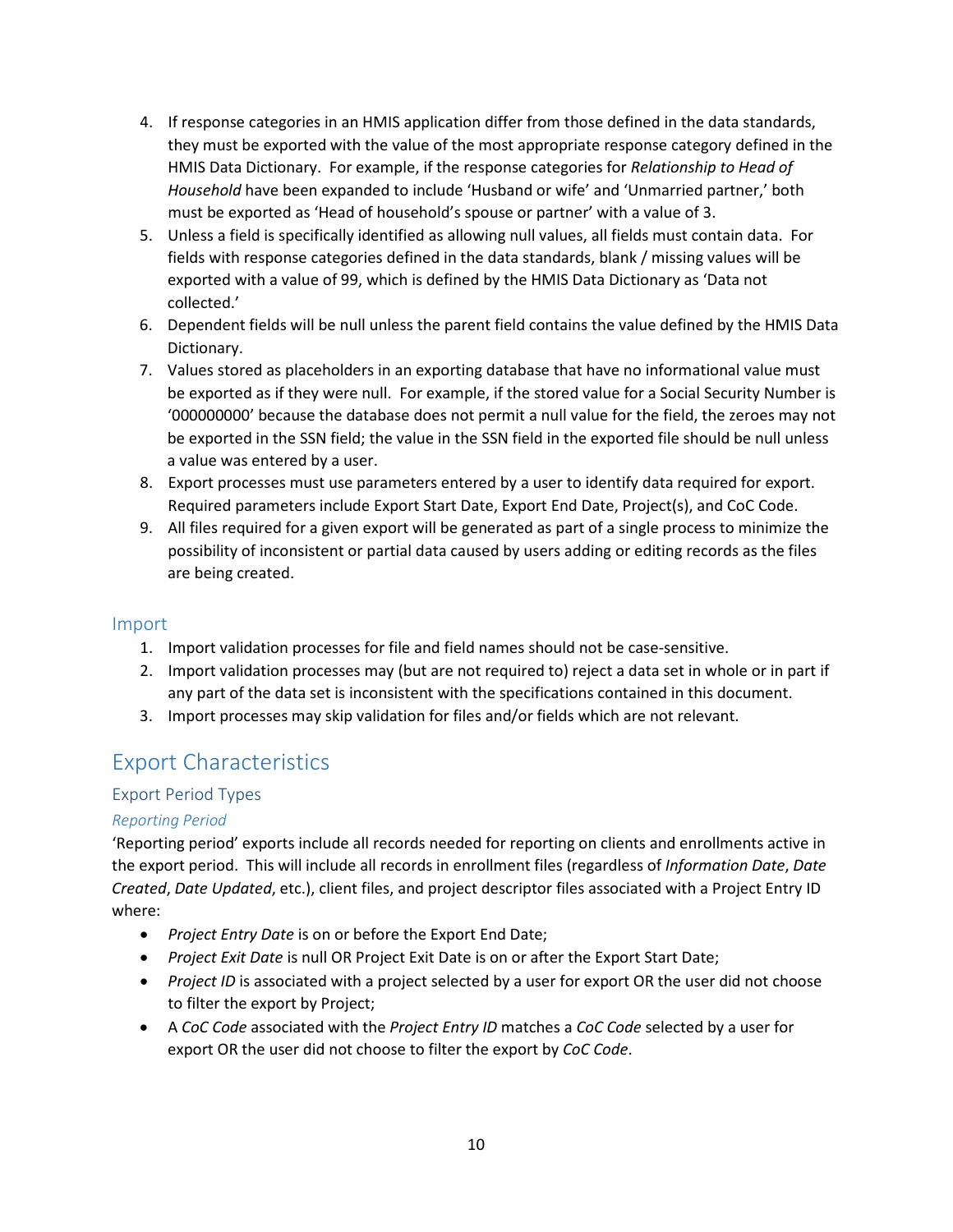#### *Updated*

Exported data sets with an *ExportPeriodType* of 'updated' will include all records with a *Date Created*, *Date Updated*, or a *Date Deleted* that falls between the Export Start Date and the Export End Date.

#### *Effective*

Exported data sets with an *ExportPeriodType* of 'effective' will include all enrollment data, along with associated client and project descriptor data, where the Information Date (or other effective date such as Project Entry Date, Project Exit Date, Contact Date, etc.) falls between the Export Start Date and the Export End Date.

#### *Other*

The 'Other' *ExportPeriodType* is used to identify exports in which records were selected based upon parameters mutually agreed upon by the sender and recipient of the CSV data.

#### <span id="page-11-0"></span>Export Directive Types

#### *Delta refresh*

Exported data sets with an *ExportDirective* of 'Delta refresh' (1) are intended to be synchronized with an existing data set / previously transmitted data in the receiving database and include only information that is new or different since the last time data were synchronized.

#### *Full refresh*

Exported data sets with an *ExportDirective* of 'Full refresh' (2) are intended to completely replace any previously transmitted data in the receiving database.

#### *Other*

The 'Other' (3) *ExportDirective* is used to identify exports in which records were selected based upon parameters mutually agreed upon by the sender and recipient of the CSV data.

#### <span id="page-11-1"></span>Hash Status

#### *Unhashed*

Data sets with a *HashStatus* of 'Unhashed' (1) data are expected conform to data type and field length parameters defined in this document.

#### <span id="page-11-2"></span>*SHA-1 RHY*

The SHA-1 algorithm produces a 40-character string of letters and numbers. Data sets with a *HashStatus* of 'SHA-1 RHY' (2) will be exported consistent with the specifications of this document with the exception that the following fields in Client.csv (and no others) will be hashed using the SHA-1 standard algorithm and data types for these four fields will differ as noted:

- *FirstName* (S40)– SHA-1 hash of the SOUNDEX of the value for first name;
- *MiddleName* (S40) SHA-1 hash of the SOUNDEX of the value for middle name;
- *LastName* (S40) SHA-1 hash of the SOUNDEX of the value for last name; and
- *SSN* (S44) concatenation of the unhashed last 4 digits of the SSN followed by SHA-1 hash of the full SSN.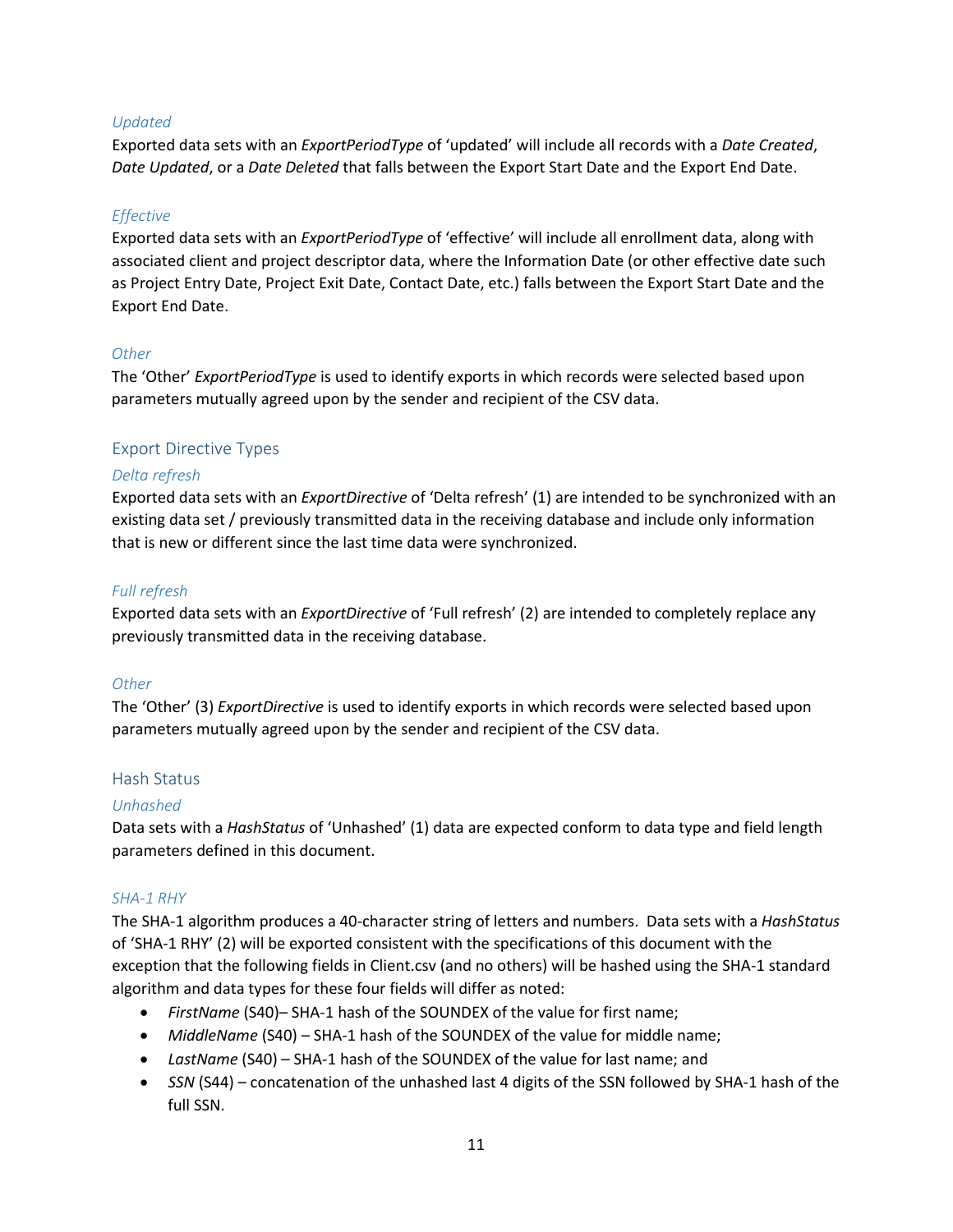#### *Hashed – other*

<span id="page-12-2"></span>The 'Other' *HashStatus* is used to identify exports in which data are hashed based on parameters mutually agreed upon by the sender and recipient of the CSV data.

## <span id="page-12-0"></span>Export File

### <span id="page-12-1"></span>Export.csv

Export.csv includes information about the export itself and is required for all export types.

For each export, there must be one and only one record in Export.csv. The *ExportID* in this file should be unique to the exporting application – i.e., a new *ExportID* should be created each time data are exported – and will be used to identify all of the CSV files generated as a part of the same export process.

| <b>Name</b>                   | <b>Type</b>                                         | List            | <b>Null</b>                                   | <b>Notes</b>                                                                                                                                                                                                                                           |  |  |
|-------------------------------|-----------------------------------------------------|-----------------|-----------------------------------------------|--------------------------------------------------------------------------------------------------------------------------------------------------------------------------------------------------------------------------------------------------------|--|--|
| <b>ExportID</b>               | <b>S32</b>                                          |                 |                                               | Unique identifier                                                                                                                                                                                                                                      |  |  |
| <b>SourceID</b>               | <b>S32</b>                                          |                 | Y                                             | Optional receiver-defined identifier for the export<br>source; this is most commonly used to identify the<br>CoC Code of the HMIS implementation from which<br>data are being exported, but may be used to specify<br>other characteristics as needed. |  |  |
| <b>SourceName</b>             | <b>S50</b>                                          |                 | Y                                             | Optional receiver-defined name for the export source                                                                                                                                                                                                   |  |  |
| <b>SourceContactFirst</b>     | <b>S50</b>                                          |                 | Y                                             | The first name of the user generating the export, if<br>available.                                                                                                                                                                                     |  |  |
| <b>SourceContactLast</b>      | <b>S50</b>                                          |                 | Y                                             | The first name of the user generating the export, if<br>available.                                                                                                                                                                                     |  |  |
| <b>SourceContactPhone</b>     | <b>S10</b>                                          |                 | Y                                             | The phone number of the user generating the export,<br>if available. Limited to 10 digits / no punctuation.<br>$[2-9][0-9]\{2\}[2-9][0-9]\{2\}[0-9]\{4\}$                                                                                              |  |  |
| <b>SourceContactExtension</b> | S <sub>5</sub><br>Y<br>punctuation.<br>$[0-9]{1,5}$ |                 |                                               | The phone extension of the user generating the<br>export, if available. Limited to 5 digits / no                                                                                                                                                       |  |  |
| <b>SourceContactEmail</b>     | <b>S70</b>                                          | Y<br>available. |                                               | The email address of the user generating the export, if<br>$(([A-Za-z0-9]++)([A-Za-z0-9]+-)$<br>+) $((A-Za-z0-9)+\1+)$ $((A-Za-z0-$<br>$9]+(++)$ ) * [A-Za-z0-9] + @ ( ( \w+ \ -<br>+) $(\w+\\. ) * \w{1, 63} \ . [a-zA-Z]{2, 6}$                      |  |  |
| <b>ExportDate</b>             | $\mathsf{T}$<br>initiated                           |                 | The date and time that the export process was |                                                                                                                                                                                                                                                        |  |  |
| <b>ExportStartDate</b>        | D                                                   |                 |                                               | The user-entered start date for the export period                                                                                                                                                                                                      |  |  |
| <b>ExportEndDate</b>          | D                                                   |                 |                                               | The user-entered end date for the export period; the<br>ExportEnd should be the same as the ExportStart for<br>exports of HIC data.                                                                                                                    |  |  |
| <b>SoftwareName</b>           | <b>S50</b>                                          |                 |                                               | The name of the software generating the export.                                                                                                                                                                                                        |  |  |
| <b>SoftwareVersion</b>        | <b>S50</b>                                          |                 | Y                                             | The version number of the software, if applicable.                                                                                                                                                                                                     |  |  |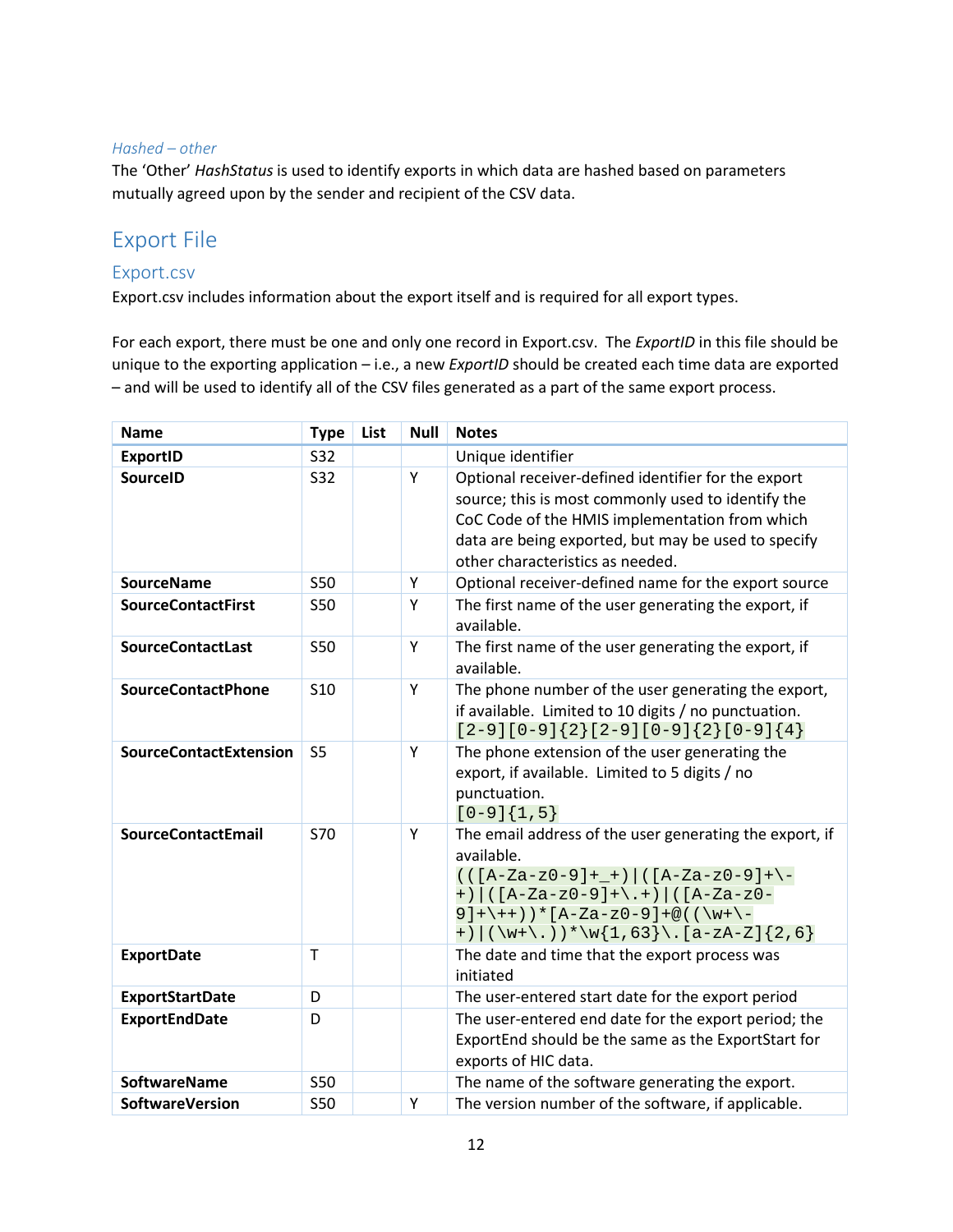| <b>Name</b>             | <b>Type</b> | List      | <b>Null</b> | <b>Notes</b> |
|-------------------------|-------------|-----------|-------------|--------------|
| <b>ExportPeriodType</b> |             | 11<br>1.T |             |              |
| <b>ExportDirective</b>  |             |           |             |              |
| <b>HashStatus</b>       |             | 1.5       |             |              |

## <span id="page-13-0"></span>Project Descriptor Files

### <span id="page-13-1"></span>Organization.csv

The unique identifier for Organization.csv is **2.1 Organization Identifiers** *Organization ID*, which is used in Project.csv to associate a project with a specific organization.

This file includes a field that is referenced but not defined in the HMIS Data Dictionary: *OrganizationCommonName*. Use of this field is entirely optional.

| DE#   | <b>Name</b>            | <b>Type</b> | List | <b>Null</b> | <b>Notes</b>                    |
|-------|------------------------|-------------|------|-------------|---------------------------------|
| 2.1.1 | OrganizationID         | S32         |      |             | Unique identifier               |
| 2.1.2 | OrganizationName       | <b>S50</b>  |      |             |                                 |
|       | OrganizationCommonName | <b>S50</b>  |      | v           |                                 |
|       | <b>DateCreated</b>     | т           |      |             |                                 |
|       | DateUpdated            |             |      |             |                                 |
|       | UserID                 | S32         |      |             |                                 |
|       | DateDeleted            |             |      | v           |                                 |
|       | ExportID               | S32         |      |             | Must match record in Export.csv |

There must be one record in Organization.csv for each *OrganizationID* in Project.csv.

### <span id="page-13-2"></span>Project.csv

The unique identifier for Project.csv is the Project ID from data element **2.2 Project Identifiers;** the *ProjectID* in this file is used to associate data in other CSV files with a specific project.

Other data elements in Project.csv are:

- **2.4 Project Type**
- **2.5 Method for Tracking Emergency Shelter Utilization**
- **2.9 Target Population**

Project.csv includes two fields that are not defined in the HMIS Data Dictionary: *ProjectCommonName* and *PITCount*. Use of both fields is optional.

For data sets that include client data, there must be one record in Project.csv for each *ProjectID* in Enrollment.csv.

Project.csv must include records for all projects selected by the user for inclusion in the export and for any *ResProjectID* in Affiliation.csv.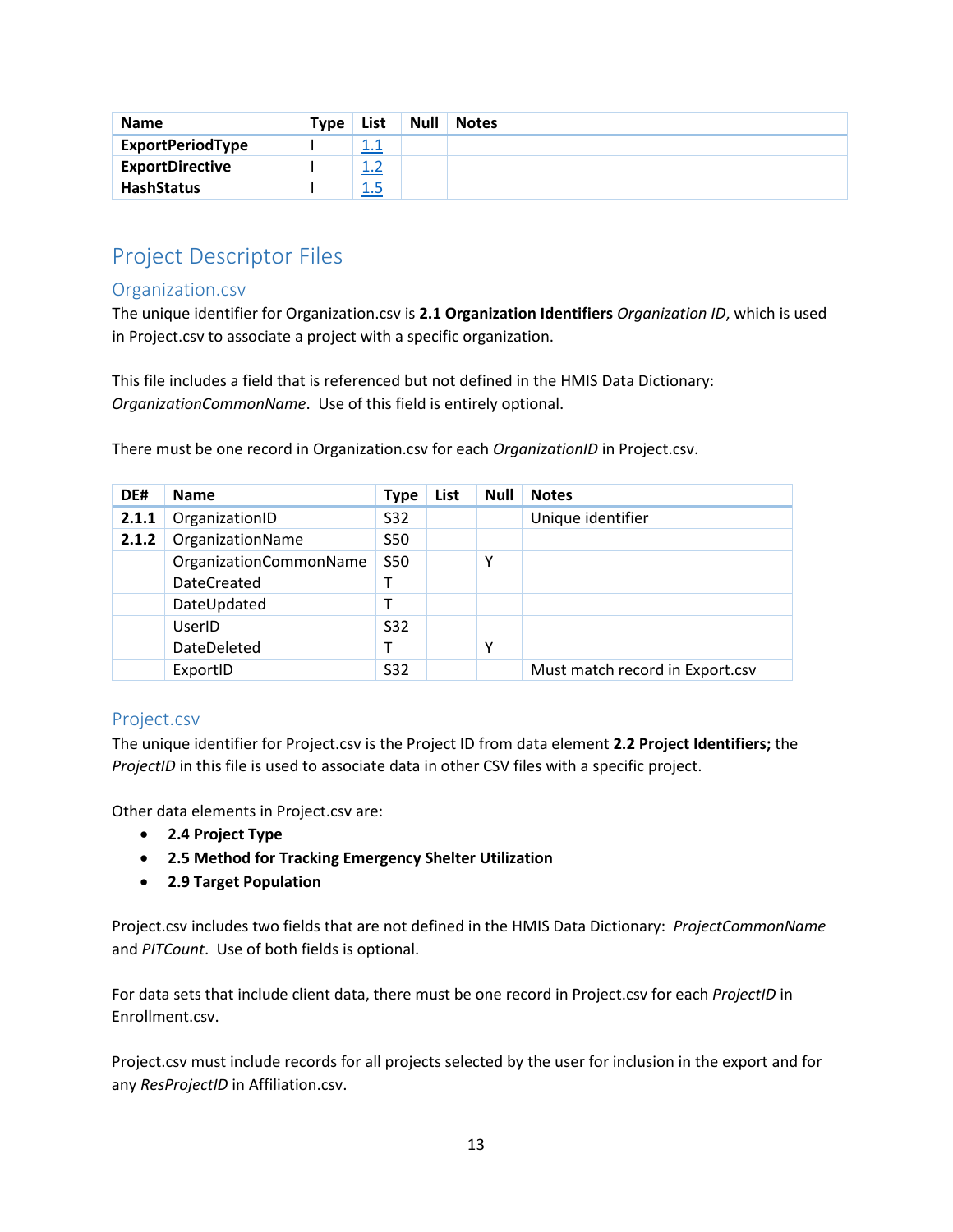| DE#   | <b>Name</b>            | <b>Type</b> | List  | <b>Null</b> | <b>Notes</b>                            |
|-------|------------------------|-------------|-------|-------------|-----------------------------------------|
| 2.2.1 | ProjectID              | <b>S32</b>  |       |             | Unique identifier                       |
|       | OrganizationID         | S32         |       |             | Must match a record in Organization.csv |
| 2.2.2 | ProjectName            | <b>S50</b>  |       |             |                                         |
|       | ProjectCommonName      | <b>S50</b>  |       | Υ           |                                         |
| 2.4.1 | ContinuumProject       |             | 1.7   |             |                                         |
| 2.4.2 | ProjectType            |             | 2.4.2 | Y           | May be null if Continuum Project <> 1   |
| 2.4.A | ResidentialAffiliation |             | 1.7   | Υ           | Null if ProjectType <> 6                |
| 2.5.1 | TrackingMethod         |             | 2.5.1 | Υ           | Null if ProjectType <> 1                |
| 2.9.1 | TargetPopulation       |             | 2.9.1 | Υ           |                                         |
|       | <b>PITCount</b>        |             |       | Υ           | (See explanation under HIC Exports)     |
|       | DateCreated            | т           |       |             |                                         |
|       | DateUpdated            | T           |       |             |                                         |
|       | UserID                 | <b>S32</b>  |       |             |                                         |
|       | <b>DateDeleted</b>     | т           |       | Y           |                                         |
|       | ExportID               | <b>S32</b>  |       |             | Must match record in Export.csv         |

### <span id="page-14-0"></span>Funder.csv

Funder.csv includes data from data element **2.6 Federal Partner Funding Sources**. For exports that require Funder.csv, there must be at least one record in Funder.csv for each record in Project.csv where *ContinuumProject* is equal to 1 (Yes).

| DE#   | <b>Name</b>        | <b>Type</b> | List  | <b>Null</b> | <b>Notes</b>                       |  |  |  |
|-------|--------------------|-------------|-------|-------------|------------------------------------|--|--|--|
|       | FunderID           | S32         |       |             | Unique identifier                  |  |  |  |
|       | ProjectID          | S32         |       |             | Must match a record in Project.csv |  |  |  |
| 2.6.1 | Funder             |             | 2.6.1 |             |                                    |  |  |  |
| 2.6.2 | GrantID            | S32         |       | Υ           |                                    |  |  |  |
| 2.6.3 | StartDate          | D           |       |             |                                    |  |  |  |
| 2.6.4 | EndDate            | D           |       | Υ           |                                    |  |  |  |
|       | <b>DateCreated</b> |             |       |             |                                    |  |  |  |
|       | DateUpdated        |             |       |             |                                    |  |  |  |
|       | UserID             | S32         |       |             |                                    |  |  |  |
|       | DateDeleted        |             |       | Υ           |                                    |  |  |  |
|       | ExportID           | S32         |       |             | Must match record in Export.csv    |  |  |  |

### <span id="page-14-1"></span>ProjectCoC.csv

ProjectCoC.csv includes data for data element **2.3 Continuum of Care Code**. For exports that require ProjectCoC.csv, there must be at least one record in ProjectCoC.csv for each record in Project.csv where *ContinuumProject* is equal to 1 (Yes).

| DE#   | <b>Name</b>  | Type | List | Null | <b>Notes</b>                       |  |
|-------|--------------|------|------|------|------------------------------------|--|
|       | ProjectCoCID | S32  |      |      | Unique identifier                  |  |
|       | ProjectID    | S32  |      |      | Must match a record in Project.csv |  |
| 2.3.1 | CoCCode      | S6   |      |      | Two letters, a dash, and 3 numbers |  |
|       |              |      |      |      | $\{a-zA-Z\}$ {2}-[0-9]{3}\$        |  |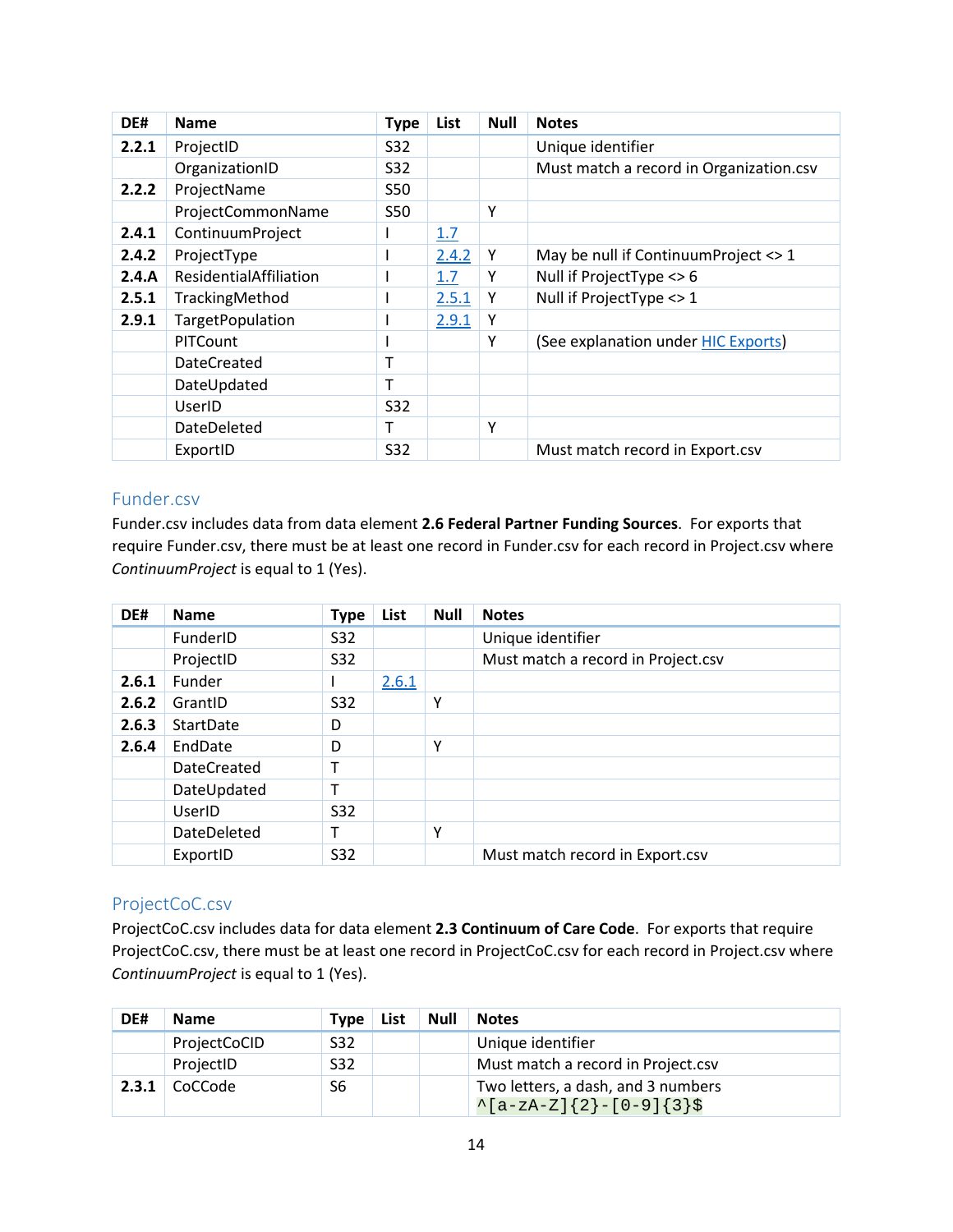| DE# | <b>Name</b> | Type | List | <b>Null</b> | <b>Notes</b>                    |
|-----|-------------|------|------|-------------|---------------------------------|
|     | DateCreated |      |      |             |                                 |
|     | DateUpdated |      |      |             |                                 |
|     | UserID      | S32  |      |             |                                 |
|     | DateDeleted |      |      |             |                                 |
|     | ExportID    | S32  |      |             | Must match record in Export.csv |

#### <span id="page-15-0"></span>Inventory.csv

Inventory.csv includes data for **2.7 Bed and Unit Inventory Information**.

There may be multiple records for each *ProjectID* in Project.csv where *ProjectType* is equal to 1, 2, 3, 8, 9, 10, or 13. For each record in Inventory.csv, values for *ProjectID* and *CoCCode* must match a single record in ProjectCoC.csv.

| DE#   | <b>Name</b>            | <b>Type</b>    | List  | <b>Null</b> | <b>Notes</b>                                                     |
|-------|------------------------|----------------|-------|-------------|------------------------------------------------------------------|
|       | InventoryID            | S32            |       |             | Unique identifier                                                |
|       | ProjectID              | S32            |       |             | Must match a record in ProjectCoC.csv                            |
|       | CoCCode                | S <sub>6</sub> |       |             | Must match a record in ProjectCoC.csv with<br>the same ProjectID |
| 2.7.1 | <b>InformationDate</b> | D              |       |             |                                                                  |
| 2.7.2 | HouseholdType          |                | 2.7.2 |             |                                                                  |
| 2.7.3 | BedType                |                | 2.7.3 | Y           | Null unless [Project.csv].[ProjectType] = 1                      |
| 2.7.4 | Availability           |                | 2.7.4 |             | Null unless [Project.csv].[ProjectType] = 1                      |
| 2.7.5 | UnitInventory          |                |       |             |                                                                  |
| 2.7.5 | BedInventory           |                |       |             |                                                                  |
| 2.7.A | CHBedInventory         |                |       | Y           |                                                                  |
| 2.7.A | VetBedInventory        |                |       | Y           |                                                                  |
| 2.7.A | YouthBedInventory      | I              |       | Y           |                                                                  |
| 2.7.B | YouthAgeGroup          |                | 2.7.B | Y           |                                                                  |
| 2.7.6 | InventoryStartDate     | D              |       | Y           |                                                                  |
| 2.7.7 | InventoryEndDate       | D              |       | Y           |                                                                  |
| 2.7.8 | HMISParticipatingBeds  |                |       |             |                                                                  |
|       | <b>DateCreated</b>     | Т              |       |             |                                                                  |
|       | DateUpdated            | т              |       |             |                                                                  |
|       | UserID                 | S32            |       |             |                                                                  |
|       | <b>DateDeleted</b>     | T              |       | Y           |                                                                  |
|       | ExportID               | <b>S32</b>     |       |             | Must match record in Export.csv                                  |

### <span id="page-15-1"></span>Site.csv

Site.csv includes data from **2.8 Site Information**.

For each record in Site.csv, values for *ProjectID* and *CoCCode* must match a single record in ProjectCoC.csv.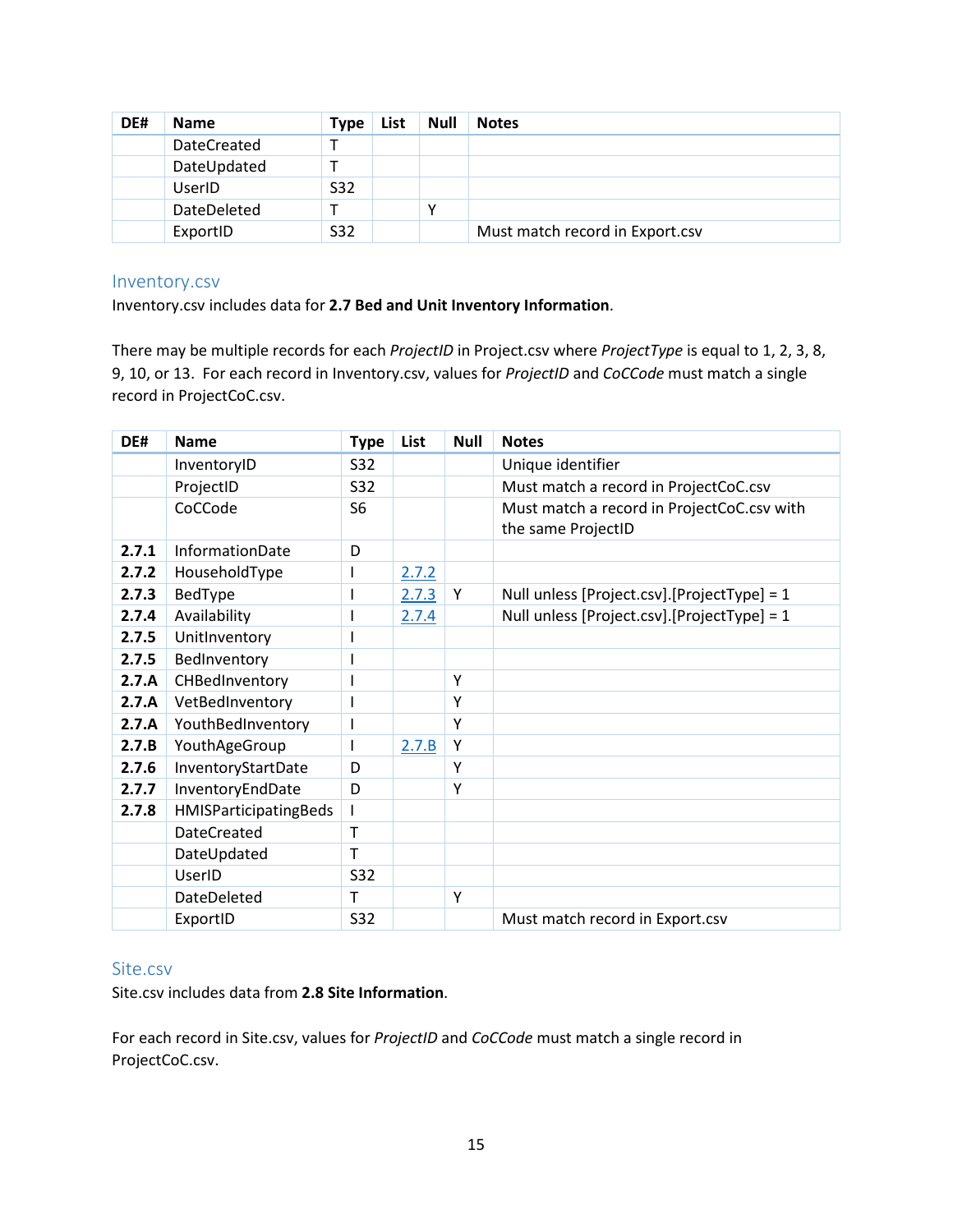| DE#   | <b>Name</b>          | <b>Type</b>    | List | <b>Null</b> | <b>Notes</b>                                                     |
|-------|----------------------|----------------|------|-------------|------------------------------------------------------------------|
|       | SitelD               | S32            |      |             | Unique identifier                                                |
|       | ProjectID            | S32            |      |             | Must match a record in ProjectCoC.csv                            |
|       | CoCCode              | S6             |      |             | Must match a record in ProjectCoC.csv with the<br>same ProjectID |
| 2.8.1 | PrincipalSite        | L              | 1.7  |             |                                                                  |
| 2.8.A | Geocode <sup>1</sup> | S6             |      |             | Limited to six digits<br>$^{\sim}$ [0-9]{6}\$                    |
| 2.8.2 | Address              | S100           |      | Υ           |                                                                  |
| 2.8.3 | City                 | S50            |      | Υ           |                                                                  |
| 2.8.4 | <b>State</b>         | S2             |      | Y           | Limited to two letters <sup>2</sup><br>$\{a-zA-Z\}$ {2}\$        |
| 2.8.5 | <b>ZIP</b>           | S <sub>5</sub> |      | Y           | Limited to five digits<br>$^{\sim}$ [0-9]{5}\$                   |
|       | <b>DateCreated</b>   | т              |      |             |                                                                  |
|       | DateUpdated          | т              |      |             |                                                                  |
|       | UserID               | S32            |      |             |                                                                  |
|       | <b>DateDeleted</b>   | т              |      | Y           |                                                                  |
|       | ExportID             | S32            |      |             | Must match record in Export.csv                                  |

### <span id="page-16-0"></span>Affiliation.csv

Affiliation.csv includes information from **2.4 Project Type** about associations between projects with a project type of 6 (Services Only) and lodging projects.

| DE#   | <b>Name</b>  | <b>Type</b>     | List | <b>Null</b> | <b>Notes</b>                                                                   |
|-------|--------------|-----------------|------|-------------|--------------------------------------------------------------------------------|
|       | AffliationID | S32             |      |             | Unique identifier                                                              |
|       | ProjectID    | S32             |      |             | Must match a record in Project.csv where<br>ProjectType = $6$                  |
| 2.4.B | ResProjectID | S <sub>32</sub> |      |             | Must match a record in Project.csv where<br>ProjectType = $2, 3, 8, 10,$ or 13 |
|       | DateCreated  | т               |      |             |                                                                                |
|       | DateUpdated  |                 |      |             |                                                                                |
|       | UserID       | S32             |      |             |                                                                                |
|       | DateDeleted  |                 |      | ۷           |                                                                                |
|       | ExportID     | S               |      |             | Must match record in Export.csv                                                |

## <span id="page-16-1"></span>Client File

The Client file includes data for which there is one and only one value for each client record.

<span id="page-16-2"></span><sup>&</sup>lt;sup>1</sup> Note that *Geocode* and *ZIP* both have a data type of string and must be exported as such / padded with doublequotes so that leading zeroes are not omitted. If ZIP codes are collected with a four digit suffix, only the first five digits should be exported.

<span id="page-16-3"></span><sup>&</sup>lt;sup>2</sup> A complete list of valid US states, territories, and military duty areas is available at [https://www.usps.com/send/official-abbreviations.htm.](https://www.usps.com/send/official-abbreviations.htm)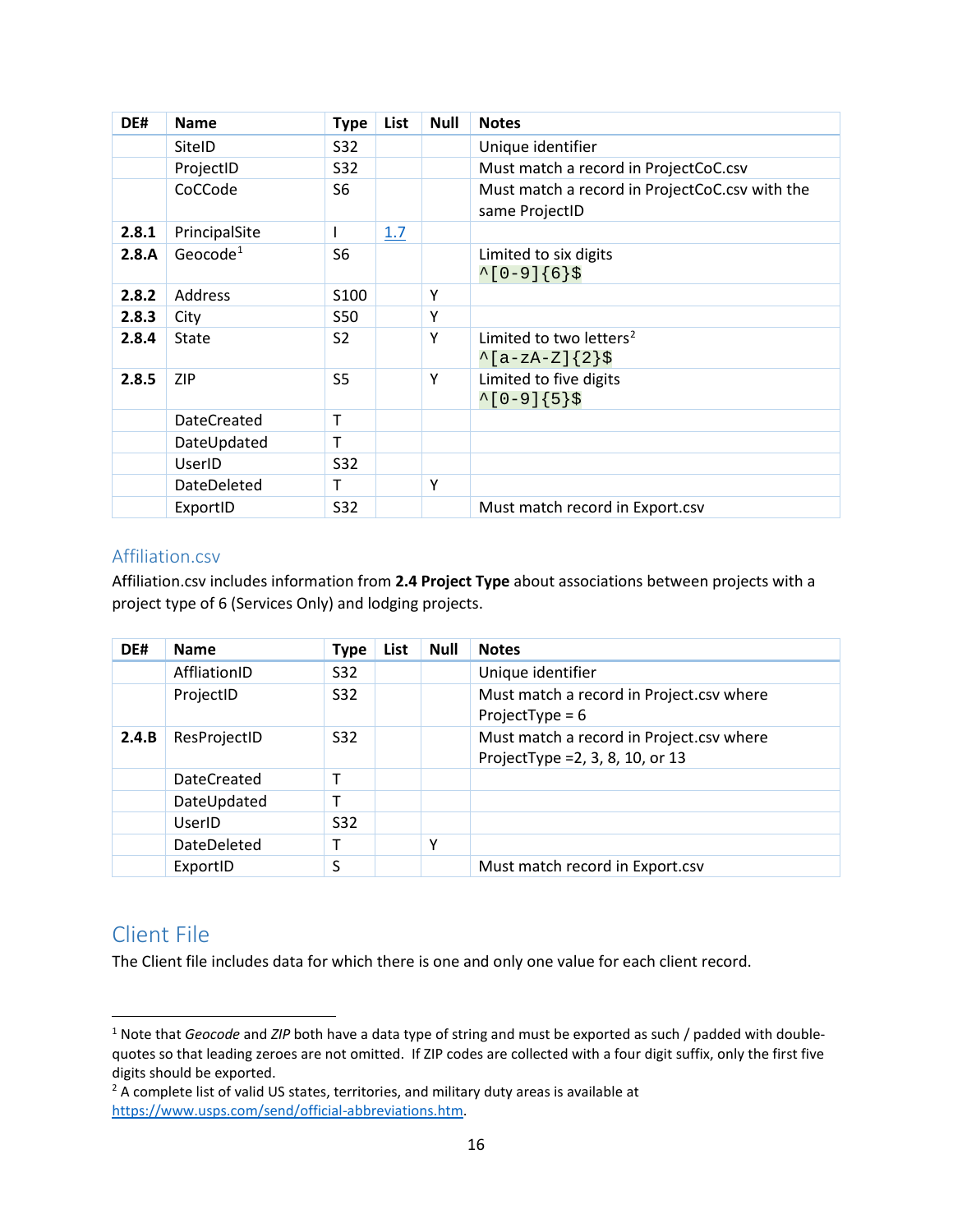### <span id="page-17-0"></span>Client.csv

The unique identifier for Client.csv is **3.13 PersonalID** *(PersonalID)*, which is used to associate data in other CSV files with a specific person.

Other data elements included in Client.csv are:

- **3.1 Name**
- **3.2 Social Security Number**
- **3.3 Date of Birth**
- **3.4 Race**
- **3.5 Ethnicity**
- **3.6 Gender**
- **3.7 Veteran Status**
- **4.41 Veteran Information**

For each *PersonalID* in Enrollment.csv, there must be one and only one record in Client.csv. Client.csv should not include records for any *PersonalID* that does not have at least one record in Enrollment.csv.

While the HMIS Data Standards require metadata for each individual data element, the HMIS CSV includes only a single set of metadata for the client record as a whole.

- *DateCreated* should be the earliest *DateCreated* associated with the *PersonalID* for any of the included data elements.
- *DateUpdated* should be the latest *DateUpdated* associated with the *PersonalID* for any of the included data elements.
- *UserID* should be the *UserID* associated with the record with the latest *DateUpdated* for any of the included data elements.

| DE#    | <b>Name</b>           | <b>Type</b> | List  | <b>Null</b> | <b>Notes</b>                                                                                                                                                                                             |
|--------|-----------------------|-------------|-------|-------------|----------------------------------------------------------------------------------------------------------------------------------------------------------------------------------------------------------|
| 3.13.1 | PersonalID            | S32         |       |             | Unique identifier                                                                                                                                                                                        |
| 3.1.1  | FirstName             | S50         |       | Y           | If HashStatus in Export.csv = $2$ , Type = S40.<br>(See additional notes under SHA-1 RHY)                                                                                                                |
| 3.1.2  | MiddleName            | S50         |       | Υ           | If HashStatus in Export.csv = $2$ , Type = $540$ .                                                                                                                                                       |
| 3.1.3  | LastName              | S50         |       | Y           | If HashStatus in Export.csv = $2$ , Type = S40.                                                                                                                                                          |
| 3.1.4  | <b>NameSuffix</b>     | S50         |       | Y           |                                                                                                                                                                                                          |
| 3.1.5  | NameDataQuality       |             | 3.1.5 |             |                                                                                                                                                                                                          |
| 3.2.1  | SSN <sup>3</sup>      | S9          |       | Y           | If HashStatus in Export.csv = $2$ , Type = S44.<br>The letter x is the only permissible non-<br>numeric character and should be used to<br>indicate the position of omitted digits<br>$^[0-9xX]\{9\}$ \$ |
| 3.2.2  | <b>SSNDataQuality</b> |             | 3.2.2 |             |                                                                                                                                                                                                          |
| 3.3.1  | DOB                   | D           |       | Y           |                                                                                                                                                                                                          |
| 3.3.2  | DOBDataQuality        |             | 3.3.2 |             |                                                                                                                                                                                                          |

<span id="page-17-1"></span><sup>&</sup>lt;sup>3</sup> SSN is a string field; values MUST be enclosed in double-quotes so that leading zeroes are not omitted.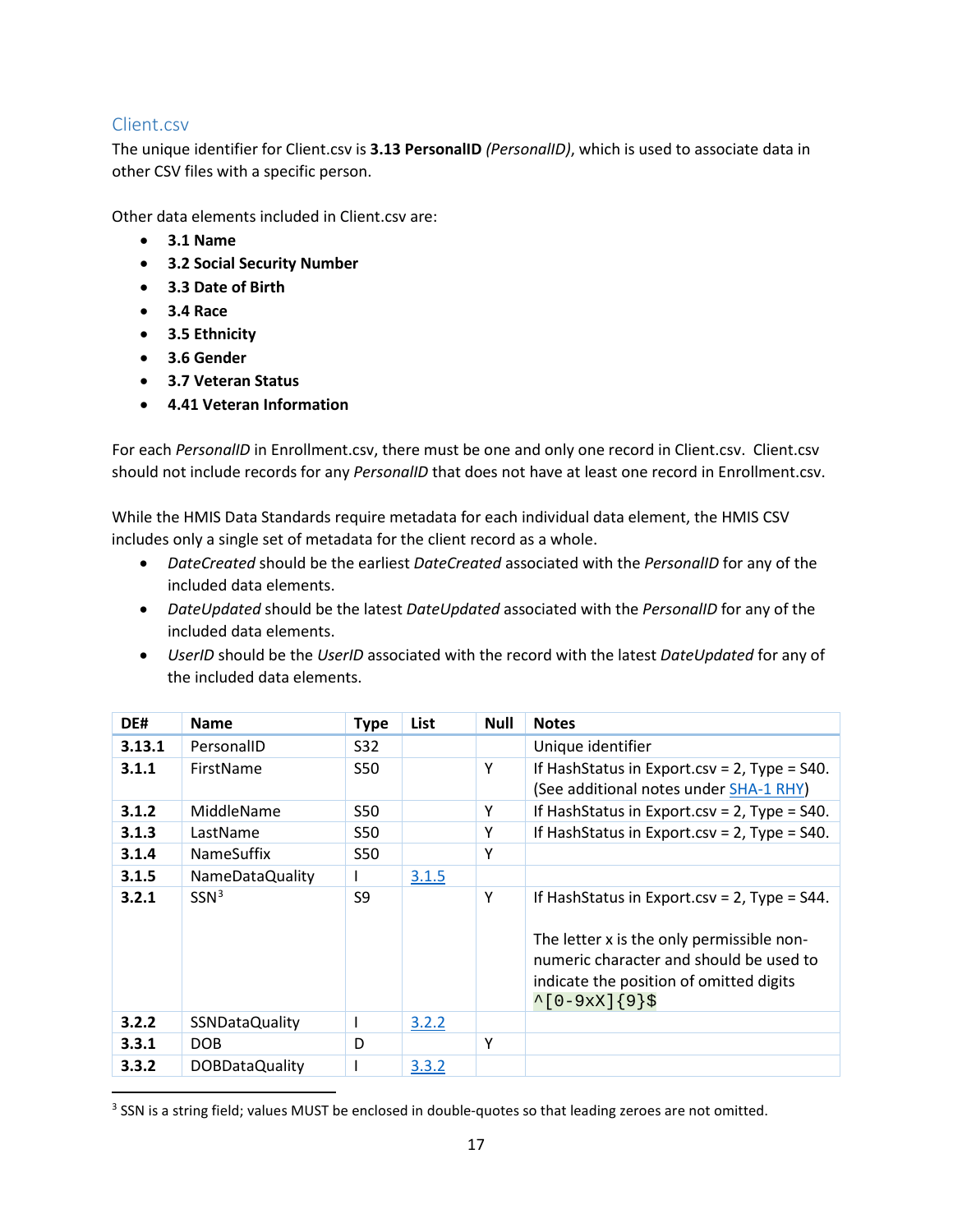| DE#     | <b>Name</b>                 | <b>Type</b>    | List    | <b>Null</b> | <b>Notes</b>                                     |
|---------|-----------------------------|----------------|---------|-------------|--------------------------------------------------|
| 3.4.1   | AmIndAKNative               |                | 1.7     |             | 1 = American Indian or Alaska Native             |
| 3.4.1   | Asian                       | T              | 1.7     |             | $1 = Asian$                                      |
| 3.4.1   | BlackAfAmerican             | $\mathbf{I}$   | 1.7     |             | 1 = Black or African American                    |
| 3.4.1   | <b>NativeHIOtherPacific</b> | T              | 1.7     |             | 1 = Native Hawaiian or Other Pacific<br>Islander |
| 3.4.1   | White                       | $\mathbf{I}$   | 1.7     |             | $1 = White$                                      |
| 3.4.1   | RaceNone                    | $\mathbf{I}$   | 1.6     | Y           | Non-null only if all other Race fields = 0 or    |
|         |                             |                |         |             | 99                                               |
| 3.5.1   | Ethnicity                   | $\overline{1}$ | 3.5.1   |             |                                                  |
| 3.6.1   | Gender                      | $\mathbf{I}$   | 3.6.1   |             |                                                  |
| 3.6.A   | <b>OtherGender</b>          | <b>S50</b>     |         | Y           | Null unless Gender = $4$                         |
| 3.7.1   | VeteranStatus               | $\mathbf{I}$   | 1.8     |             | Export 99 (Data not collected) for all           |
|         |                             |                |         |             | clients, including minors, for whom there        |
|         |                             |                |         |             | is no Veteran Status data.                       |
| 4.41.1  | YearEnteredService          | $\mathbf{I}$   |         | Y           | Values between 1920 and the current year         |
|         |                             |                |         |             | $^419[2-9]/d 20[0-1]/d$^{4}$                     |
| 4.41.2  | YearSeparated               | $\mathsf{I}$   |         | Y           | Values between 1920 and the current              |
|         |                             |                |         |             | year ^19[2-9]/d 20[0-1]/d\$                      |
| 4.41.3  | WorldWarll                  | $\overline{1}$ | 1.8     | Y           |                                                  |
| 4.41.4  | KoreanWar                   | $\mathbf{I}$   | 1.8     | Y           |                                                  |
| 4.41.5  | VietnamWar                  | $\mathbf{I}$   | 1.8     | Y           |                                                  |
| 4.41.6  | DesertStorm                 | $\mathbf{I}$   | 1.8     | Y           |                                                  |
| 4.41.7  | AfghanistanOEF              | $\mathbf{I}$   | 1.8     | Y           |                                                  |
| 4.41.8  | IraqOIF                     | $\mathsf{I}$   | 1.8     | Y           |                                                  |
| 4.41.9  | IraqOND                     | $\overline{1}$ | 1.8     | Y           |                                                  |
| 4.41.10 | OtherTheater                | Т              | 1.8     | Y           |                                                  |
| 4.41.11 | MilitaryBranch              | $\mathbf{I}$   | 4.41.11 | Y           |                                                  |
| 4.41.12 | DischargeStatus             | $\mathbf{I}$   | 4.41.12 | Y           |                                                  |
|         | <b>DateCreated</b>          | $\mathsf{T}$   |         |             |                                                  |
|         | DateUpdated                 | $\mathsf{T}$   |         |             |                                                  |
|         | UserID                      | <b>S32</b>     |         |             |                                                  |
|         | <b>DateDeleted</b>          | $\mathsf{T}$   |         | Y           |                                                  |
|         | ExportID                    | <b>S32</b>     |         |             | Must match record in Export.csv                  |

## <span id="page-18-0"></span>Enrollment Files

An enrollment is the period in which a person is considered a client of a project. An enrollment begins on the date specified in **3.10 Project Entry Date** and ends on the date specified in **3.11 Project Exit Date**. Both are universal data elements required for all clients of all projects participating in an HMIS, regardless of project type or funder.

<span id="page-18-1"></span> <sup>4</sup> This regular expression will validate for any year between 1920 and 2019; data quality checks in import processes may flag future dates as errors.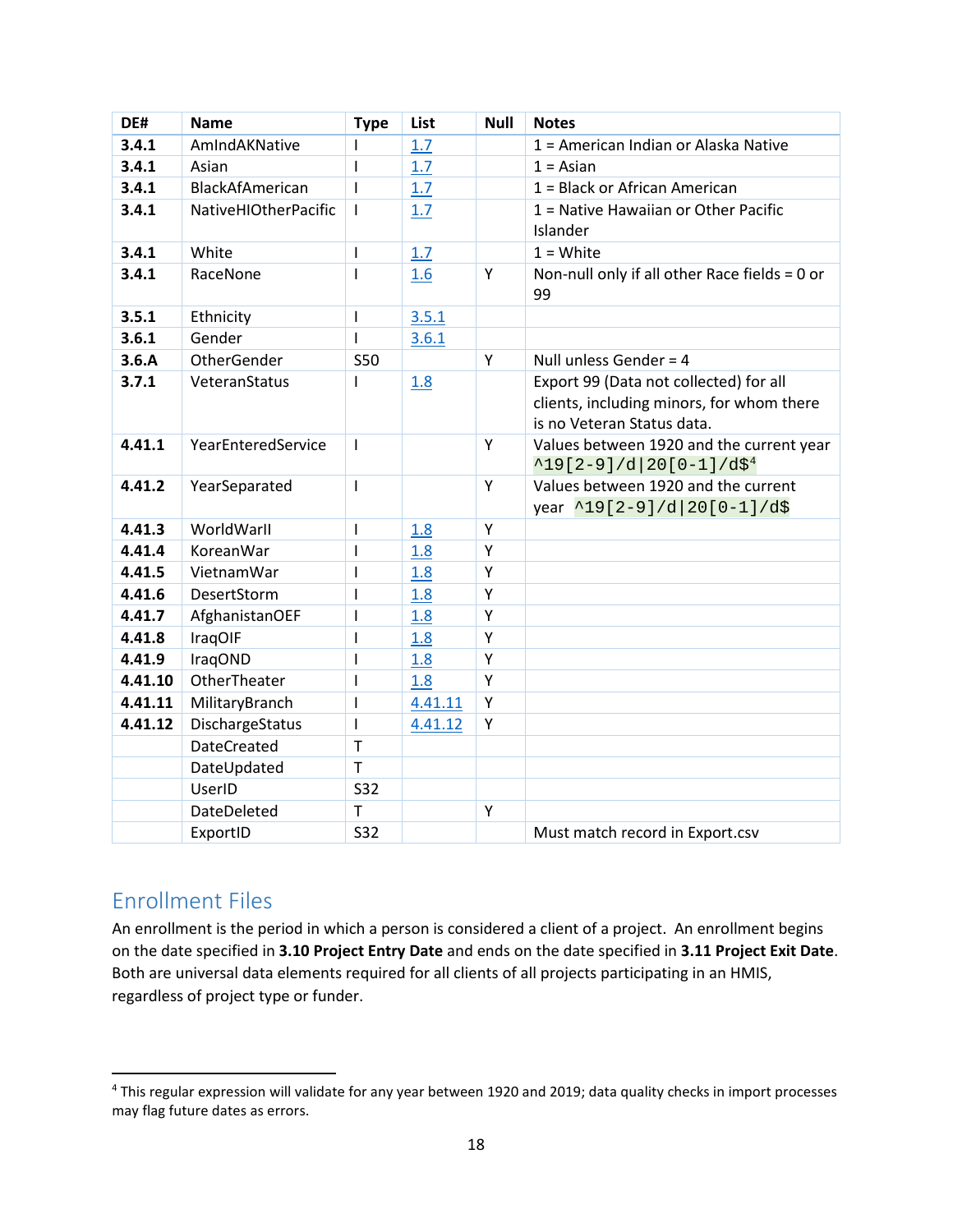As defined by the HMIS Data Dictionary, all of the data elements in these files must be associated with **5.6 Project Entry ID** metadata. While an HMIS application may permit users to create records for some of these data elements without associating the records with a specific project entry ID, these data would fall outside of the scope of data collection defined by HUD, HHS, and VA in the data standards.

Enrollment.csv is the core for all enrollment data; the *ProjectEntryID* in Enrollment.csv is used in all other enrollment-related files to link records to a specific enrollment. *PersonalID* is also repeated in each of the enrollment-related files.

Files that include a data collection stage should have no more than one record per *ProjectEntryID* with a *DataCollectionStage* of 1 (project entry) or 3 (project exit). There may be multiple records for the same *ProjectEntryID* where the data collection stage is 2 (project update) or 5 (annual assessment).

### <span id="page-19-0"></span>Enrollment.csv

The unique identifier for Enrollment.csv is **5.6 Project Entry ID** (ProjectEntryID), which is used to associate data in other CSV files with a specific enrollment.

Data elements included in Enrollment.csv have one and only one value per enrollment and are collected prior to project exit:

- **3.8 Disabling Condition**
- **3.9 Residence Prior to Project Entry**
- **3.10 Project Entry Date**
- **3.14 Household ID**
- **3.15 Relationship to Head of Household**
- **3.17 Time on the Streets, Emergency Shelter, or Safe Haven**
- **4.1 Housing Status**
- **4.13 Date of Engagement**
- **4.17 Residential Move-In Date**
- **4.20 PATH Status**
- **4.40 Worst Housing Situation**
- **4.42 Percent of AMI**
- **4.43 Last Permanent Address**
- **4.22 RHY-BCP Status**
- **4.23 Sexual Orientation**
- **4.31 Formerly a Ward of Child Welfare / Foster Care Agency**
- **4.32 Formerly a Ward of Juvenile Justice System**
- **4.33 Young Person's Critical Issues**
- **4.34 Referral Source**
- **4.35 A Commercial Sexual Exploitation**
- **4.35 B Commercial Labor Exploitation**
- **4.44 HP Screening Score**
- **4.45 VAMC Station Number**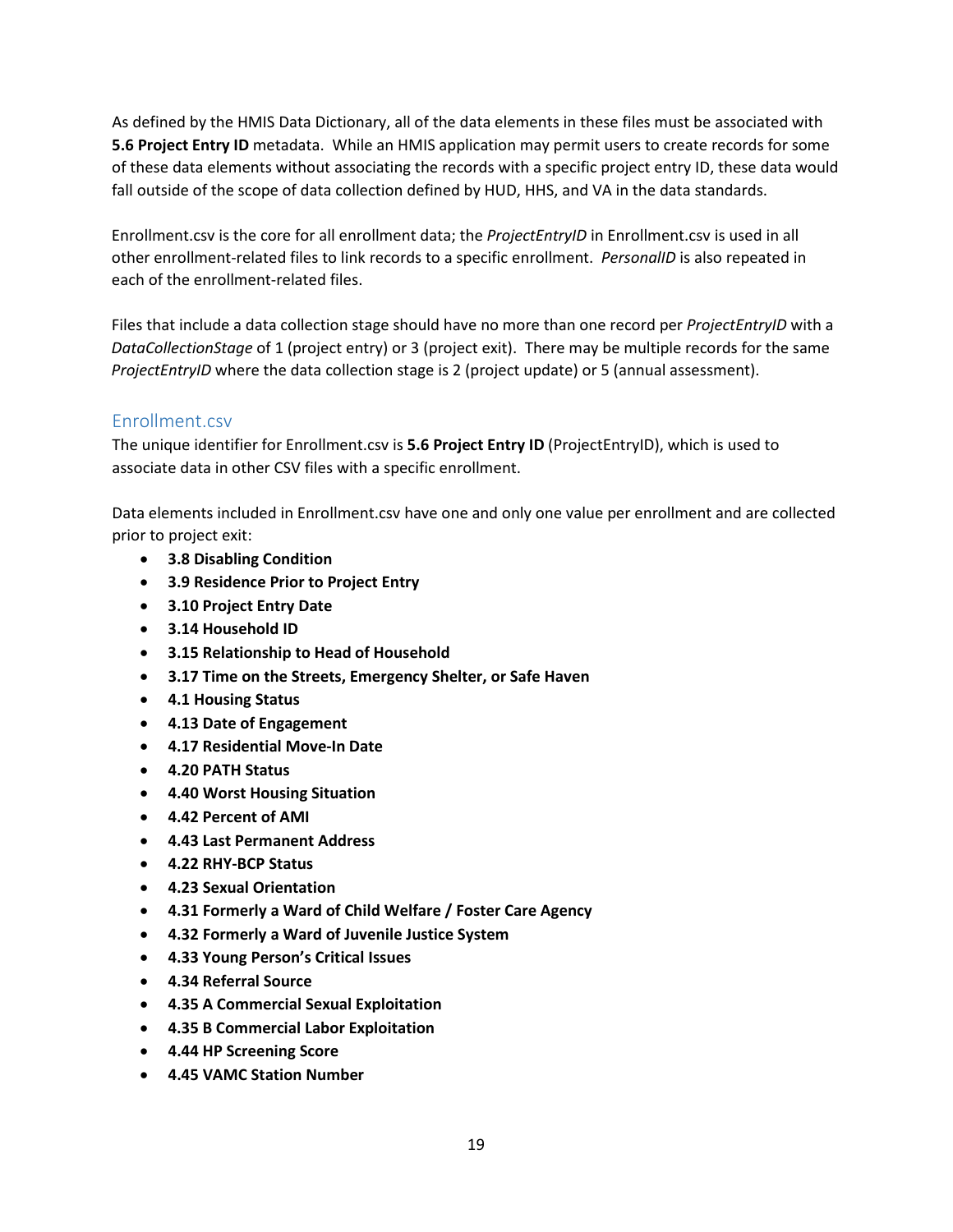While the HMIS Data Standards require metadata for each individual data element, the HMIS CSV includes only a single set of metadata for the data elements included in Enrollment.csv.

- *ProjectID and ProjectEntryID* should be the metadata values associated with **3.10 Project Entry Date**; other fields should be populated using data associated with the same *ProjectEntryID*.
- *EntryDate* is considered the information date for the other fields in Enrollment.csv with the exception of the following data elements:
	- o **4.13 Date of Engagement -** *DateOfEngagement*
	- o **4.17 Residential Move-In Date -** *ResidentialMoveInDate*
	- o **4.20 PATH Status -** *DateOfPATHStatus*
	- o **4.22 RHY-BCP Status** *DateOfBCPStatus*
- *DateCreated* should be the *DateCreated* associated with **3.10 Project Entry Date** for the same ProjectEntryID.
- *DateUpdated* should be the latest *DateUpdated* associated with any of the included data elements for the same *ProjectEntryID*.
- *UserID* should be the *UserID* associated with the record with the latest *DateUpdated* for any of the included data elements.

There may be no more than one record for any given *PersonalID* for a *ProjectID* with the same *EntryDate*.

The HMIS Data Dictionary requires that there be one and only one individual for whom *RelationshipToHoH* is 'Self (head of household)' for each project entry. Receiving systems may reject a data set in whole or in part if data are not consistent with this requirement.

| DE#    | <b>Name</b>                  | <b>Type</b> | List   | <b>Null</b> | <b>Notes</b>                                                         |
|--------|------------------------------|-------------|--------|-------------|----------------------------------------------------------------------|
| 5.6    | ProjectEntryID               | S32         |        |             | Unique identifier                                                    |
|        | PersonalID                   | S32         |        |             |                                                                      |
|        | ProjectID                    | S32         |        |             | Must match a record in<br>Project.csv                                |
| 3.10.1 | EntryDate                    | D           |        |             |                                                                      |
| 3.14.1 | HouseholdID                  | S32         |        |             |                                                                      |
| 3.15.1 | RelationshipToHoH            |             | 3.15.1 |             |                                                                      |
| 3.9.1  | <b>ResidencePrior</b>        |             | 3.9.1  | Υ           |                                                                      |
| 3.9.A  | <b>OtherResidencePrior</b>   | <b>S50</b>  |        | Υ           | Null unless ResidencePrior = 17                                      |
| 3.9.2  | ResidencePriorLengthOfStay   |             | 3.9.2  | Υ           |                                                                      |
| 3.8.1  | DisablingCondition           |             | 1.8    | Υ           |                                                                      |
| 3.17.1 | EntryFromStreetESSH          |             | 1.8    | Υ           |                                                                      |
| 3.17.A | DateToStreetESSH             | D           |        | Υ           | <b>Null unless</b><br>EntryFromStreetESSH = 1                        |
| 3.17.2 | TimesHomelessPastThreeYears  |             | 3.17.2 | Y           |                                                                      |
| 3.17.B | MonthsHomelessPastThreeYears |             | 3.17.B | Y           | <b>Null unless</b><br>TimesHomelessPastThreeYears<br>between 1 and 4 |
| 4.1.1  | HousingStatus                |             | 4.1.1  | Υ           |                                                                      |
| 4.13.1 | DateOfEngagement             | D           |        | Υ           |                                                                      |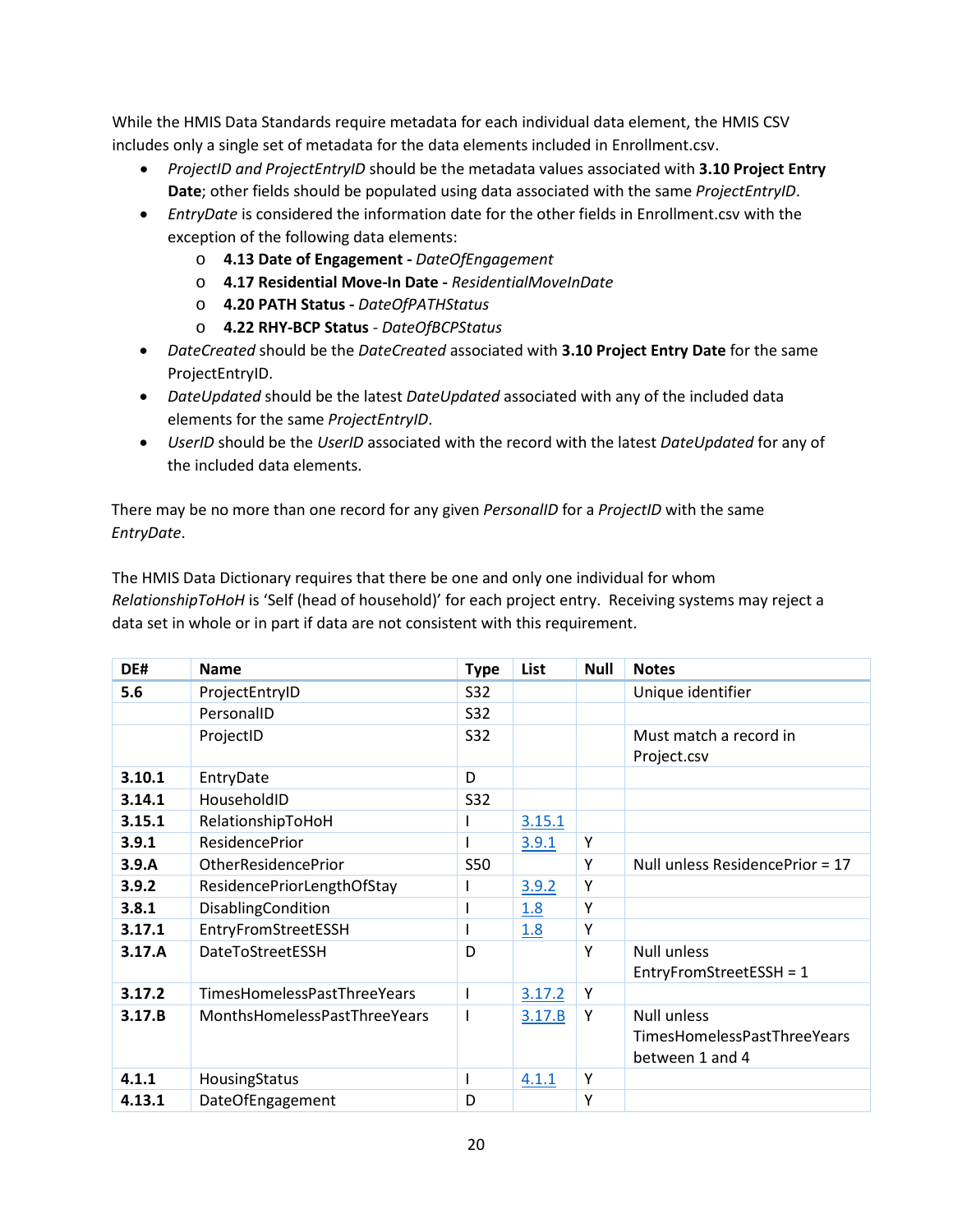| DE#              | <b>Name</b>                          | <b>Type</b>                  | List       | <b>Null</b> | <b>Notes</b>                                                                         |
|------------------|--------------------------------------|------------------------------|------------|-------------|--------------------------------------------------------------------------------------|
| 4.17.1           | InPermanentHousing                   | $\mathsf{I}$                 | 1.7        | Y           |                                                                                      |
| 4.17.A           | ResidentialMoveInDate                | D                            |            | Y           | Null unless InPermanentHousing<br>$= 1$                                              |
| 4.20.1           | <b>DateOfPATHStatus</b>              | D                            |            | Υ           |                                                                                      |
| 4.20.2           | ClientEnrolledInPATH                 | $\mathsf{I}$                 | 1.7        | Y           |                                                                                      |
| 4.20.A           | ReasonNotEnrolled                    | $\mathsf{l}$                 | 4.20.A     | Y           | Null unless $4.20.2 = 0$                                                             |
| 4.40.1           | WorstHousingSituation                | $\mathsf{I}$                 | 1.8        | Υ           |                                                                                      |
| 4.42.1           | PercentAMI                           | $\mathsf{I}$                 | 4.42.1     | Υ           |                                                                                      |
| 4.43.1           | LastPermanentStreet                  | S100                         |            | Υ           |                                                                                      |
| 4.43.2           | LastPermanentCity                    | <b>S50</b>                   |            | Υ           |                                                                                      |
| 4.43.3           | LastPermanentState                   | S <sub>2</sub>               |            | Y           | $\{a-zA-Z\}$ {2}\$                                                                   |
| 4.43.4           | LastPermanentZIP <sup>5</sup>        | S <sub>5</sub>               |            | Υ           | Must be 5 digits or null; do not<br>export partial ZIP codes<br>$^{\sim}$ [0-9]{5}\$ |
| 4.43.5           | AddressDataQuality                   | I                            | 4.43.5     | Υ           |                                                                                      |
| 4.22.2           | <b>DateOfBCPStatus</b>               | D                            |            | Υ           |                                                                                      |
| 4.22.2           | FYSBYouth                            | I                            | 1.7        | Y           |                                                                                      |
| 4.22.A           | ReasonNoServices                     | $\mathsf{I}$                 | 4.22.A     | Υ           | Null unless $4.22.2 = 0$                                                             |
| 4.23.1           | <b>SexualOrientation</b>             | $\mathsf{I}$                 | 4.23.1     | Υ           |                                                                                      |
| 4.31.1           | FormerWardChildWelfare               | $\mathbf{I}$                 | 1.8        | Υ           |                                                                                      |
| 4.31.A           | ChildWelfareYears                    | $\mathsf{I}$                 | 4.31.A     | Υ           |                                                                                      |
| 4.31.B           | ChildWelfareMonths                   | $\mathsf{I}$                 |            | Υ           |                                                                                      |
| 4.32.1           | FormerWardJuvenileJustice            | $\mathsf{I}$                 | 1.8        | Y           |                                                                                      |
| 4.32.A           | JuvenileJusticeYears                 | $\mathsf{I}$                 | 4.31.A     | Υ           |                                                                                      |
| 4.32.B           | <b>JuvenileJusticeMonths</b>         | $\mathsf{I}$                 |            | Y           |                                                                                      |
| 4.33.1           | HouseholdDynamics                    | $\mathbf{I}$                 | 1.7        | Y           |                                                                                      |
| 4.33.2           | SexualOrientationGenderIDYouth       | $\mathsf{I}$                 | 1.7        | Υ           |                                                                                      |
| 4.33.3           | SexualOrientationGenderIDFam         | I                            | 1.7        | Υ           |                                                                                      |
| 4.33.4           | HousingIssuesYouth                   | $\mathsf{I}$                 | 1.7        | Υ           |                                                                                      |
| 4.33.5           | HousingIssuesFam                     | $\mathsf{l}$                 | 1.7        | Υ           |                                                                                      |
| 4.33.6           | SchoolEducationalIssuesYouth         | $\mathsf{I}$                 | 1.7        | Υ           |                                                                                      |
| 4.33.7           | SchoolEducationalIssuesFam           |                              | 1.7        | Υ<br>Υ      |                                                                                      |
| 4.33.8<br>4.33.9 | UnemploymentYouth<br>UnemploymentFam |                              | 1.7        | Υ           |                                                                                      |
| 4.33.10          | MentalHealthIssuesYouth              | $\mathsf{l}$<br>$\mathsf{I}$ | 1.7<br>1.7 | Υ           |                                                                                      |
| 4.33.11          | MentalHealthIssuesFam                | $\mathsf{l}$                 | 1.7        | Υ           |                                                                                      |
| 4.33.12          | HealthIssuesYouth                    | $\mathsf I$                  | 1.7        | Υ           |                                                                                      |
| 4.33.13          | HealthIssuesFam                      | $\mathsf{I}$                 | 1.7        | Υ           |                                                                                      |
| 4.33.14          | PhysicalDisabilityYouth              | $\mathsf{I}$                 | 1.7        | Υ           |                                                                                      |
| 4.33.15          | PhysicalDisabilityFam                | I                            | 1.7        | Υ           |                                                                                      |
| 4.33.16          | MentalDisabilityYouth                | $\mathbf{I}$                 | 1.7        | Υ           |                                                                                      |
| 4.33.17          | MentalDisabilityFam                  | $\mathbf{I}$                 | 1.7        | Υ           |                                                                                      |

<span id="page-21-0"></span> <sup>5</sup> LastPermanentZIP is a string field; values MUST be padded with double-quotes so that leading zeroes are not omitted.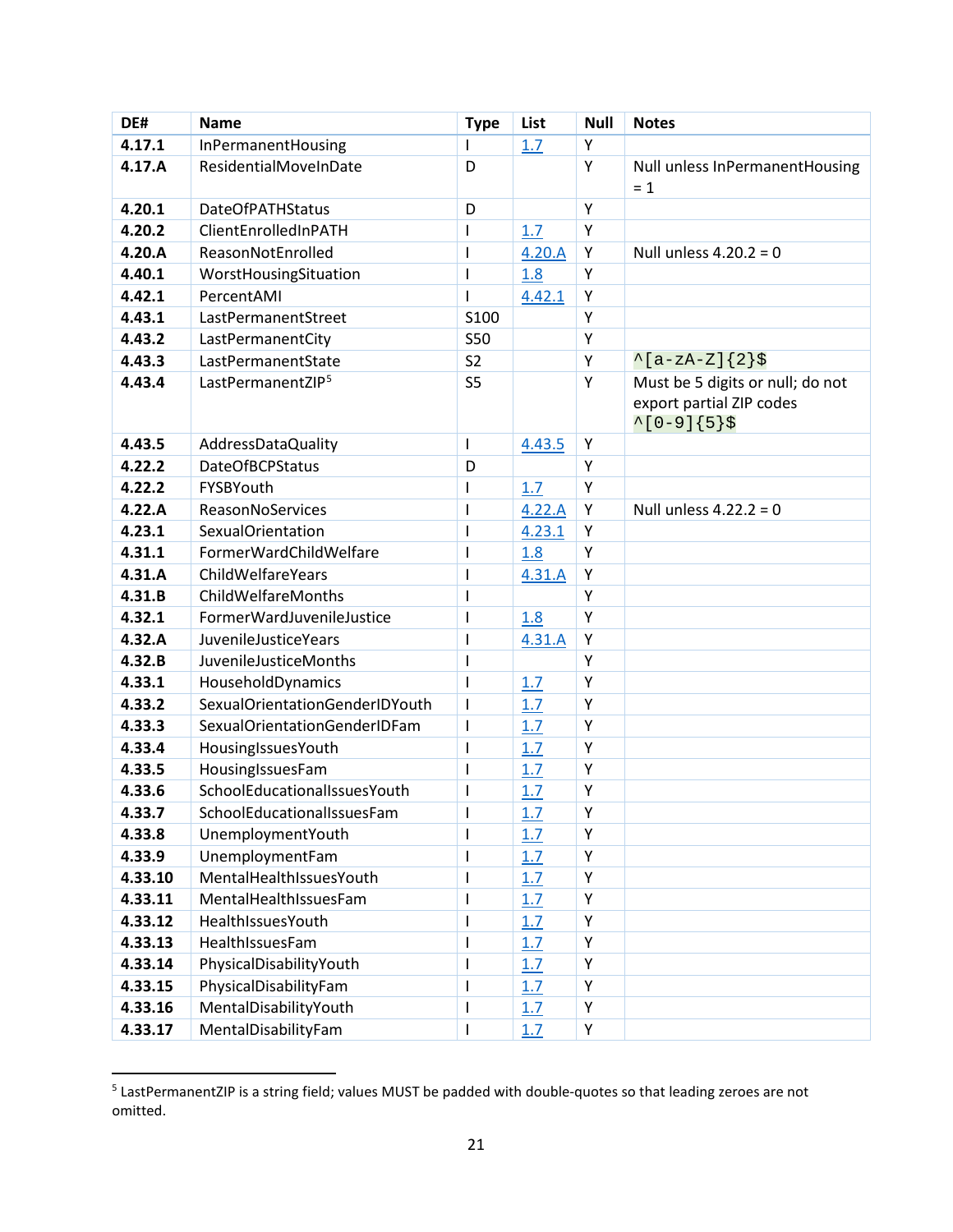| DE#     | <b>Name</b>                                      | <b>Type</b>    | List   | <b>Null</b> | <b>Notes</b>                          |
|---------|--------------------------------------------------|----------------|--------|-------------|---------------------------------------|
| 4.33.18 | AbuseAndNeglectYouth                             |                | 1.7    | Y           |                                       |
| 4.33.19 | AbuseAndNeglectFam                               | I              | 1.7    | Y           |                                       |
| 4.33.20 | AlcoholDrugAbuseYouth                            | ı              | 1.7    | Y           |                                       |
| 4.33.21 | AlcoholDrugAbuseFam                              | I              | 1.7    | Y           |                                       |
| 4.33.22 | InsufficientIncome                               | $\mathbf{I}$   | 1.7    | Y           |                                       |
| 4.33.23 | ActiveMilitaryParent                             | I              | 1.7    | Υ           |                                       |
| 4.33.24 | IncarceratedParent                               | I              | 1.7    | Y           |                                       |
| 4.33.A  | IncarceratedParentStatus                         | I              | 4.33.A | Y           |                                       |
| 4.34.1  | ReferralSource                                   | I              | 4.34.1 | Y           |                                       |
| 4.34.A  | CountOutreachReferralApproaches                  | $\mathsf{I}$   |        | Y           |                                       |
| 4.35A.1 | <b>ExchangeForSex</b>                            | $\mathsf{I}$   | 1.8    | Y           |                                       |
| 4.35A.A | ExchangeForSexPastThreeMonths                    | $\mathsf{I}$   | 1.8    | Y           | Null unless $4.35A.1 = 1$             |
| 4.35A.B | CountOfExchangeForSex                            | $\mathsf{I}$   | 4.35.A | Y           | Null unless $4.35A.1 = 1$             |
| 4.35A.C | AskedOrForcedToExchangeForSex                    | $\mathbf{I}$   | 1.8    | Y           | Null unless $4.35A.1 = 1$             |
| 4.35A.D | AskedOrForcedToExchangeForSexP<br>astThreeMonths | I              | 1.8    | Y           | Null unless $4.35A.C = 1$             |
| 4.35B.1 | WorkPlaceViolenceThreats                         | I              | 1.8    | Y           |                                       |
| 4.35B.2 | WorkplacePromiseDifference                       | I              | 1.8    | Υ           |                                       |
| 4.35B.A | CoercedToContinueWork                            |                | 1.8    | Y           | Null unless 4.35B.1 or 4.35B.2 =<br>1 |
| 4.35B.B | LaborExploitPastThreeMonths                      | $\mathsf{I}$   | 1.8    | Y           | Null unless 4.35B.1 or 4.35B.2 =<br>1 |
| 4.44.1  | HPScreeningScore                                 | I              |        | Y           |                                       |
| 4.45.1  | VAMCStation                                      | S <sub>8</sub> |        | Y           |                                       |
|         | <b>DateCreated</b>                               | $\mathsf{T}$   |        |             |                                       |
|         | DateUpdated                                      | $\mathsf{T}$   |        |             |                                       |
|         | UserID                                           | <b>S32</b>     |        |             |                                       |
|         | DateDeleted                                      | $\mathsf{T}$   |        | Y           |                                       |
|         | ExportID                                         | <b>S32</b>     |        |             | Must match record in Export.csv       |

### <span id="page-22-0"></span>EnrollmentCoC.csv

EnrollmentCoC.csv includes data from data element **3.17 Client Location**.

There must be one and only one record in EnrollmentCoC with a *DataCollectionStage* of 1 for each *ProjectEntryID* in Enrollment.csv where *RelationshipToHoH* is equal to 1.

There may be one or more additional records with a *DataCollectionStage* of 2 in the event that a household moves to a different Continuum of Care during an enrollment.

Not all export types require ProjectCoC.csv; for exports that include ProjectCoC.csv, both the *ProjectID* and *CoCCode* in EnrollmentCoC.csv must match a single record in ProjectCoC.csv.

| DE# | <b>Name</b>     | wne.       | List | <b>Null</b> | <b>Notes</b>      |
|-----|-----------------|------------|------|-------------|-------------------|
|     | EnrollmentCoCID | ---<br>ےرر |      |             | Unique identifier |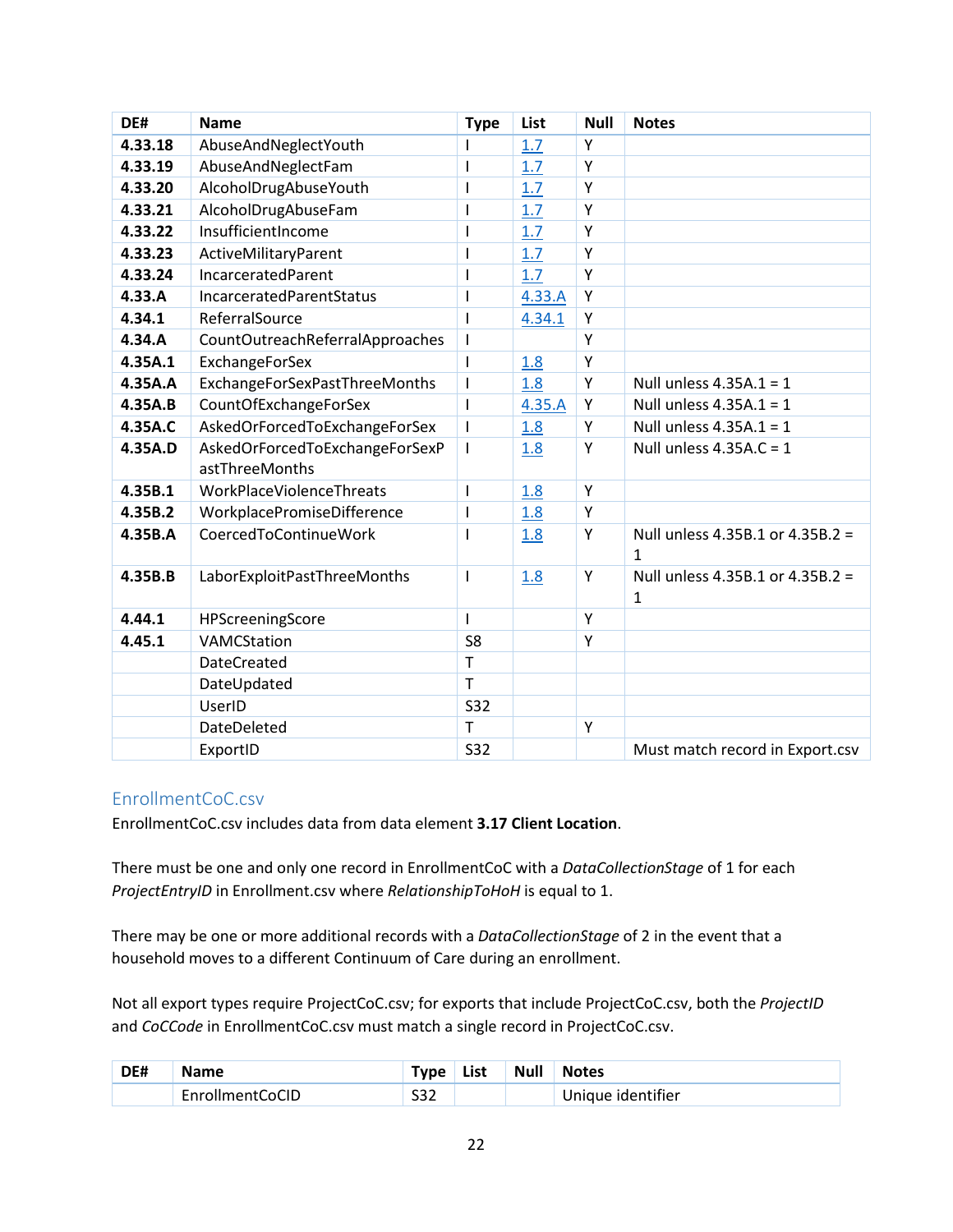| DE#    | <b>Name</b>                | <b>Type</b> | <b>List</b> | <b>Null</b> | <b>Notes</b>                                                                                    |
|--------|----------------------------|-------------|-------------|-------------|-------------------------------------------------------------------------------------------------|
|        | ProjectEntryID             | S32         |             |             |                                                                                                 |
|        | ProjectID                  | S32         |             |             | Must match a record in ProjectCoC.csv                                                           |
|        | PersonalID                 | S32         |             |             |                                                                                                 |
| 3.16.1 | InformationDate            | D           |             |             |                                                                                                 |
| 3.16.2 | CoCCode                    | S6          |             |             | Must match a record in ProjectCoC.csv<br>with the same ProjectID<br>$\{A-Za-z\}$ {2}-(0-9){3}\$ |
|        | <b>DataCollectionStage</b> |             | 5.3.1       |             |                                                                                                 |
|        | <b>DateCreated</b>         |             |             |             |                                                                                                 |
|        | DateUpdated                |             |             |             |                                                                                                 |
|        | UserID                     | <b>S32</b>  |             |             |                                                                                                 |
|        | DateDeleted                |             |             | Υ           |                                                                                                 |
|        | ExportID                   | <b>S32</b>  |             |             | Must match record in Export.csv                                                                 |

### <span id="page-23-0"></span>Exit.csv

Exit.csv includes data from:

- **3.11 Project Exit Date**
- **3.12 Destination**
- **4.18 Housing Assessment Disposition**
- **4.19 Housing Assessment at Exit**
- **4.21 Connection with SOAR**
- **4.36 Transitional, Exit-care, or Aftercare Plans and Actions**
- **4.37 Project Completion Status**
- **4.38 Family Reunification Achieved**

These data are not included in Enrollment.csv in order to preserve metadata such that it is possible to evaluate the timeliness of data entry for exit information.

There may be no more than one record in Exit.csv for any *ProjectEntryID*.

*ExitID* is the unique identifier for Exit.csv. The *ExitID* may be the unique identifier associated with *Project Exit Date* in the exporting database or it may be the same as the *ProjectEntryID*.

While the HMIS Data Standards require metadata for each individual data element, the HMIS CSV includes only a single set of metadata for the data elements included in the file.

- *DateCreated* should be the *DateCreated* associated with **3.11 Project Exit Date.**
- *ExitDate* is considered the information date for all fields in Exit.csv.
- *DateUpdated* should be the latest *DateUpdated* associated with any of the included data elements for the same *ProjectEntryID*.
- *UserID* should be the *UserID* associated with the record with the latest *DateUpdated* associated with any of the included data elements for the same *ProjectEntryID*.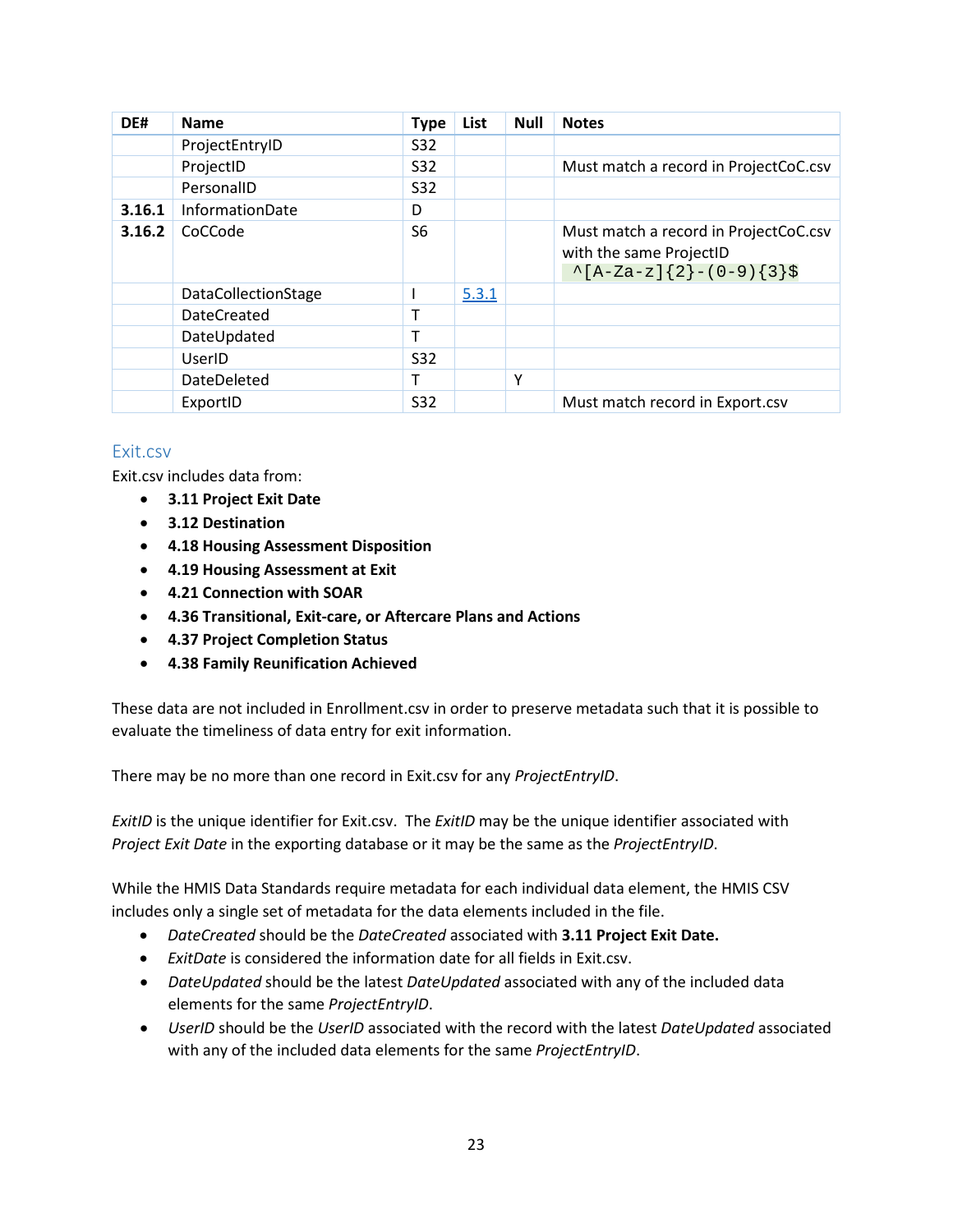| DE#      | <b>Name</b>                  | <b>Type</b>              | List          | <b>Null</b> | <b>Notes</b>                                                                                       |
|----------|------------------------------|--------------------------|---------------|-------------|----------------------------------------------------------------------------------------------------|
|          | ExitID                       | <b>S32</b>               |               |             | Unique identifier                                                                                  |
|          | ProjectEntryID               | S32                      |               |             |                                                                                                    |
|          | PersonalID                   | S32                      |               |             |                                                                                                    |
| 3.11.1   | ExitDate                     | D                        |               |             |                                                                                                    |
| 3.12.1   | Destination                  | $\overline{\phantom{a}}$ | 3.12.1        | N           |                                                                                                    |
| 3.12.A   | OtherDestination             | <b>S50</b>               |               | Y           | Null unless Destination = 17                                                                       |
| 4.18.1   | AssessmentDisposition        | T                        | 4.18.1        | Υ           |                                                                                                    |
| 4.18.A   | OtherDisposition             | <b>S50</b>               |               | Y           | Null unless AssessementDisposition<br>$= 14$                                                       |
| 4.19.1   | HousingAssessment            | $\overline{\phantom{a}}$ | 4.19.1        | Υ           |                                                                                                    |
| $4.19.*$ | SubsidyInformation           | $\mathsf{l}$             | 4.19.A        | Υ           | Includes data for 4.19.A and 4.19.B.                                                               |
| 4.21.1   | <b>ConnectionWithSOAR</b>    | $\overline{1}$           | 1.8           | Y           |                                                                                                    |
| 4.36.1   | WrittenAftercarePlan         | $\overline{1}$           | 4.36.1        | Υ           |                                                                                                    |
| 4.36.2   | AssistanceMainstreamBenefits | $\mathbf{I}$             | 4.36.1        | Υ           |                                                                                                    |
| 4.36.3   | PermanentHousingPlacement    | $\mathbf{I}$             | 4.36.1        | Υ           |                                                                                                    |
| 4.36.4   | TemporaryShelterPlacement    | T                        | 4.36.1        | Υ           |                                                                                                    |
| 4.36.5   | ExitCounseling               | $\overline{\phantom{a}}$ | 4.36.1        | Υ           |                                                                                                    |
| 4.36.6   | FurtherFollowUpServices      | $\overline{1}$           | 4.36.1        | Υ           |                                                                                                    |
| 4.36.7   | ScheduledFollowUpContacts    | T                        | 4.36.1        | Υ           |                                                                                                    |
| 4.36.8   | ResourcePackage              | $\overline{1}$           | 4.36.1        | Y           |                                                                                                    |
| 4.36.9   | OtherAftercarePlanOrAction   | $\overline{\phantom{a}}$ | 4.36.1        | Υ           |                                                                                                    |
| 4.37.1   | ProjectCompletionStatus      | $\overline{\phantom{a}}$ | 4.37.1        | Υ           |                                                                                                    |
| $4.37.*$ | EarlyExitReason              | $\mathbf{I}$             | (see<br>note) | Υ           | Includes data for 4.37.A and 4.37.B.<br>ProjectCompletionStatus:<br>$•2 - 4.37.A$<br>$-3 - 4.37.B$ |
| 4.38.1   | FamilyReunificationAchieved  | $\overline{1}$           | 1.8           | Y           |                                                                                                    |
|          | <b>DateCreated</b>           | $\mathsf{T}$             |               |             |                                                                                                    |
|          | DateUpdated                  | $\mathsf{T}$             |               |             |                                                                                                    |
|          | UserID                       | S32                      |               |             |                                                                                                    |
|          | <b>DateDeleted</b>           | $\mathsf T$              |               | Y           |                                                                                                    |
|          | ExportID                     | <b>S32</b>               |               |             | Must match record in Export.csv                                                                    |

### <span id="page-24-0"></span>IncomeBenefits.csv

IncomeBenefits.csv includes data from data elements

- **4.2 Income and Sources**
- **4.3 Non-Cash Benefits**
- **4.4 Health Insurance**
- **4.39 Medical Assistance**

This file may include:

• No more than one record per *ProjectEntryID* with a *DataCollectionStage* of 1 (entry). The *InformationDate* should match the entry date.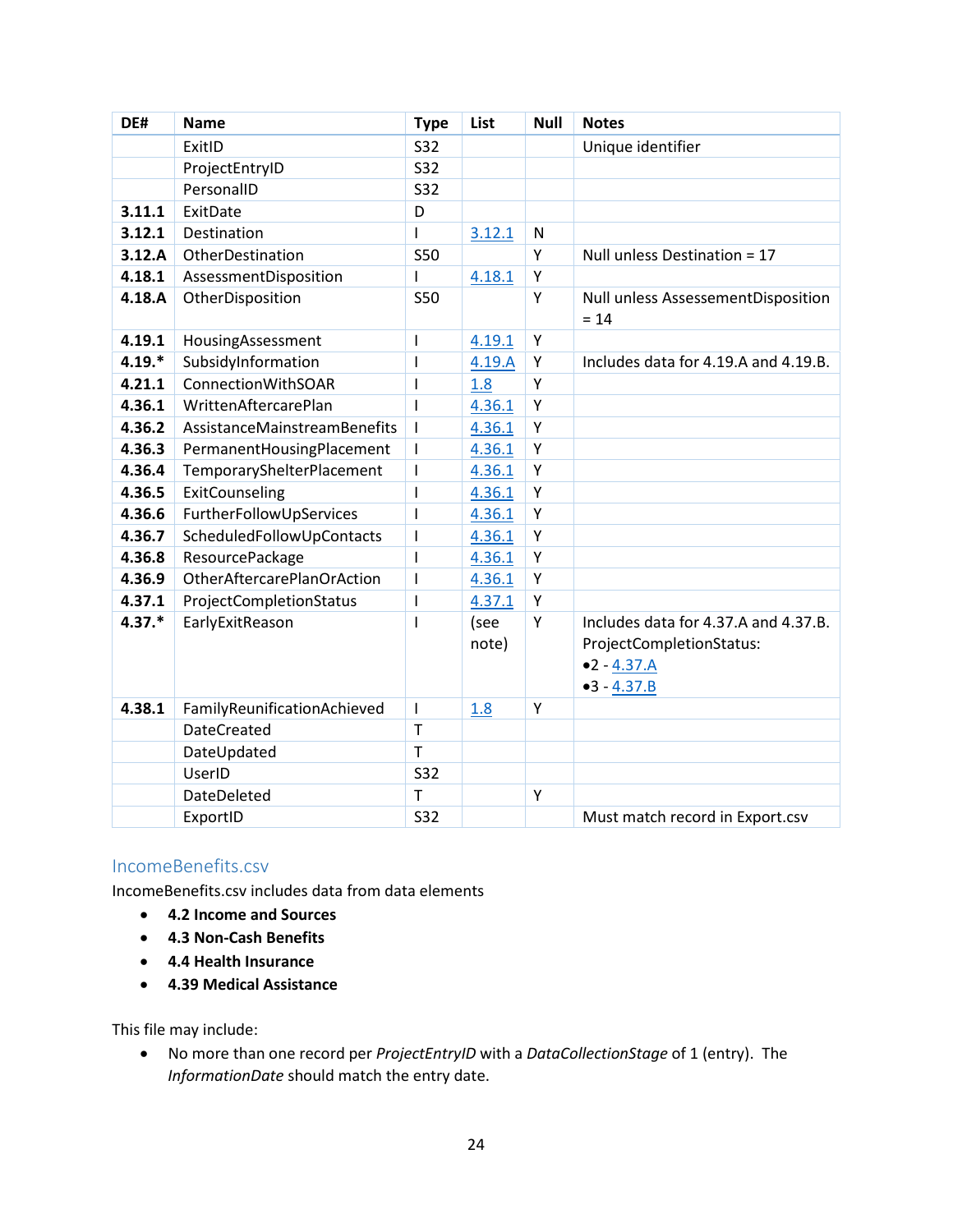- No more than one record per *ProjectEntryID* with a *DataCollectionStage* of 3 (exit). The *InformationDate* should match the exit date.
- Multiple records per *ProjectEntryID* with a *DataCollectionStage* of 2 (update) or 5 (annual assessment<sup>[6](#page-25-0)</sup>).

Data for individual data elements that share the same data collection stage and information date should be combined into a single record in which:

- *IncomeBenefitsID* is the lowest value associated with any of the included data elements in the exporting database.
- *DateCreated* is the earliest *DateCreated* associated with the included data elements for the given *InformationDate* and *DataCollectionStage*.
- *DateUpdated* is the latest *DateUpdated* associated with the included data elements for the given *InformationDate* and *DataCollectionStage*.
- *UserID* is the *UserID* associated with the record with the latest *DateUpdated* for the included data elements.
- Fields associated with data elements for which there is no data with the same data collection stage and information date are left null.

| DE#    | <b>Name</b>                  | <b>Type</b> | List | <b>Null</b> | <b>Notes</b>      |
|--------|------------------------------|-------------|------|-------------|-------------------|
|        | IncomeBenefitsID             | S32         |      |             | Unique identifier |
|        | ProjectEntryID               | S32         |      |             |                   |
|        | PersonalID                   | S32         |      |             |                   |
| $4.*$  | InformationDate              | D           |      |             |                   |
| 4.2.2  | IncomeFromAnySource          |             | 1.8  | Y           |                   |
| 4.2.18 | TotalMonthlyIncome           | M+          |      | Y           |                   |
| 4.2.3  | Earned                       |             | 1.7  | Y           |                   |
| 4.2.A  | EarnedAmount                 | $M+$        |      | Y           |                   |
| 4.2.4  | Unemployment                 |             | 1.7  | Y           |                   |
| 4.2.B  | <b>UnemploymentAmount</b>    | $M+$        |      | Y           |                   |
| 4.2.5  | SSI                          |             | 1.7  | Y           |                   |
| 4.2.C  | SSIAmount                    | $M+$        |      | Y           |                   |
| 4.2.6  | <b>SSDI</b>                  |             | 1.7  | Υ           |                   |
| 4.2.D  | SSDIAmount                   | M+          |      | Y           |                   |
| 4.2.7  | VADisabilityService          |             | 1.7  | Y           |                   |
| 4.2.E  | VADisabilityServiceAmount    | M+          |      | Y           |                   |
| 4.2.8  | VADisabilityNonService       |             | 1.7  | Υ           |                   |
| 4.2.F  | VADisabilityNonServiceAmount | M+          |      | Y           |                   |
| 4.2.9  | PrivateDisability            |             | 1.7  | Υ           |                   |
| 4.2.G  | PrivateDisabilityAmount      | M+          |      | Y           |                   |
| 4.2.10 | WorkersComp                  |             | 1.7  | Υ           |                   |
| 4.2.H  | WorkersCompAmount            | M+          |      | Y           |                   |

<span id="page-25-0"></span> $6$  Records for 4.39 Medical Assistance with a data collection stage of 2 may be combined with records for data elements 4.2, 4.3, and 4.4 with a data collection stage of 5 as long as the information date is the same. The *DataCollectionStage* for the exported record should be 5.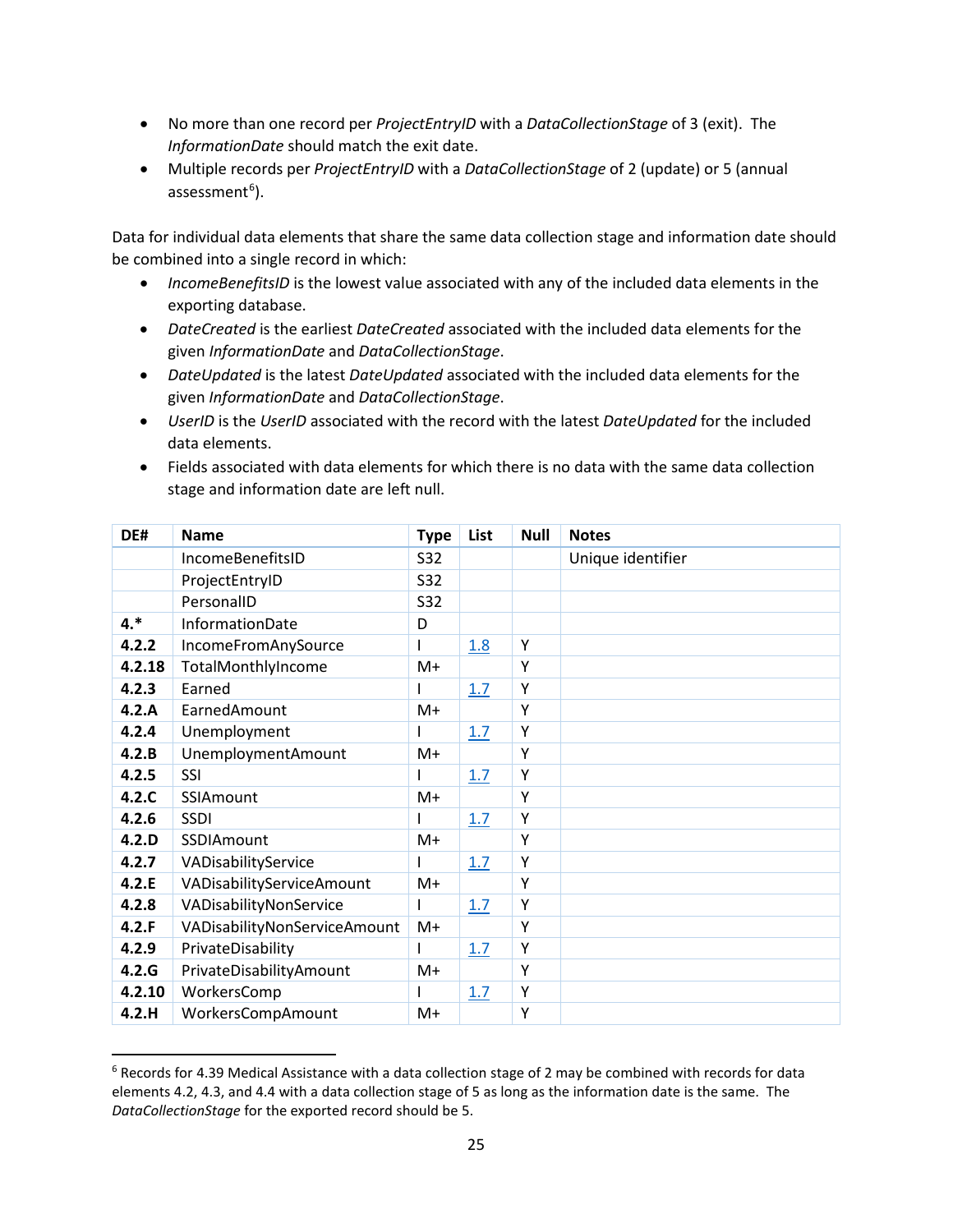| DE#    | <b>Name</b>                 | <b>Type</b>              | List  | <b>Null</b> | <b>Notes</b>             |
|--------|-----------------------------|--------------------------|-------|-------------|--------------------------|
| 4.2.11 | <b>TANF</b>                 | L                        | 1.7   | Y           |                          |
| 4.2.1  | TANFAmount                  | $M+$                     |       | Υ           |                          |
| 4.2.12 | GA                          |                          | 1.7   | Υ           |                          |
| 4.2J   | <b>GAAmount</b>             | M+                       |       | Υ           |                          |
| 4.2.13 | SocSecRetirement            |                          | 1.7   | Υ           |                          |
| 4.2.K  | SocSecRetirementAmount      | $M+$                     |       | Υ           |                          |
| 4.2.14 | Pension                     |                          | 1.7   | Υ           |                          |
| 4.2.L  | PensionAmount               | $M+$                     |       | Υ           |                          |
| 4.2.15 | ChildSupport                |                          | 1.7   | Υ           |                          |
| 4.2.M  | ChildSupportAmount          | $M+$                     |       | Υ           |                          |
| 4.2.16 | Alimony                     | ı                        | 1.7   | Υ           |                          |
| 4.2.N  | AlimonyAmount               | $M+$                     |       | Υ           |                          |
| 4.2.17 | OtherIncomeSource           |                          | 1.7   | Υ           |                          |
| 4.2.0  | OtherIncomeAmount           | $M+$                     |       | Y           |                          |
| 4.2.P  | OtherIncomeSourceIdentify   | <b>S50</b>               |       | Υ           | Null unless $4.2.17 = 1$ |
| 4.3.2  | BenefitsFromAnySource       | I                        | 1.8   | Υ           |                          |
| 4.3.3  | <b>SNAP</b>                 | $\mathsf{l}$             | 1.7   | y           |                          |
| 4.3.4  | <b>WIC</b>                  | $\mathsf{l}$             | 1.7   | Υ           |                          |
| 4.3.5  | <b>TANFChildCare</b>        | $\mathsf{l}$             | 1.7   | Υ           |                          |
| 4.3.6  | TANFTransportation          | $\mathsf{l}$             | 1.7   | Υ           |                          |
| 4.3.7  | OtherTANF                   | $\mathsf{l}$             | 1.7   | Y           |                          |
| 4.3.8  | RentalAssistanceOngoing     | I                        | 1.7   | Υ           |                          |
| 4.3.10 | RentalAssistanceTemp        | $\mathbf{I}$             | 1.7   | Υ           |                          |
| 4.3.9  | OtherBenefitsSource         | $\mathbf{I}$             | 1.7   | Υ           |                          |
| 4.3.A  | OtherBenefitsSourceIdentify | <b>S50</b>               |       | Υ           | Null unless $4.3.9 = 1$  |
| 4.4.2  | InsuranceFromAnySource      | $\mathsf{l}$             | 1.8   | Υ           |                          |
| 4.4.3  | Medicaid                    | $\overline{\phantom{a}}$ | 1.7   | Υ           |                          |
| 4.4.A  | NoMedicaidReason            | $\mathsf{l}$             | 4.4.A | Υ           | Null unless $4.4.3 = 0$  |
| 4.4.4  | Medicare                    | I                        | 1.7   | Υ           |                          |
| 4.4.B  | NoMedicareReason            | ı                        | 4.4.A | Υ           | Null unless $4.4.4 = 0$  |
| 4.4.5  | <b>SCHIP</b>                | $\mathsf{l}$             | 1.7   | Υ           |                          |
| 4.4.C  | NoSCHIPReason               |                          | 4.4.A | Y           | Null unless $4.4.5 = 0$  |
| 4.4.6  | VAMedicalServices           |                          | 1.7   | Υ           |                          |
| 4.4.S  | NoVAMedReason               |                          | 4.4.A | Y           | Null unless $4.4.6 = 0$  |
| 4.4.7  | <b>EmployerProvided</b>     | I.                       | 1.7   | Υ           |                          |
| 4.4.E  | NoEmployerProvidedReason    |                          | 4.4.A | Υ           | Null unless $4.4.7 = 0$  |
| 4.4.8  | COBRA                       | $\mathsf{l}$             | 1.7   | Υ           |                          |
| 4.4.F  | NoCOBRAReason               | <sup>1</sup>             | 4.4.A | Υ           | Null unless $4.4.8 = 0$  |
| 4.4.9  | PrivatePay                  | I                        | 1.7   | Y           |                          |
| 4.4.G  | NoPrivatePayReason          | I                        | 4.4.A | Υ           | Null unless $4.4.9 = 0$  |
| 4.4.10 | StateHealthIns              |                          | 1.7   | Υ           |                          |
| 4.4.H  | NoStateHealthInsReason      | L                        | 4.4.A | Y           | Null unless $4.4.10 = 0$ |
| 4.39.2 | HIVAIDSAssistance           |                          | 1.8   | Υ           |                          |
| 4.39.A | NoHIVAIDSAssistanceReason   | L                        | 4.39  | Υ           | Null unless $4.39.2 = 0$ |
| 4.39.3 | ADAP                        | T                        | 1.8   | Y           |                          |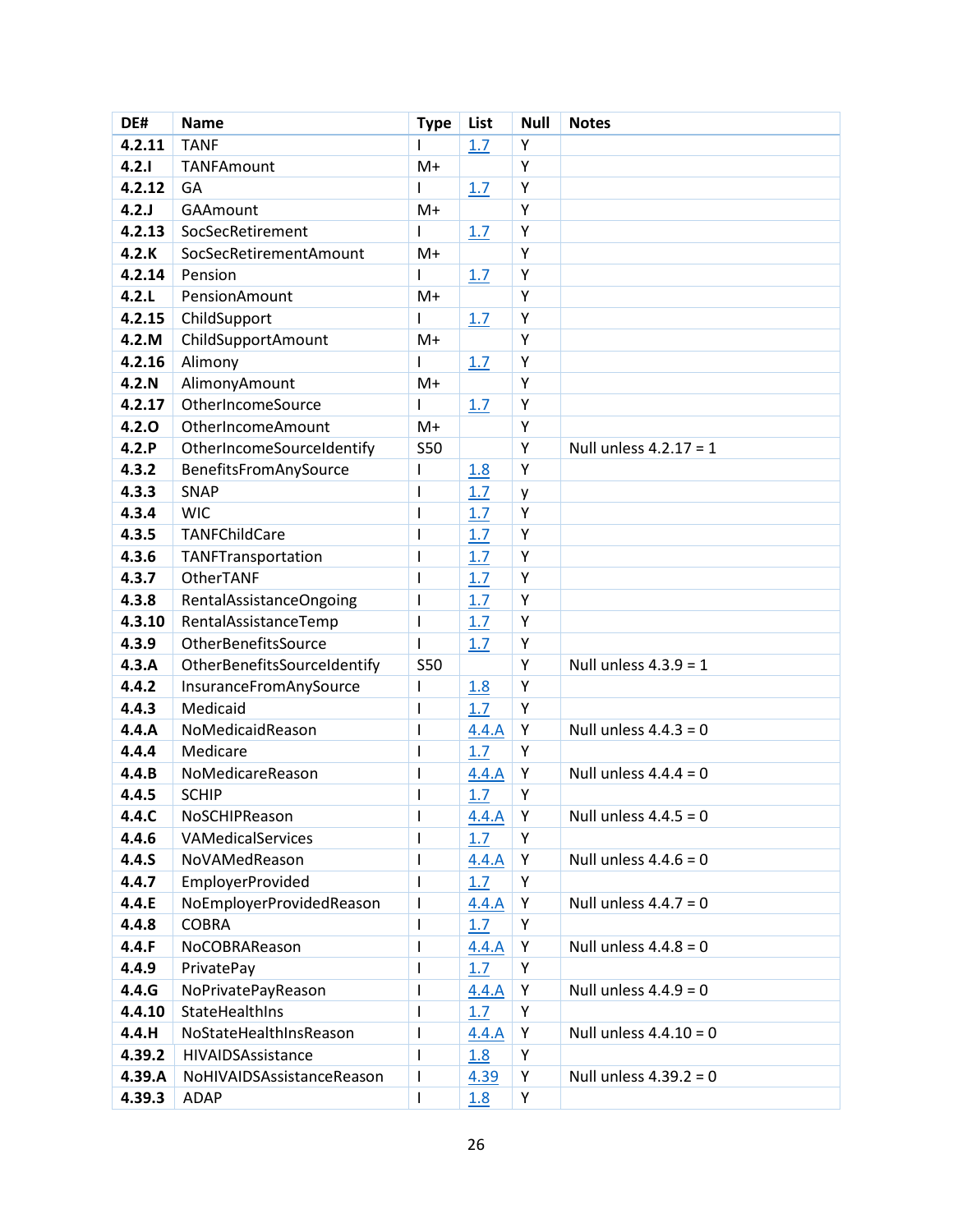| DE#    | <b>Name</b>         | <b>Type</b> | List  | <b>Null</b> | <b>Notes</b>                    |
|--------|---------------------|-------------|-------|-------------|---------------------------------|
| 4.39.B | <b>NoADAPReason</b> |             | 4.39  | Y           | Null unless $4.39.3 = 0$        |
|        | DataCollectionStage |             | 5.3.1 |             |                                 |
|        | <b>DateCreated</b>  |             |       |             |                                 |
|        | DateUpdated         |             |       |             |                                 |
|        | UserID              | <b>S32</b>  |       |             |                                 |
|        | DateDeleted         |             |       | ٧           |                                 |
|        | ExportID            | S32         |       |             | Must match record in Export.csv |

### <span id="page-27-0"></span>HealthAndDV.csv

HealthAndDV.csv includes data elements:

- **4.11 Domestic Violence**
- **4.27 General Health Status**
- **4.28 Dental Health Status**
- **4.29 Mental Health Status**
- **4.30 Pregnancy Status**

For each *ProjectEntryID* this file may include:

- No more than one record per *ProjectEntryID* with a *DataCollectionStage* of 1 (entry). The *InformationDate* should match the entry date.
- No more than one record per *ProjectEntryID* with a *DataCollectionStage* of 3 (exit). The *InformationDate* should match the exit date.
- Multiple records per *ProjectEntryID* with a *DataCollectionStage* of 2 (update).

Data for individual data elements that share the same data collection stage and information date should be combined into a single record in which:

- *HealthAndDVID* is the lowest value associated with any of the included data elements in the exporting database.
- *DateCreated* is the earliest *DateCreated* associated with the included data elements for the given *InformationDate* and *DataCollectionStage*.
- *DateUpdated* should be the latest *DateUpdated* associated with the included data elements for the given *InformationDate* and *DataCollectionStage*.
- *UserID* should be the *UserID* associated with the record with the latest *DateUpdated* for the included data elements.
- Fields associated with data elements for which there is no data with the same data collection stage and information date are left null.

| DE#    | <b>Name</b>            | <b>Type</b> | List   | <b>Null</b> | <b>Notes</b>             |
|--------|------------------------|-------------|--------|-------------|--------------------------|
|        | HealthAndDVID          | S32         |        |             | Unique identifier        |
|        | ProjectEntryID         | S32         |        |             |                          |
|        | PersonalID             | S32         |        |             |                          |
| $4.*$  | InformationDate        | D           |        |             |                          |
| 4.11.2 | DomesticViolenceVictim |             | 1.8    | Υ           |                          |
| 4.11.A | <b>WhenOccurred</b>    |             | 4.11.A | ν           | Null unless $4.11.2 = 1$ |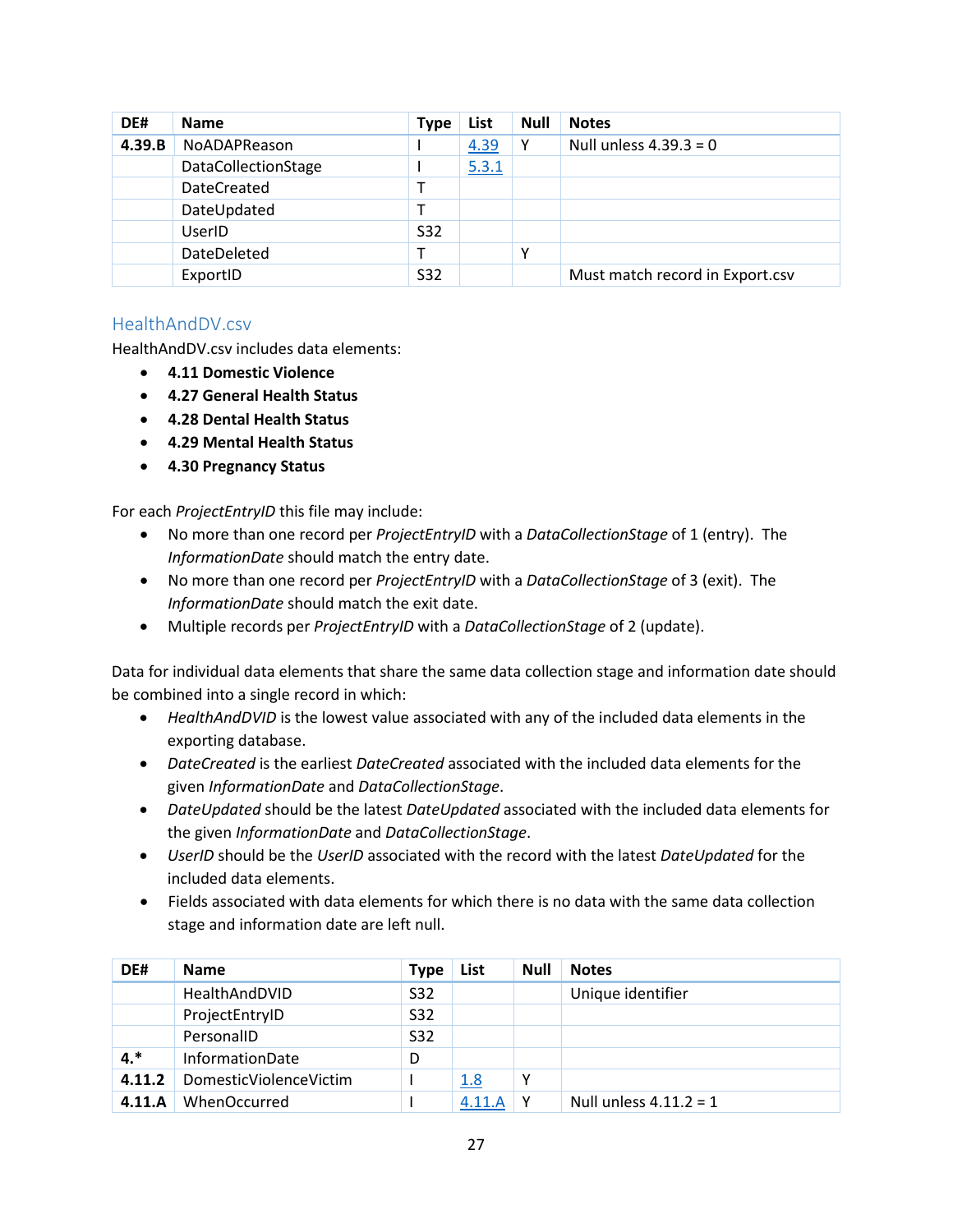| DE#    | <b>Name</b>                | <b>Type</b> | List   | <b>Null</b> | <b>Notes</b>                     |
|--------|----------------------------|-------------|--------|-------------|----------------------------------|
| 4.11.B | CurrentlyFleeing           |             | 1.8    | γ           | Null unless $4.11.2 = 1$         |
| 4.27.1 | GeneralHealthStatus        |             | 4.27.1 | Y           |                                  |
| 4.28.1 | DentalHealthStatus         |             | 4.27.1 | Υ           |                                  |
| 4.29.1 | <b>MentalHealthStatus</b>  |             | 4.27.1 | Υ           |                                  |
| 4.30.1 | PregnancyStatus            |             | 1.8    | Υ           |                                  |
| 4.30.A | <b>DueDate</b>             | D           |        | Υ           | Null unless $4.30.1 = 1$         |
|        | <b>DataCollectionStage</b> |             | 5.3.1  |             |                                  |
|        | <b>DateCreated</b>         | т           |        |             |                                  |
|        | DateUpdated                | т           |        |             |                                  |
|        | UserID                     | S32         |        |             |                                  |
|        | DateDeleted                |             |        | Υ           |                                  |
|        | ExportID                   | S32         |        |             | Must match Export.csv. Export ID |

### <span id="page-28-0"></span>EmploymentEducation.csv

EmploymentEducation.csv includes data from data elements

- **4.24 Last Grade Completed**
- **4.25 School Status**
- **4.26 Employment Status**

This file may include:

- No more than one record per *ProjectEntryID* with a *DataCollectionStage* of 1 (entry). The *InformationDate* should match the entry date.
- No more than one record per *ProjectEntryID* with a *DataCollectionStage* of 3 (exit). The *InformationDate* should match the exit date.
- Multiple records per *ProjectEntryID* with a *DataCollectionStage* of 2 (update) or 5 (annual assessment).

Data for individual data elements that share the same data collection stage and information date should be combined into a single record in which:

- *EmploymentEducationID* is the lowest value associated with any of the included data elements in the exporting database.
- *DateCreated* is the earliest *DateCreated* associated with the included data elements for the given *InformationDate* and *DataCollectionStage*.
- *DateUpdated* should be the latest *DateUpdated* associated with the included data elements for the given *InformationDate* and *DataCollectionStage*.
- *UserID* should be the *UserID* associated with the record with the latest *DateUpdated* for the included data elements.
- Fields associated with data elements for which there is no data with the same data collection stage and information date are left null.

| DE# | <b>Name</b>           | <b>Type</b> | List | <b>Null</b> | <b>Notes</b>      |
|-----|-----------------------|-------------|------|-------------|-------------------|
|     | EmploymentEducationID | S32         |      |             | Unique identifier |
|     | ProjectEntryID        | S32         |      |             |                   |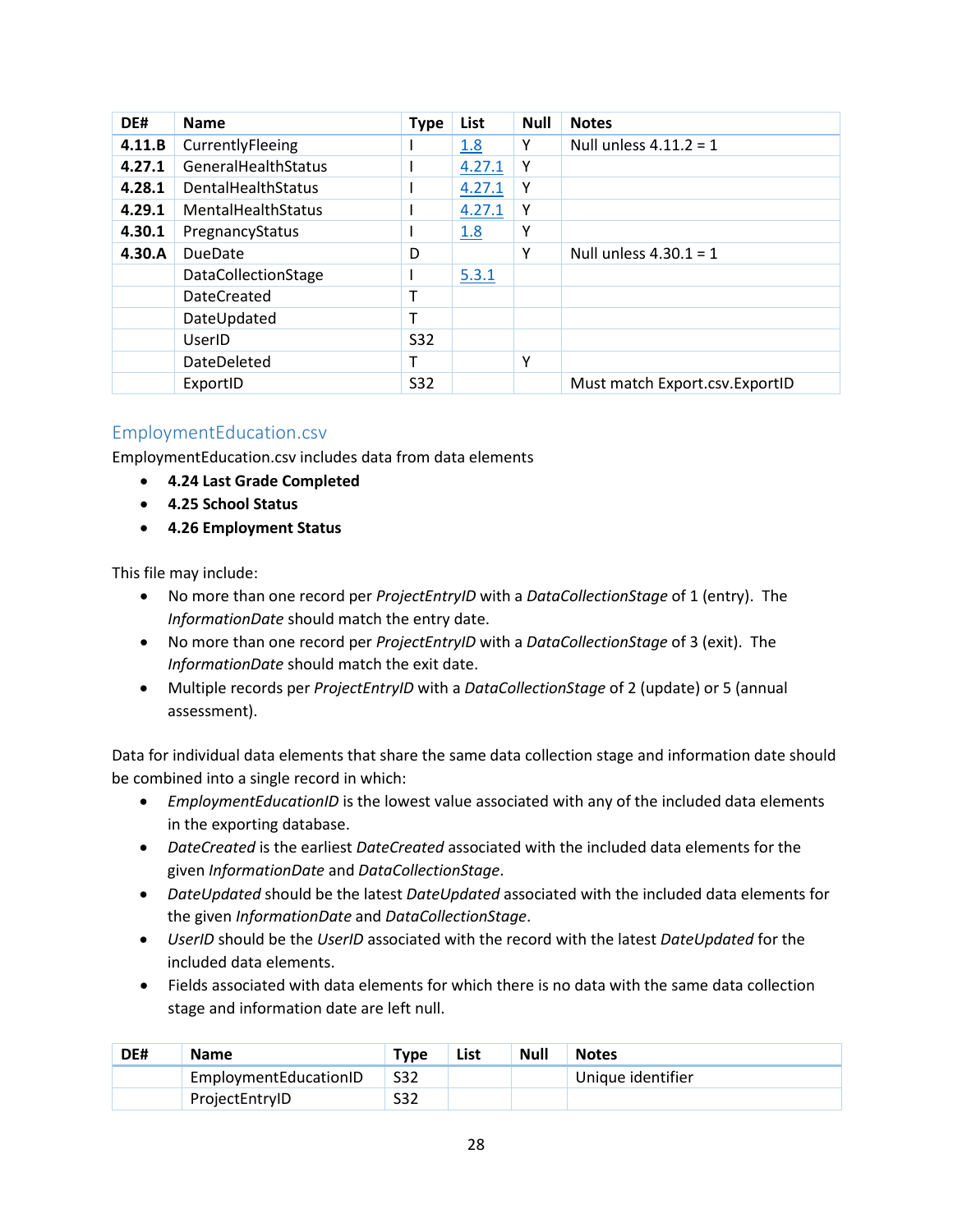| DE#    | <b>Name</b>                | <b>Type</b> | List   | <b>Null</b> | <b>Notes</b>                    |
|--------|----------------------------|-------------|--------|-------------|---------------------------------|
|        | PersonalID                 | S32         |        |             |                                 |
| $4.*$  | <b>InformationDate</b>     | D           |        |             |                                 |
| 4.24.1 | LastGradeCompleted         |             | 4.24.1 | Υ           |                                 |
| 4.25.1 | <b>SchoolStatus</b>        |             | 4.25.1 | Υ           |                                 |
| 4.26.2 | Employed                   |             | 1.8    | Υ           |                                 |
| 4.26.A | EmploymentType             |             | 4.26.A | Υ           | Null unless $4.26.2 = 1$        |
| 4.26.B | NotEmployedReason          |             | 4.26.B | Y           | Null unless $4.26.2 = 0$        |
|        | <b>DataCollectionStage</b> |             | 5.3.1  |             |                                 |
|        | <b>DateCreated</b>         | т           |        |             |                                 |
|        | DateUpdated                | т           |        |             |                                 |
|        | UserID                     | S32         |        |             |                                 |
|        | DateDeleted                | т           |        | Υ           |                                 |
|        | ExportID                   | S32         |        |             | Must match record in Export.csv |

### <span id="page-29-0"></span>Disabilities.csv

Disabilities.csv includes data for the following data elements:

- **4.5 Physical disability** (*DisabilityType* 5)
- **4.6 Developmental disability** (*DisabilityType* 6)
- **4.7 Chronic health condition** (*DisabilityType* 7)
- **4.8 HIV/AIDS** (*DisabilityType* 8)
- **4.9 Mental health problem** (*DisabilityType* 8)
- **4.10 Substance abuse** (*DisabilityType* 10)
- **4.47 T-Cell (CD4) and Viral Load**

The *DisabilityType* field is used to identify the data element for each record; values correspond to the second part of the data element number. For example, the *DisabilityType* for a **4.10 Substance Abuse** record is 10.

*DisabilitiesID* is the unique identifier for Disabilities.csv. In the event that data for multiple disabilities share the same unique identifier in the exporting database, append the first letter of the data element name (e.g., 'P' for Physical disability) to the identifier in order to ensure that they are unique as required in the exported file.

For each distinct *DisabilityType*, this file may include:

- No more than one record per *ProjectEntryID* with a *DataCollectionStage* of 1 (entry). The *InformationDate* should match the entry date.
- No more than one record per *ProjectEntryID* with a *DataCollectionStage* of 3 (exit). The *InformationDate* should match the exit date.
- Multiple records per *ProjectEntryID* with a *DataCollectionStage* of 2 (update) or 5 (annual assessment).

| DE# | $-$                 | <u>Tyne</u>   | List | <b>Null</b> | <b>Notes</b>           |
|-----|---------------------|---------------|------|-------------|------------------------|
|     | Disab<br>nılıtıesli | <br>∠دد<br>__ |      |             | nique identifier<br>Un |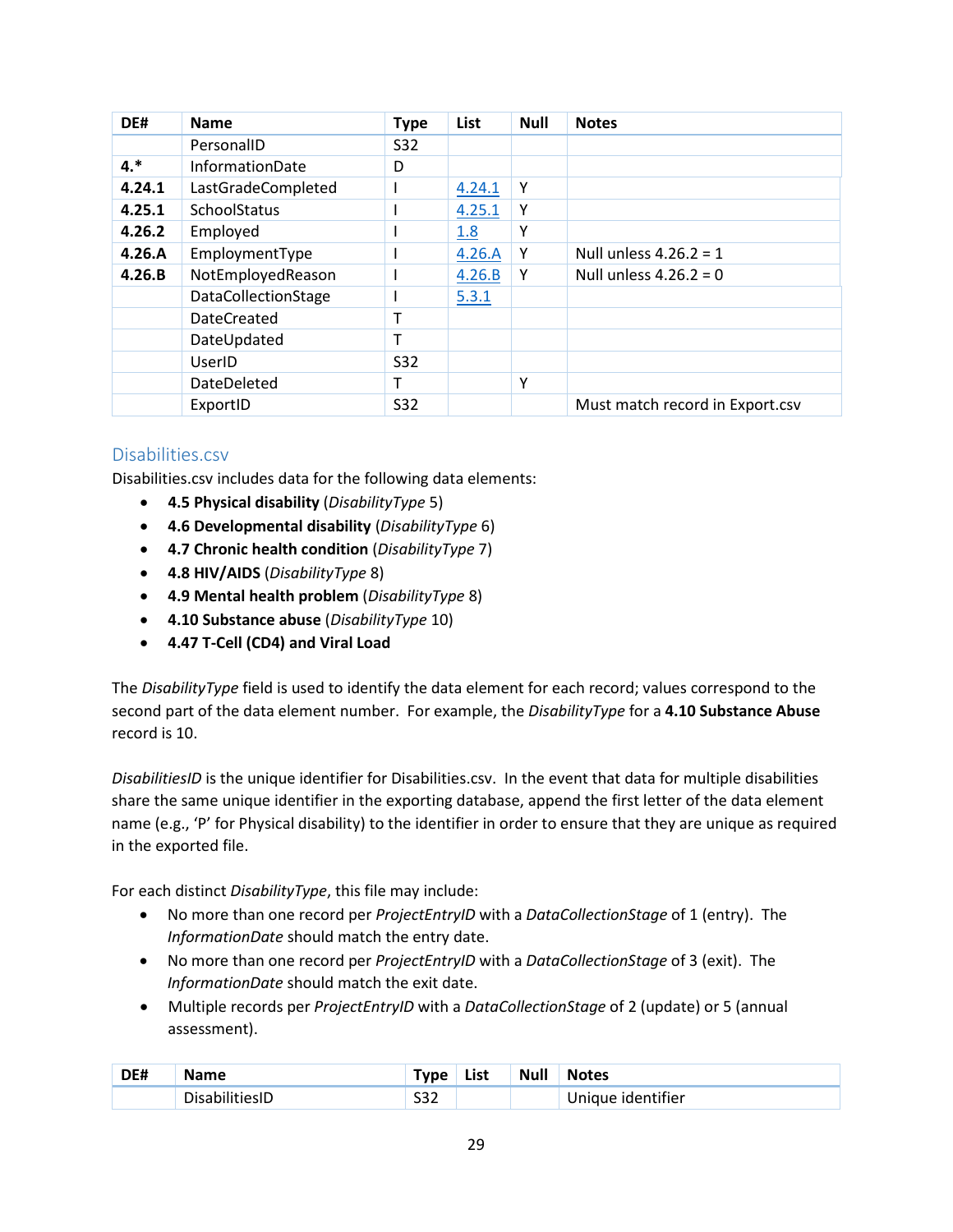| DE#    | <b>Name</b>                 | <b>Type</b> | List  | <b>Null</b> | <b>Notes</b>                                    |
|--------|-----------------------------|-------------|-------|-------------|-------------------------------------------------|
|        | ProjectEntryID              | S32         |       |             |                                                 |
|        | PersonalID                  | <b>S32</b>  |       |             |                                                 |
|        | InformationDate             | D           |       |             |                                                 |
|        | DisabilityType              |             | 1.3   |             |                                                 |
|        | DisabilityResponse          |             | (see  |             | For DisabilityType                              |
|        |                             |             | note) |             | 10 (Substance abuse) - list 4.10.2<br>$\bullet$ |
|        |                             |             |       |             | Any other - list 1.8<br>$\bullet$               |
|        | <b>IndefiniteAndImpairs</b> |             | 1.8   | Y           |                                                 |
|        | <b>DocumentationOnFile</b>  |             | 1.7   | Y           |                                                 |
|        | ReceivingServices           |             | 1.8   | Y           |                                                 |
|        | PATHHowConfirmed            |             | 4.9.D | Y           |                                                 |
|        | PATHSMIInformation          |             | 4.9.E | Y           |                                                 |
| 4.47.2 | <b>TCellCountAvailable</b>  |             | 1.8   | Υ           | Null unless DisabilityType = 8                  |
| 4.47.A | <b>TCellCount</b>           |             |       | Y           | Null unless $4.47.2 = 1$                        |
| 4.47.B | <b>TCellSource</b>          |             | 4.47  | Υ           | Null unless 4.47.A is not null                  |
| 4.47.3 | ViralLoadAvailable          |             | 1.8   | Υ           | Null unless DisabilityType = 8                  |
| 4.47.C | ViralLoad                   |             |       | Υ           | Null unless $4.47.3 = 1$                        |
| 4.47.D | ViralLoadSource             |             | 4.47  | Υ           | Null unless 4.47.C is not null                  |
|        | <b>DataCollectionStage</b>  |             | 5.3.1 |             |                                                 |
|        | <b>DateCreated</b>          | T           |       |             |                                                 |
|        | DateUpdated                 | T           |       |             |                                                 |
|        | UserID                      | <b>S32</b>  |       |             |                                                 |
|        | DateDeleted                 | т           |       | Υ           |                                                 |
|        | ExportID                    | <b>S32</b>  |       |             | Must match record in Export.csv                 |

### <span id="page-30-0"></span>Services.csv

Services.csv includes data for the following data elements:

- **4.12 Contact** (*RecordType* 12)
- **4.14 A Services Provided – PATH** (*RecordType* 141)
- **4.14 B Services Provided – RHY** (*RecordType* 142)
- **4.14 C Services Provided – HOPWA** (*RecordType* 143)
- **4.14 D Services Provided – SSVF** (*RecordType* 144)
- **4.14 E Bed Night** (*RecordType* 200)
- **4.15 A Financial Assistance – HOPWA** (*RecordType* 151)
- **4.15 B Financial Assistance – SSVF** (*RecordType* 152)
- **4.16 A Referrals Provided – PATH** (*RecordType* 161)
- **4.16 B Referrals Provided – RHY** (*RecordType* 162)

This file may include a theoretically unlimited number of records per *ProjectEntryID*. The *DateProvided* is considered the information date for all records in this file.

The *RecordType* field is used to identify the data element for each record; values are in parentheses after each of the data elements listed above. For example, the *RecordType* for a PATH referral is 161.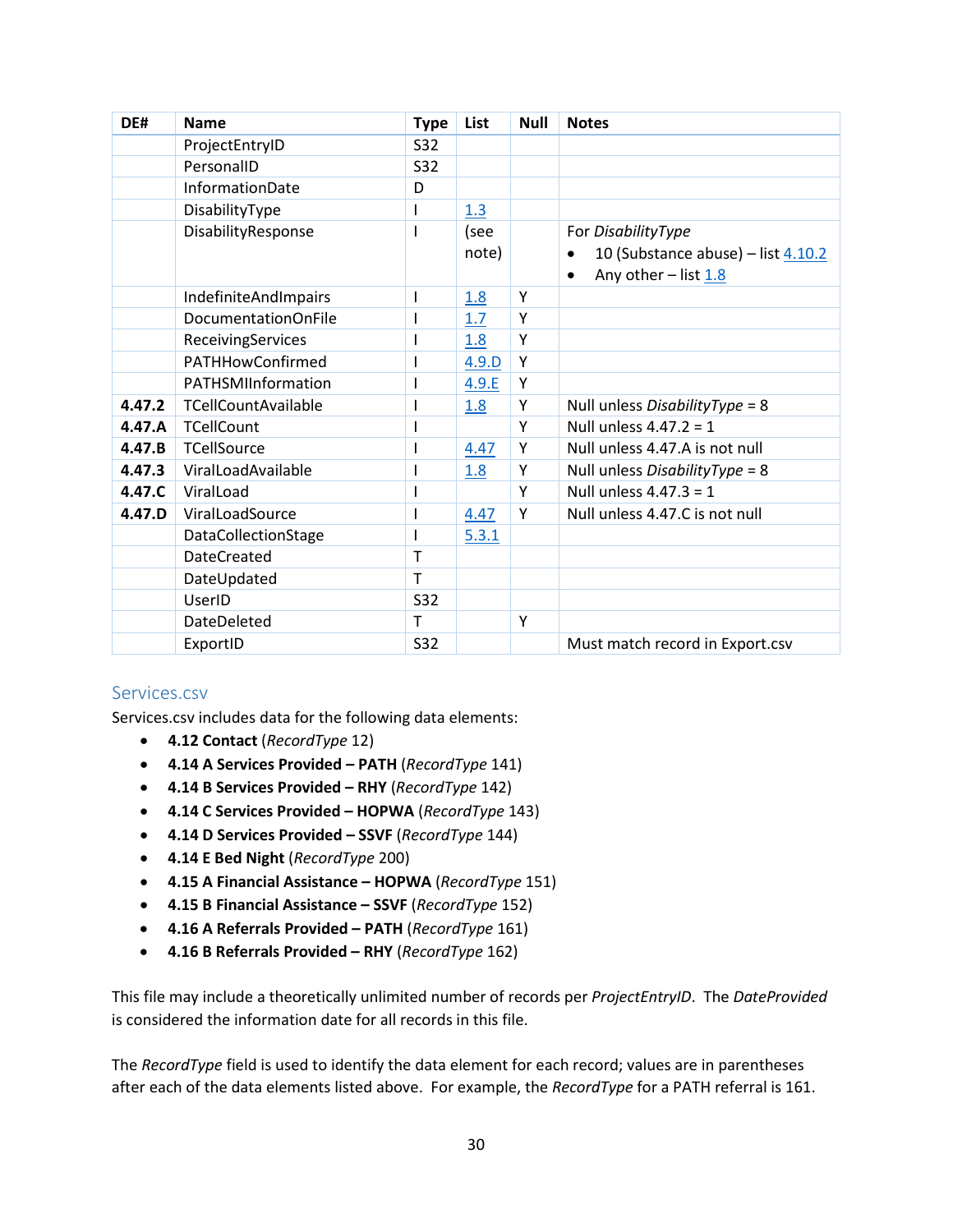*ServicesID* is the unique identifier for Services.csv. The structure is based on the data elements as they are defined in the HMIS Data Dictionary and assumes that each record in the exporting database includes one service. In the event that data for multiple services share the same unique identifier in the exporting database, the export process must ensure that the value in *ServicesID* is unique as required in the exported file.

When systems that permit multiple services per record are engaged in ongoing data exchange in which the export directive is 'delta,' the exporting database must ensure that:

- a. Each separate service is associated with the same unique ID every time it is exported; and
- b. In the event that a user edits a record to delete one or more (but not all) previously transmitted services associated with the same unique ID in the exporting database, a record will be included in the export that reflects the deletion.

Records of bed nights should only be present for *ProjectEntryIDs* in emergency shelters that use the night-by-night method of tracking shelter utilization. For these shelters:

- There should be a record of a bed night with a *DateProvided* that corresponds to the *EntryDate* in Enrollment.csv.
- Any record of a bed night should have a *DateProvided* that is between the *EntryDate* and the day before the *ExitDate* (if there is one) for the *ProjectEntryID* in the Services.csv record.

| DE# | <b>Name</b>       | <b>Type</b> | List  | <b>Null</b> | <b>Notes</b>                     |
|-----|-------------------|-------------|-------|-------------|----------------------------------|
|     | ServicesID        | S32         |       |             | Unique identifier                |
|     | ProjectEntryID    | S32         |       |             |                                  |
|     | PersonalID        | S32         |       |             |                                  |
|     | DateProvided      | D           |       |             |                                  |
|     | RecordType        |             | 1.4   |             |                                  |
|     | TypeProvided      |             | (see  |             | For RecordType                   |
|     |                   |             | note) |             | $•12$ – list $4.12.2$            |
|     |                   |             |       |             | $•141 - list 4.14.A$             |
|     |                   |             |       |             | $•142 - list 4.14.B$             |
|     |                   |             |       |             | $•143 - list 4.14.C$             |
|     |                   |             |       |             | $•144$ - list 4.14.D             |
|     |                   |             |       |             | $•151 - list 4.15.A$             |
|     |                   |             |       |             | $•152 - list 4.15.B$             |
|     |                   |             |       |             | $•161 - list 4.16.A$             |
|     |                   |             |       |             | • $162 - list$ 4.16.B            |
|     |                   |             |       |             | $•200 - list 4.14E$              |
|     | OtherTypeProvided | <b>S50</b>  |       | Υ           | Null unless RecordType = 144 and |
|     |                   |             |       |             | $TypeProvided = 6$               |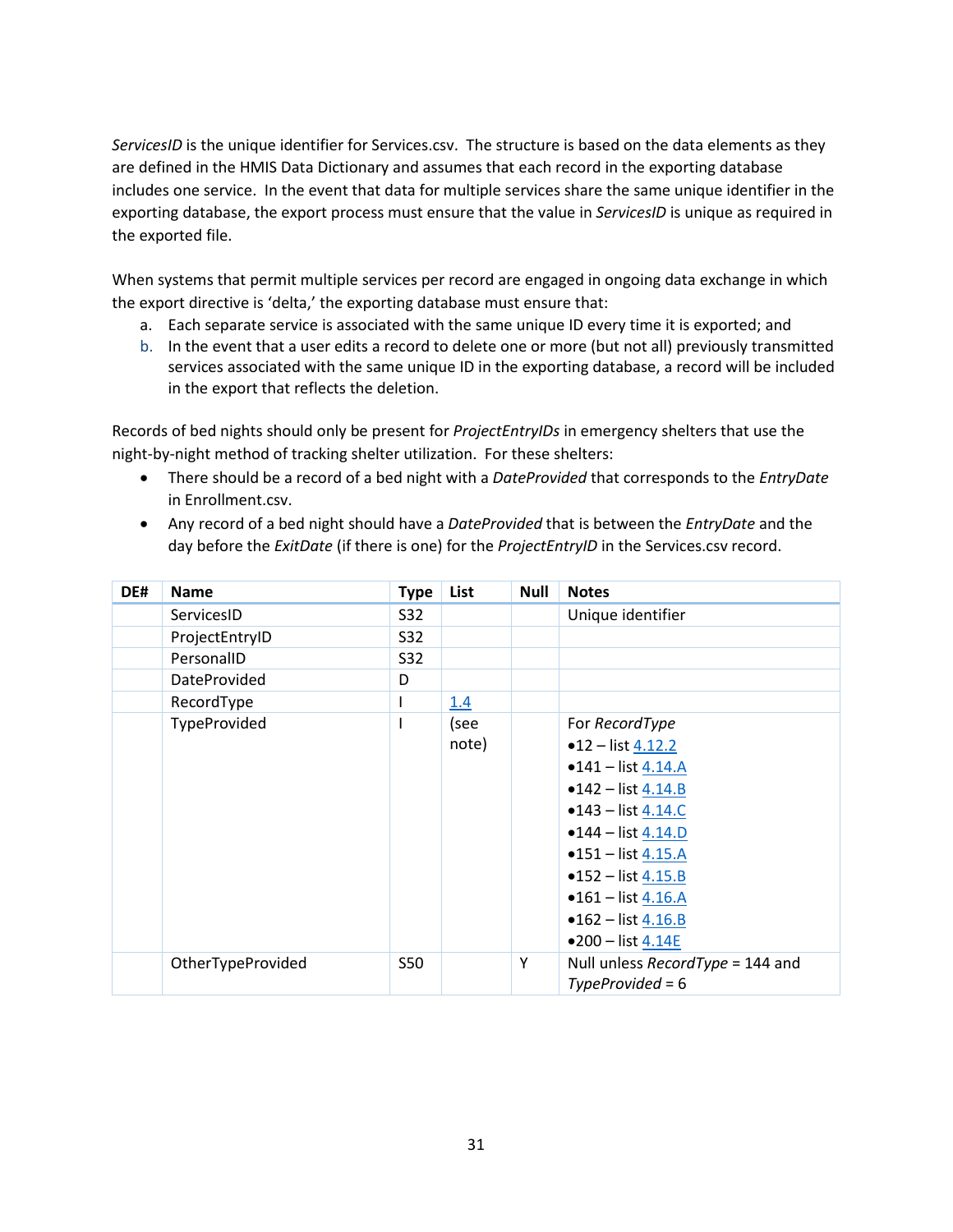<span id="page-32-0"></span>

| DE# | <b>Name</b>        | <b>Type</b> | List    | <b>Null</b> | <b>Notes</b>                        |
|-----|--------------------|-------------|---------|-------------|-------------------------------------|
|     | SubTypeProvided    |             | (see    | Υ           | Null unless $RecordType = 144$ and  |
|     |                    |             | note)   |             | TypeProvided = $3, 4$ , or $5.$     |
|     |                    |             |         |             | For TypeProvided:                   |
|     |                    |             |         |             | $•3 - list 4.14D3$                  |
|     |                    |             |         |             | $•4$ – list 4.14D4                  |
|     |                    |             |         |             | $•5 - list 4.14D5$                  |
|     | FAAmount           | M           |         | Y           | Null unless RecordType = 151 or 152 |
|     | ReferralOutcome    |             | 4.16.A1 | Y           | Null unless RecordType = 161        |
|     | <b>DateCreated</b> | т           |         |             |                                     |
|     | DateUpdated        | т           |         |             |                                     |
|     | UserID             | S32         |         |             |                                     |
|     | DateDeleted        | т           |         | Y           |                                     |
|     | ExportID           | <b>S32</b>  |         |             | Must match record in Export.csv     |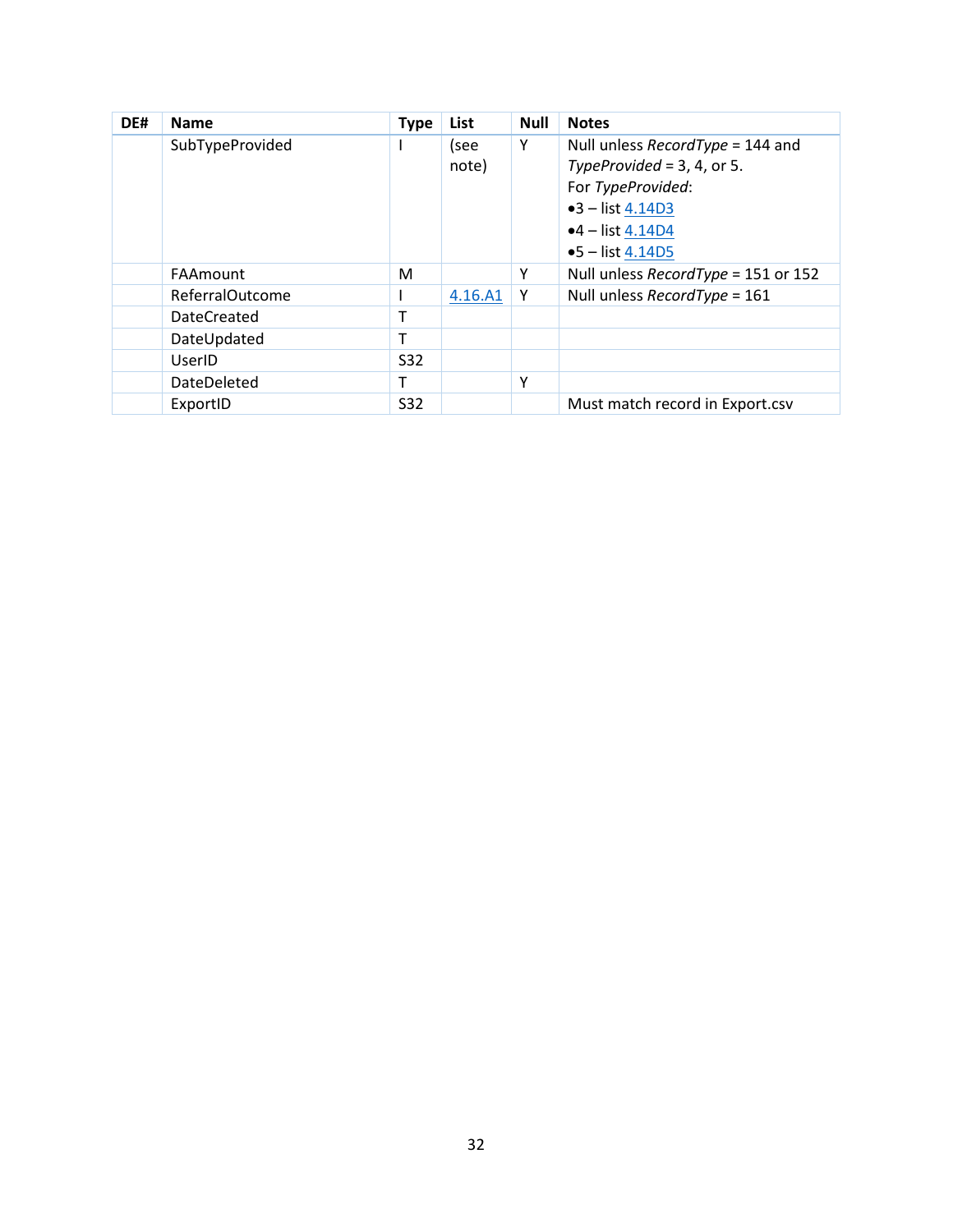| <b>Data Element</b> |                                                                     | <b>CSV File</b>    |
|---------------------|---------------------------------------------------------------------|--------------------|
| 2.1                 | <b>Organization Identifiers</b>                                     | Organization.csv   |
| 2.2                 | Project Identifiers                                                 | Project.csv        |
| 2.3                 | Continuum of Care Code                                              | ProjectCoC.csv     |
| 2.4                 | Project Type                                                        | Project.csv &      |
|                     |                                                                     | Affiliation.csv    |
| 2.5                 | Method for Tracking Emergency Shelter Utilization                   | Project.csv        |
| 2.6                 | <b>Federal Partner Funding Sources</b>                              | Funder.csv         |
| 2.7                 | Bed and Unit Inventory Information                                  | Inventory.csv      |
| 2.8                 | Site Information - Optional                                         | Site.csv           |
| 2.9                 | Target Population - Optional                                        | Project.csv        |
| 3.1                 | Name                                                                | Client.csv         |
| 3.2                 | <b>Social Security Number</b>                                       | Client.csv         |
| 3.3                 | Date of Birth                                                       | Client.csv         |
| 3.4                 | Race                                                                | Client.csv         |
| 3.5                 | Ethnicity                                                           | Client.csv         |
| 3.6                 | Gender                                                              | Client.csv         |
| 3.7                 | <b>Veteran Status</b>                                               | Client.csv         |
| 3.8                 | <b>Disabling Condition</b>                                          | Enrollment.csv     |
| 3.9                 | Residence Prior to Project Entry                                    | Enrollment.csv     |
| 3.10                | Project Entry Date                                                  | Enrollment.csv     |
| 3.11                | Project Exit Date                                                   | Exit.csv           |
| 3.12                | Destination                                                         | Exit.csv           |
| 3.13                | Personal ID                                                         | Client.csv         |
| 3.14                | Household ID                                                        | Enrollment.csv     |
| 3.15                | Relationship to Head of Household                                   | Enrollment.csv     |
| 3.16                | <b>Client Location</b>                                              | EnrollmentCoC.csv  |
| 3.17                | Length of Time on Street, in an Emergency Shelter, or Safe<br>Haven | Enrollment.csv     |
| 4.1                 | <b>Housing Status</b>                                               | Enrollment.csv     |
| 4.2                 | <b>Income and Sources</b>                                           | IncomeBenefits.csv |
| 4.3                 | Non-Cash Benefits                                                   | IncomeBenefits.csv |
| 4.4                 | Health Insurance                                                    | IncomeBenefits.csv |
| 4.5                 | <b>Physical Disability</b>                                          | Disabilities.csv   |
| 4.6                 | <b>Developmental Disability</b>                                     | Disabilities.csv   |
| 4.7                 | <b>Chronic Health Condition</b>                                     | Disabilities.csv   |
| 4.8                 | HIV/AIDS                                                            | Disabilities.csv   |
| 4.9                 | <b>Mental Health Problem</b>                                        | Disabilities.csv   |
| 4.10                | <b>Substance Abuse</b>                                              | Disabilities.csv   |
| 4.11                | <b>Domestic Violence</b>                                            | HealthAndDV.csv    |
| 4.12                | Contact                                                             | Services.csv       |
| 4.13                | Date of Engagement                                                  | Enrollment.csv     |

## <span id="page-33-0"></span>Appendix A - List of Data Elements and Associated CSV Files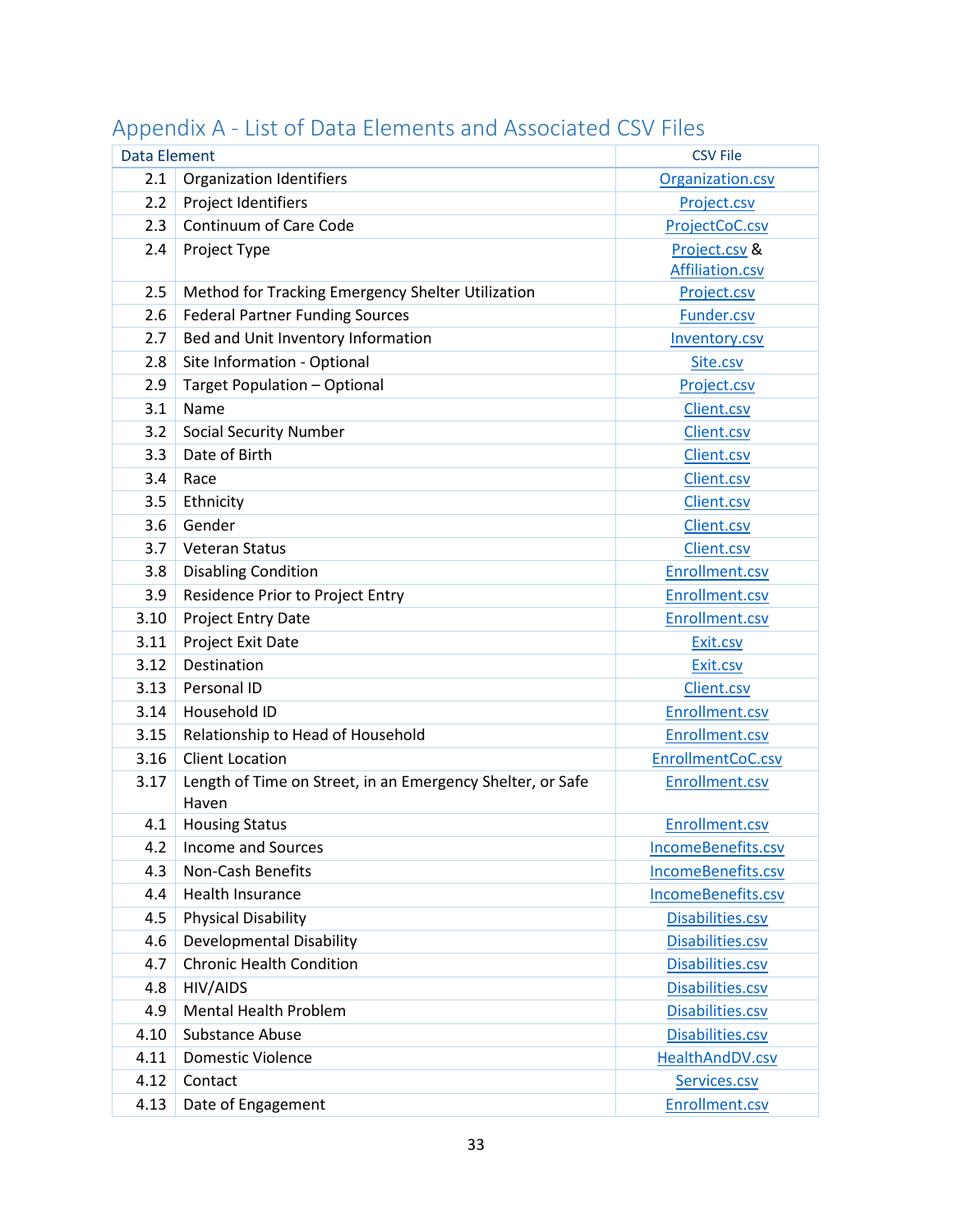| 4.14  | <b>Services Provided</b>                                | Services.csv                   |
|-------|---------------------------------------------------------|--------------------------------|
| 4.15  | <b>Financial Assistance Provided</b>                    | Services.csv                   |
| 4.16  | <b>Referrals Provided</b>                               | Services.csv                   |
| 4.17  | Residential Move-In Date                                | Enrollment.csv                 |
| 4.18  | <b>Housing Assessment Disposition</b>                   | Exit.csv                       |
| 4.19  | Housing Assessment at Exit                              | Exit.csv                       |
| 4.20  | <b>PATH Status</b>                                      | Enrollment.csv                 |
| 4.21  | <b>Connection with SOAR</b>                             | Exit.csv                       |
| 4.22  | <b>RHY-BCP Status</b>                                   | Enrollment.csv                 |
| 4.23  | <b>Sexual Orientation</b>                               | Enrollment.csv                 |
| 4.24  | Last Grade Completed                                    | <b>EmploymentEducation.csv</b> |
| 4.25  | <b>School Status</b>                                    | EmploymentEducation.csv        |
| 4.26  | <b>Employment Status</b>                                | EmploymentEducation.csv        |
| 4.27  | <b>General Health Status</b>                            | HealthAndDV.csv                |
| 4.28  | <b>Dental Health Status</b>                             | HealthAndDV.csv                |
| 4.29  | <b>Mental Health Status</b>                             | HealthAndDV.csv                |
| 4.30  | <b>Pregnancy Status</b>                                 | HealthAndDV.csv                |
| 4.31  | Formerly a Ward of Child Welfare/Foster Care Agency     | Enrollment.csv                 |
| 4.32  | Formerly a Ward of Juvenile Justice System              | Enrollment.csv                 |
| 4.33  | Young Person's Critical Issues                          | Enrollment.csv                 |
| 4.34  | <b>Referral Source</b>                                  | Enrollment.csv                 |
| 4.35A | <b>Commercial Sexual Exploitation</b>                   | Enrollment.csv                 |
| 4.35B | Labor Exploitation                                      | Enrollment.csv                 |
| 4.36  | Transitional, Exit-care, or Aftercare Plans and Actions | Exit.csv                       |
| 4.37  | <b>Project Completion Status</b>                        | Exit.csv                       |
| 4.38  | <b>Family Reunification Achieved</b>                    | Exit.csv                       |
| 4.39  | <b>Medical Assistance</b>                               | IncomeBenefits.csv             |
| 4.40  | <b>Worst Housing Situation</b>                          | Enrollment.csv                 |
| 4.41  | Veteran's Information                                   | Client.csv                     |
| 4.42  | Percent of AMI                                          | Enrollment.csv                 |
| 4.43  | Last Permanent Address                                  | Enrollment.csv                 |
| 4.44  | <b>HP Screening Score</b>                               | Enrollment.csv                 |
| 4.45  | <b>VAMC Station Code</b>                                | Enrollment.csv                 |
| 4.47  | T-Cell (CD4) and Viral Load                             | Disabilities.csv               |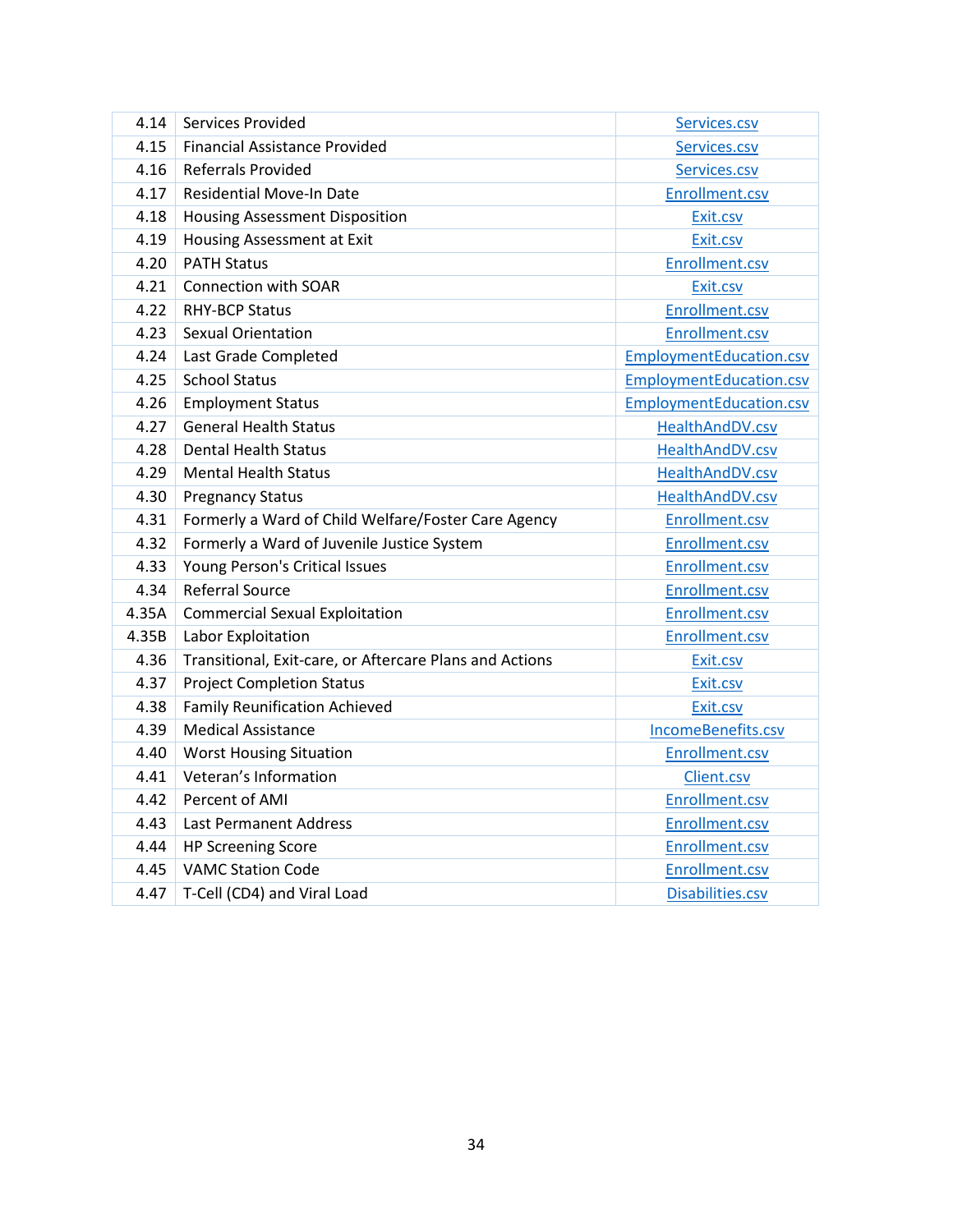## <span id="page-35-0"></span>Appendix B - Lists

## <span id="page-35-1"></span>1.1 ExportPeriodType

| Value | Text             |
|-------|------------------|
|       | Updated          |
|       | Effective        |
| 3     | Reporting period |
|       | Other            |

## <span id="page-35-2"></span>1.2 ExportDirective

| Value | Text          |
|-------|---------------|
| T     | Delta refresh |
| 2     | Full refresh  |
|       | Other         |

## <span id="page-35-3"></span>1.3 DisabilityType

| Value | Text                     |
|-------|--------------------------|
| 5     | Physical disability      |
| 6     | Developmental disability |
|       | Chronic health condition |
| 8     | HIV/AIDS                 |
| 9     | Mental health problem    |
| 10    | Substance abuse          |

## <span id="page-35-4"></span>1.4 RecordType

| Value           | <b>Text</b>                       | <b>Corresponding DE#</b> |
|-----------------|-----------------------------------|--------------------------|
| 12 <sup>2</sup> | Contact                           | 4.12                     |
| 141             | <b>PATH service</b>               | 4.14A                    |
| 142             | <b>RHY</b> service                | 4.14B                    |
| 143             | <b>HOPWA</b> service              | 4.14 C                   |
| 144             | <b>SSVF</b> service               | 4.14 D                   |
| 151             | <b>HOPWA</b> financial assistance | 4.15 A                   |
| 152             | SSVF financial assistance         | 4.15B                    |
| 161             | PATH referral                     | 4.16A                    |
| 162             | RHY referral                      | 4.16B                    |
| 200             | Bed night                         | (none)                   |

## <span id="page-35-5"></span>1.5 HashStatus

| Value Text |                    |
|------------|--------------------|
|            | 1 Unhashed         |
|            | $2$ SHA-1 RHY      |
|            | $3$ Hashed - other |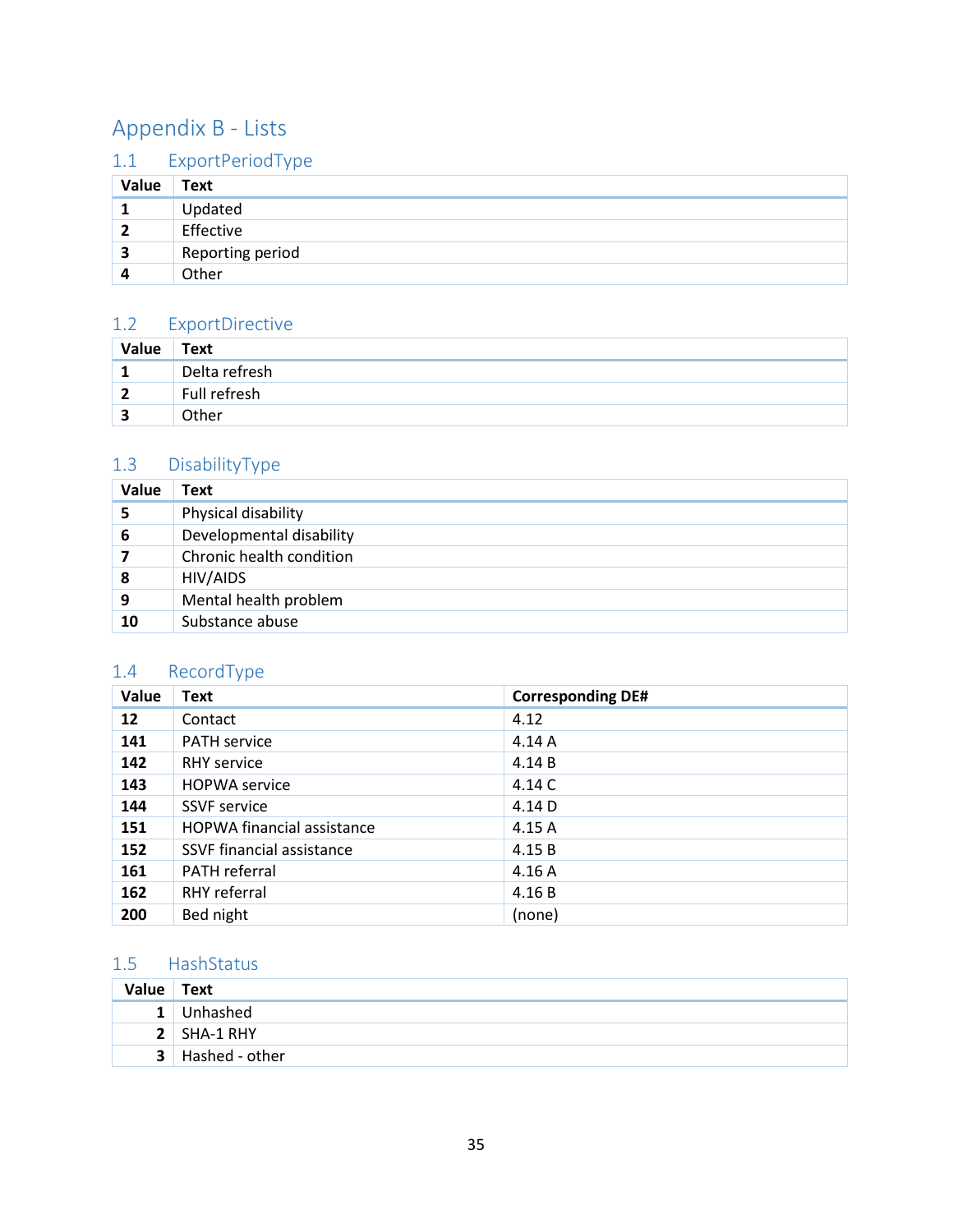## <span id="page-36-0"></span>1.6 RaceNone

| Value          | Text                |
|----------------|---------------------|
| 8 <sup>1</sup> | Client doesn't know |
| 9              | Client refused      |
| 99             | Data not collected  |

## <span id="page-36-1"></span>1.7 No/Yes/Missing

| Value | Text               |
|-------|--------------------|
|       | No                 |
| ÷     | Yes                |
| 99    | Data not collected |

## <span id="page-36-2"></span>1.8 No/Yes/Reasons for Missing Data

| Value | Text                |
|-------|---------------------|
|       | No.                 |
|       | Yes                 |
| 8     | Client doesn't know |
| 9     | Client refused      |
| 99    | Data not collected  |

## <span id="page-36-3"></span>2.4.2 ProjectType

| Value | <b>Text</b>                                                   |
|-------|---------------------------------------------------------------|
| 1     | <b>Emergency Shelter</b>                                      |
| 2     | <b>Transitional Housing</b>                                   |
| 3     | PH - Permanent Supportive Housing                             |
| 4     | <b>Street Outreach</b>                                        |
| 6     | Services Only                                                 |
| 7     | Other                                                         |
| 8     | Safe Haven                                                    |
| 9     | PH - Housing Only                                             |
| 10    | PH – Housing with Services (no disability required for entry) |
| 11    | Day Shelter                                                   |
| 12    | <b>Homelessness Prevention</b>                                |
| 13    | PH - Rapid Re-Housing                                         |
| 14    | <b>Coordinated Assessment</b>                                 |

## <span id="page-36-4"></span>2.5.1 TrackingMethod

| Value | Text            |
|-------|-----------------|
|       | Entry/Exit Date |
| ∍     | Night-by-Night  |

## <span id="page-36-5"></span>2.6.1 FundingSource

|  |  | ⊺ext |  |  |  |  |  |  |  |  |  |  |  |  |  |  |  |  |  |  |  |  |  |
|--|--|------|--|--|--|--|--|--|--|--|--|--|--|--|--|--|--|--|--|--|--|--|--|
|--|--|------|--|--|--|--|--|--|--|--|--|--|--|--|--|--|--|--|--|--|--|--|--|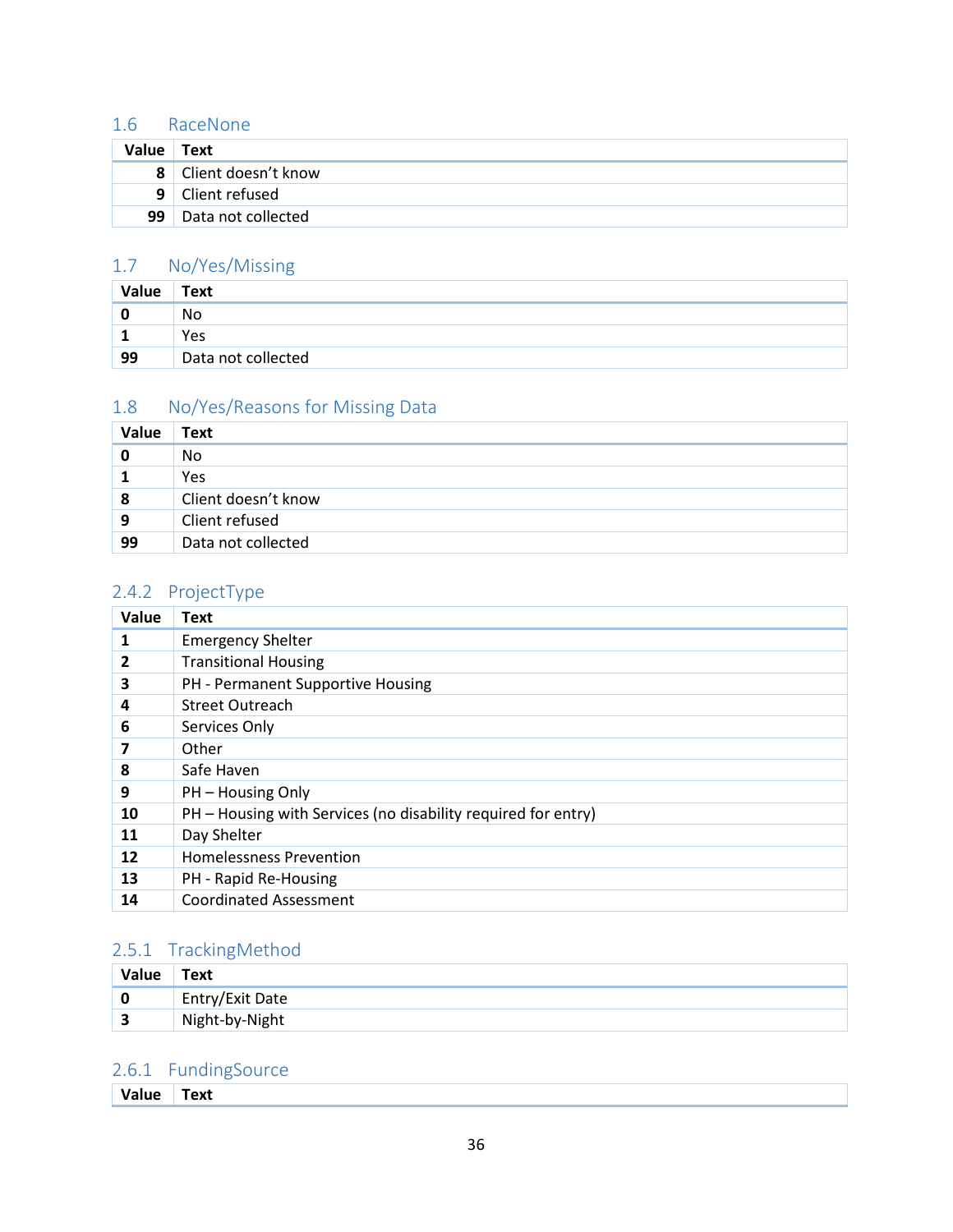| 1              | HUD:CoC - Homelessness Prevention (High Performing Comm. Only)    |
|----------------|-------------------------------------------------------------------|
| $\overline{2}$ | HUD:CoC - Permanent Supportive Housing                            |
| 3              | HUD:CoC - Rapid Re-Housing                                        |
| 4              | HUD:CoC - Supportive Services Only                                |
| 5              | HUD:CoC - Transitional Housing                                    |
| 6              | HUD:CoC - Safe Haven                                              |
| 7              | HUD:CoC - Single Room Occupancy (SRO)                             |
| 8              | HUD:ESG - Emergency Shelter (operating and/or essential services) |
| 9              | HUD:ESG - Homelessness Prevention                                 |
| 10             | HUD:ESG - Rapid Rehousing                                         |
| 11             | HUD:ESG - Street Outreach                                         |
| 12             | HUD: Rural Housing Stability Assistance Program                   |
| 13             | HUD:HOPWA - Hotel/Motel Vouchers                                  |
| 14             | HUD:HOPWA - Housing Information                                   |
| 15             | HUD:HOPWA - Permanent Housing (facility based or TBRA)            |
| 16             | HUD:HOPWA - Permanent Housing Placement                           |
| 17             | HUD:HOPWA - Short-Term Rent, Mortgage, Utility assistance         |
| 18             | HUD:HOPWA - Short-Term Supportive Facility                        |
| 19             | HUD:HOPWA - Transitional Housing (facility based or TBRA)         |
| 20             | HUD:HUD/VASH                                                      |
| 21             | HHS:PATH - Street Outreach & Supportive Services Only             |
| 22             | HHS:RHY - Basic Center Program (prevention and shelter)           |
| 23             | HHS:RHY - Maternity Group Home for Pregnant and Parenting Youth   |
| 24             | HHS:RHY - Transitional Living Program                             |
| 25             | HHS:RHY - Street Outreach Project                                 |
| 26             | HHS:RHY - Demonstration Project**                                 |
| 27             | VA: Community Contract Emergency Housing                          |
| 28             | VA: Community Contract Residential Treatment Program***           |
| 29             | VA:Domiciliary Care***                                            |
| 30             | VA:Community Contract Safe Haven Program***                       |
| 31             | VA: Grant and Per Diem Program                                    |
| 32             | VA:Compensated Work Therapy Transitional Residence***             |
| 33             | VA:Supportive Services for Veteran Families                       |
| 34             | N/A                                                               |

## <span id="page-37-0"></span>2.7.2 HouseholdType

| Value | Text                                             |
|-------|--------------------------------------------------|
|       | Households without children                      |
|       | Households with at least one adult and one child |
|       | Households with only children                    |

## <span id="page-37-1"></span>2.7.3 BedType

| Value             | <b>Text</b>    |
|-------------------|----------------|
| ٠<br>$\mathbf{r}$ | Facility-based |
| ຳ<br>$\epsilon$   | Voucher        |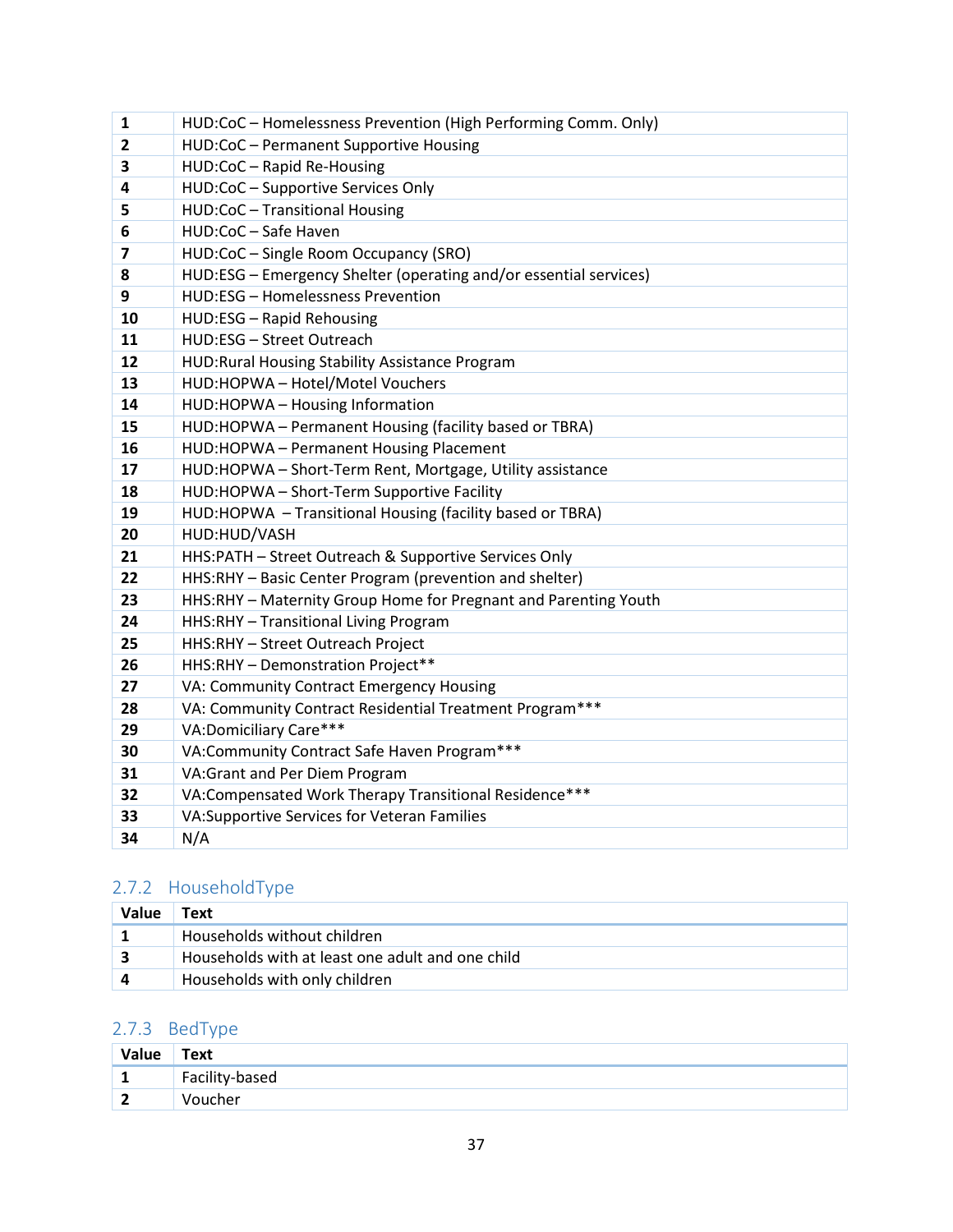|  | ___ |  |  |  |  |  |  |
|--|-----|--|--|--|--|--|--|
|--|-----|--|--|--|--|--|--|

### <span id="page-38-0"></span>2.7.4 Availability

| Value        | Text       |
|--------------|------------|
| ┻            | Year-round |
| $\mathbf{z}$ | Seasonal   |
|              | Overflow   |

## <span id="page-38-1"></span>2.7.B YouthAgeGroup

| Value | Text                                        |
|-------|---------------------------------------------|
|       | Only under age 18                           |
|       | Only ages 18 to 24                          |
|       | Only youth under age 24 (both of the above) |

## <span id="page-38-2"></span>2.9.1 TargetPopulation

| Value | Text                      |
|-------|---------------------------|
|       | Domestic violence victims |
|       | Persons with HIV/AIDS     |
|       | Not applicable            |

### <span id="page-38-3"></span>3.1.5 NameDataQuality

| <b>Value</b> | Text                                        |
|--------------|---------------------------------------------|
|              | Full name reported                          |
| 2            | Partial, street name, or code name reported |
| 8            | Client doesn't know                         |
| 9            | Client refused                              |
| 99           | Data not collected                          |

### <span id="page-38-4"></span>3.2.2 SSNDataQuality

| <b>Value</b> | Text                                |
|--------------|-------------------------------------|
|              | Full SSN reported                   |
| 2            | Approximate or partial SSN reported |
| 8            | Client doesn't know                 |
| 9            | Client refused                      |
| 99           | Data not collected                  |

### <span id="page-38-5"></span>3.3.2 DOBDataQuality

| Value          | Text                                  |
|----------------|---------------------------------------|
| 1 <sup>1</sup> | Full DOB reported                     |
|                | 2 Approximate or partial DOB reported |
|                | 8 Client doesn't know                 |
| 9              | Client refused                        |
| 99             | Data not collected                    |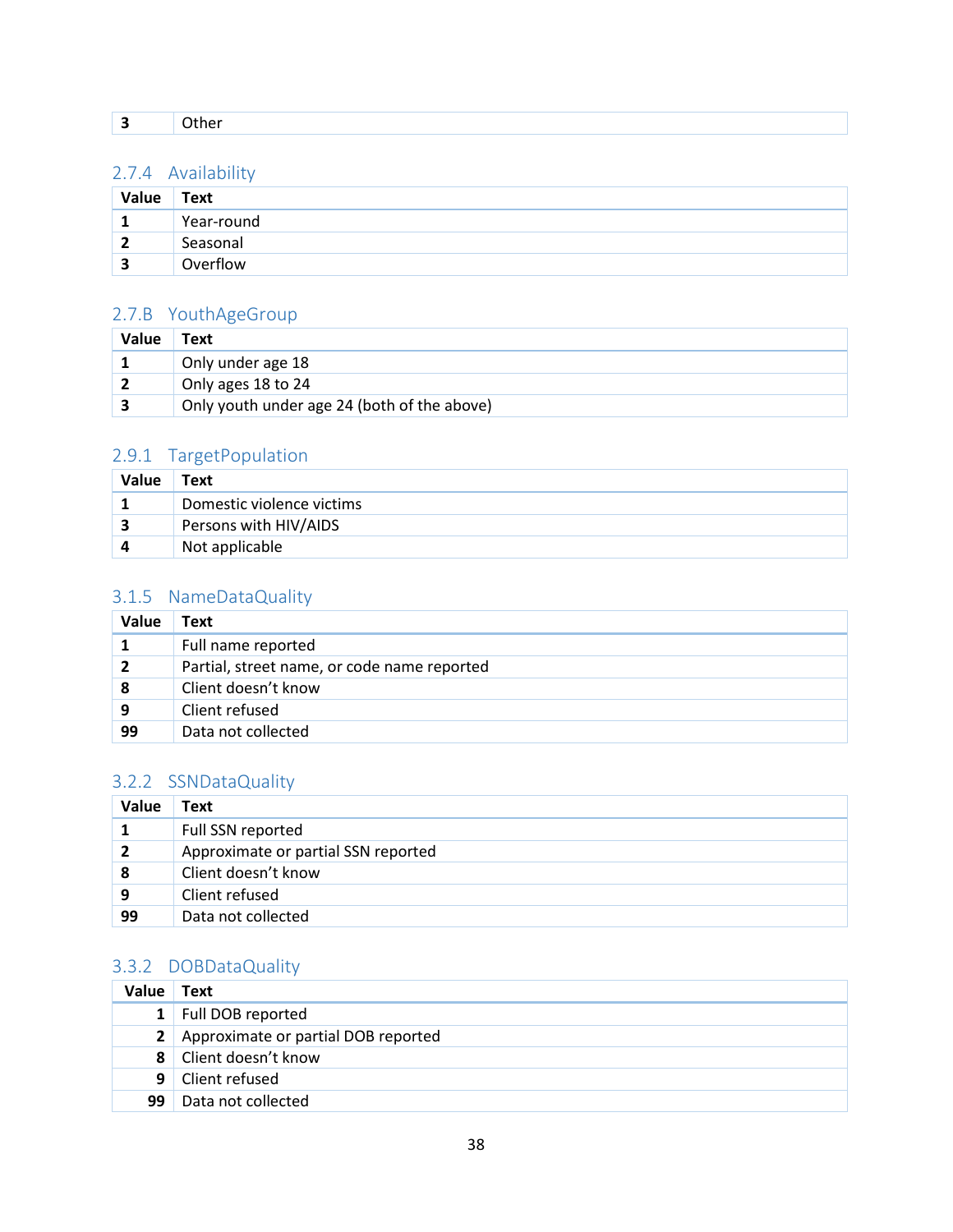### <span id="page-39-0"></span>3.5.1 Ethnicity

| Value        | Text                    |
|--------------|-------------------------|
| 0            | Non-Hispanic/Non-Latino |
| $\mathbf{1}$ | Hispanic/Latino         |
| 8            | Client doesn't know     |
| 9            | Client refused          |
| 99           | Data not collected      |

### <span id="page-39-1"></span>3.6.1 Gender

| <b>Value</b> | Text                       |
|--------------|----------------------------|
| 0            | Female                     |
|              | Male                       |
| $\mathbf{2}$ | Transgender male to female |
| 3            | Transgender female to male |
| 4            | Other                      |
| 8            | Client doesn't know        |
| 9            | Client refused             |
| 99           | Data not collected         |

## <span id="page-39-2"></span>3.9.1 ResidencePrior

| Value        | <b>Text</b>                                                                         |
|--------------|-------------------------------------------------------------------------------------|
| 1            | Emergency shelter, including hotel or motel paid for with emergency shelter voucher |
| 15           | Foster care home or foster care group home                                          |
| 6            | Hospital or other residential non-psychiatric medical facility                      |
| 14           | Hotel or motel paid for without emergency shelter voucher                           |
| 7            | Jail, prison or juvenile detention facility                                         |
| 24           | Long-term care facility or nursing home                                             |
| 23           | Owned by client, no ongoing housing subsidy                                         |
| 21           | Owned by client, with ongoing housing subsidy                                       |
| 3            | Permanent housing for formerly homeless persons                                     |
| 16           | Place not meant for habitation                                                      |
| 4            | Psychiatric hospital or other psychiatric facility                                  |
| 22           | Rental by client, no ongoing housing subsidy                                        |
| 19           | Rental by client, with VASH subsidy                                                 |
| 25           | Rental by client, with GPD TIP subsidy                                              |
| 20           | Rental by client, with other ongoing housing subsidy                                |
| 26           | Residential project or halfway house with no homeless criteria                      |
| 18           | Safe Haven                                                                          |
| 12           | Staying or living in a family member's room, apartment or house                     |
| 13           | Staying or living in a friend's room, apartment or house                            |
| 5            | Substance abuse treatment facility or detox center                                  |
| $\mathbf{2}$ | Transitional housing for homeless persons                                           |
| 17           | Other                                                                               |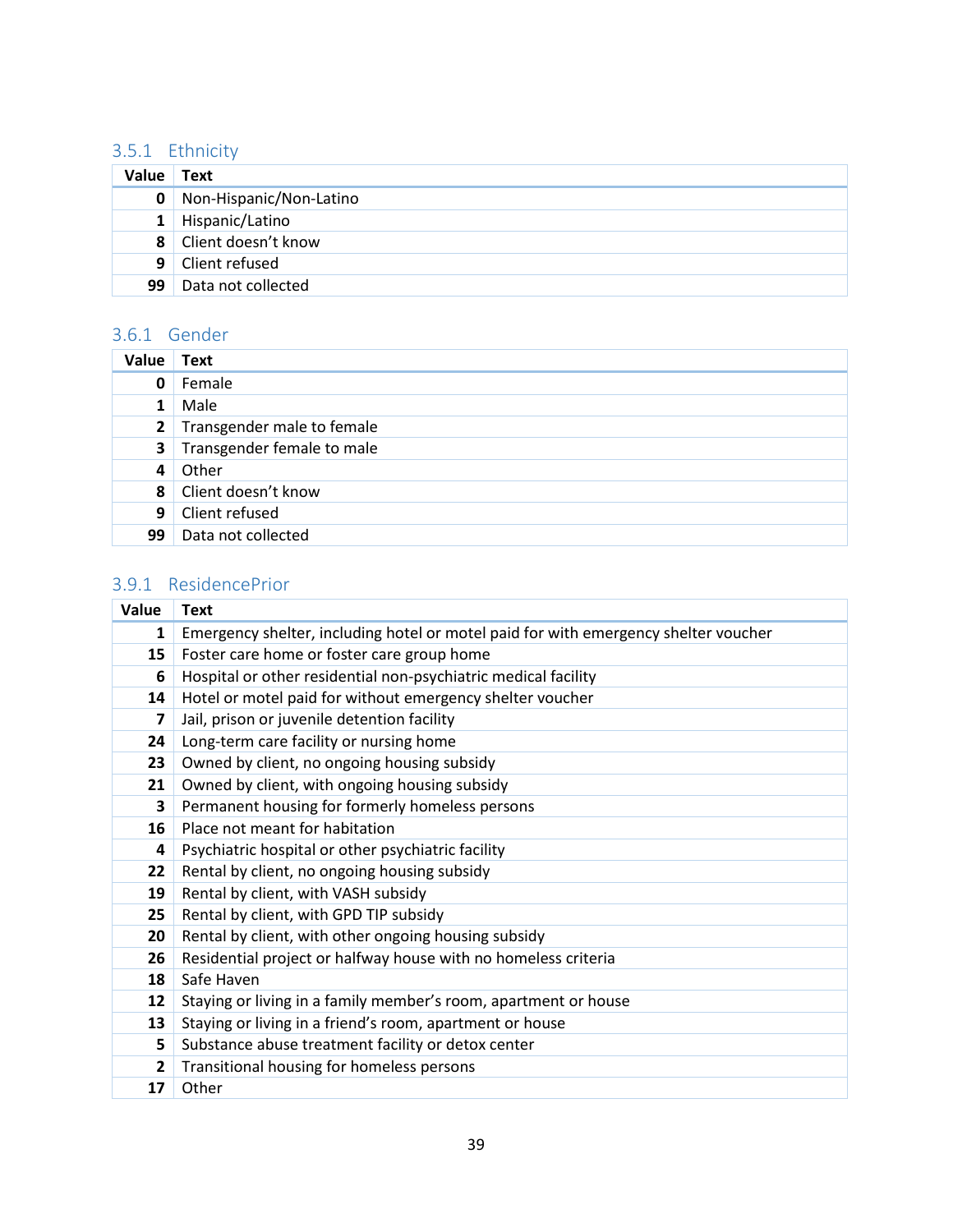|                 | 8 Client doesn't know |
|-----------------|-----------------------|
|                 | 9 Client refused      |
| 99 <sub>1</sub> | Data not collected    |

## <span id="page-40-0"></span>3.9.2 ResidencePriorLengthOfStay

| Value        | <b>Text</b>                                    |
|--------------|------------------------------------------------|
| 10           | One day or less                                |
| 11           | Two days to one week                           |
| $\mathbf{2}$ | More than one week, but less than one month    |
| 3            | One to three months                            |
| 4            | More than three months, but less than one year |
| 5.           | One year or longer                             |
| 8            | Client doesn't know                            |
| 9            | Client refused                                 |
| 99           | Data not collected                             |

## <span id="page-40-1"></span>3.12.1 Destination

| Value | <b>Text</b>                                                                              |
|-------|------------------------------------------------------------------------------------------|
| 24    | Deceased                                                                                 |
| 1     | Emergency shelter, including hotel or motel paid for with emergency shelter voucher      |
| 15    | Foster care home or foster care group home                                               |
| 6     | Hospital or other residential non-psychiatric medical facility                           |
| 14    | Hotel or motel paid for without emergency shelter voucher                                |
| 7     | Jail, prison or juvenile detention facility                                              |
| 25    | Long-term care facility or nursing home                                                  |
| 26    | Moved from one HOPWA funded project to HOPWA PH                                          |
| 27    | Moved from one HOPWA funded project to HOPWA TH                                          |
| 11    | Owned by client, no ongoing housing subsidy                                              |
| 21    | Owned by client, with ongoing housing subsidy                                            |
| 3     | Permanent housing for formerly homeless persons (such as: CoC project; or HUD legacy     |
|       | programs; or HOPWA PH)                                                                   |
| 16    | Place not meant for habitation (e.g., a vehicle, an abandoned building, bus/train/subway |
|       | station/airport or anywhere outside)                                                     |
| 4     | Psychiatric hospital or other psychiatric facility                                       |
| 10    | Rental by client, no ongoing housing subsidy                                             |
| 19    | Rental by client, with VASH housing subsidy                                              |
| 28    | Rental by client, with GPD TIP housing subsidy                                           |
| 20    | Rental by client, with other ongoing housing subsidy                                     |
| 29    | Residential project or halfway house with no homeless criteria                           |
| 18    | Safe Haven                                                                               |
| 22    | Staying or living with family, permanent tenure                                          |
| 12    | Staying or living with family, temporary tenure (e.g., room, apartment or house)         |
| 23    | Staying or living with friends, permanent tenure                                         |
| 13    | Staying or living with friends, temporary tenure (.e.g., room apartment or house)        |
| 5     | Substance abuse treatment facility or detox center                                       |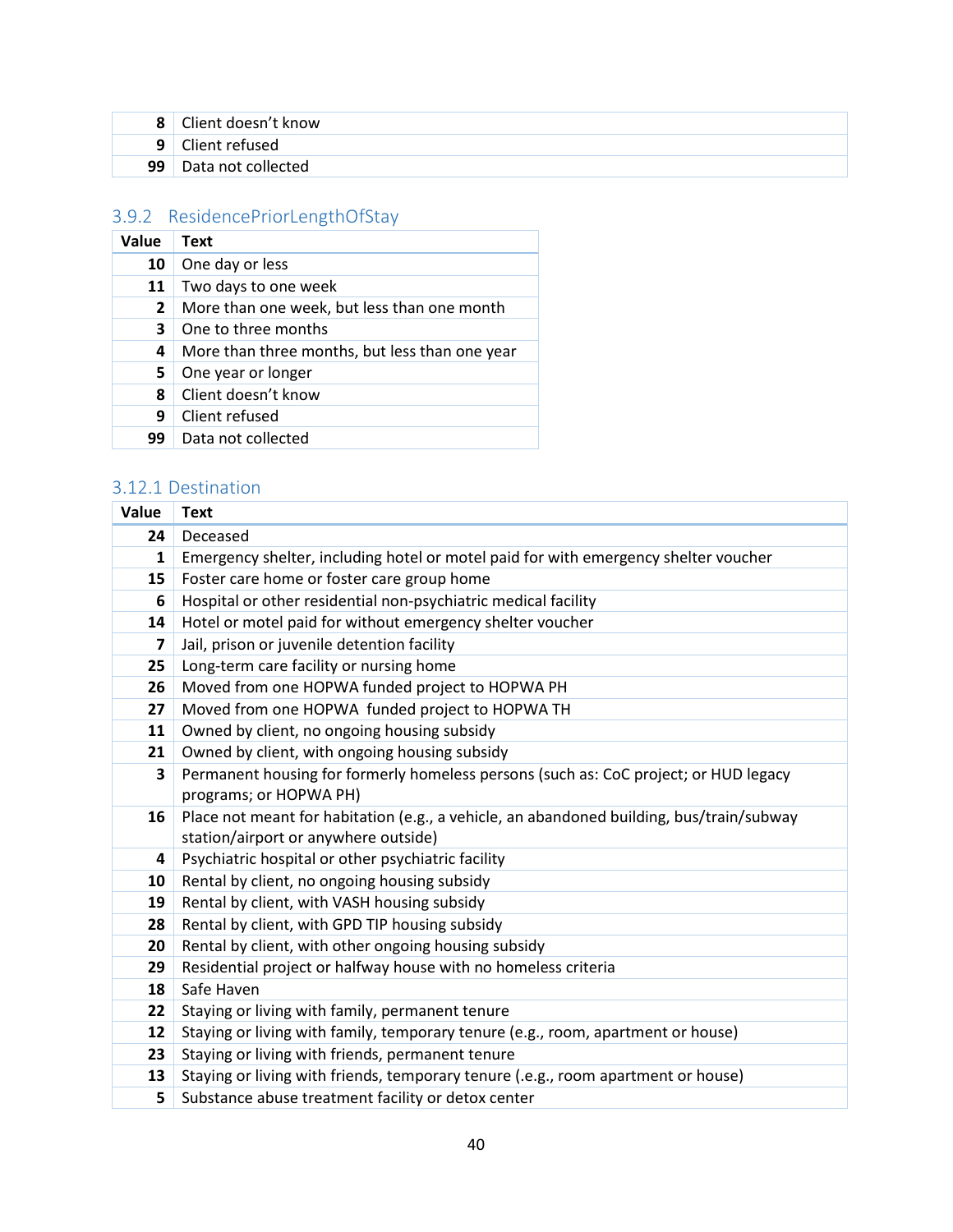|    | 2 Transitional housing for homeless persons (including homeless youth) |
|----|------------------------------------------------------------------------|
| 17 | Other                                                                  |
|    | <b>30</b> No exit interview completed                                  |
|    | 8 Client doesn't know                                                  |
|    | 9 Client refused                                                       |
| 99 | Data not collected                                                     |

## <span id="page-41-0"></span>3.15.1 RelationshipToHoH

| <b>Value</b>   | Text                       |
|----------------|----------------------------|
| $\mathbf{1}$   | Self (head of household)   |
| 2 <sup>1</sup> | Child                      |
| $\mathbf{3}$   | Spouse or partner          |
| 4              | Other relative             |
| 5.             | Unrelated household member |

## <span id="page-41-1"></span>3.17.2 TimesHomelessPastThreeYears

| Value          | <b>Text</b>          |
|----------------|----------------------|
| 0              | Never in the 3 years |
| $\mathbf 1$    | One time             |
| 2 <sup>1</sup> | Two times            |
| 3 <sup>1</sup> | Three times          |
| $\mathbf{4}$   | 4 or more times      |
| 8              | Client doesn't know  |
| 9              | Client refused       |
| 99             | Data not collected   |

## <span id="page-41-2"></span>3.17.B MonthsHomelessPastThreeYears

| Value | <b>Text</b>         |
|-------|---------------------|
| 101   | $\mathbf{1}$        |
| 102   | $\overline{2}$      |
| 103   | 3                   |
| 104   | 4                   |
| 105   | 5                   |
| 106   | 6                   |
| 107   | $\overline{7}$      |
| 108   | 8                   |
| 109   | 9                   |
| 110   | 10                  |
| 111   | 11                  |
| 112   | 12                  |
| 113   | More than 12 months |
| 8     | Client doesn't know |
| 9     | Client refused      |
| 99    | Data not collected  |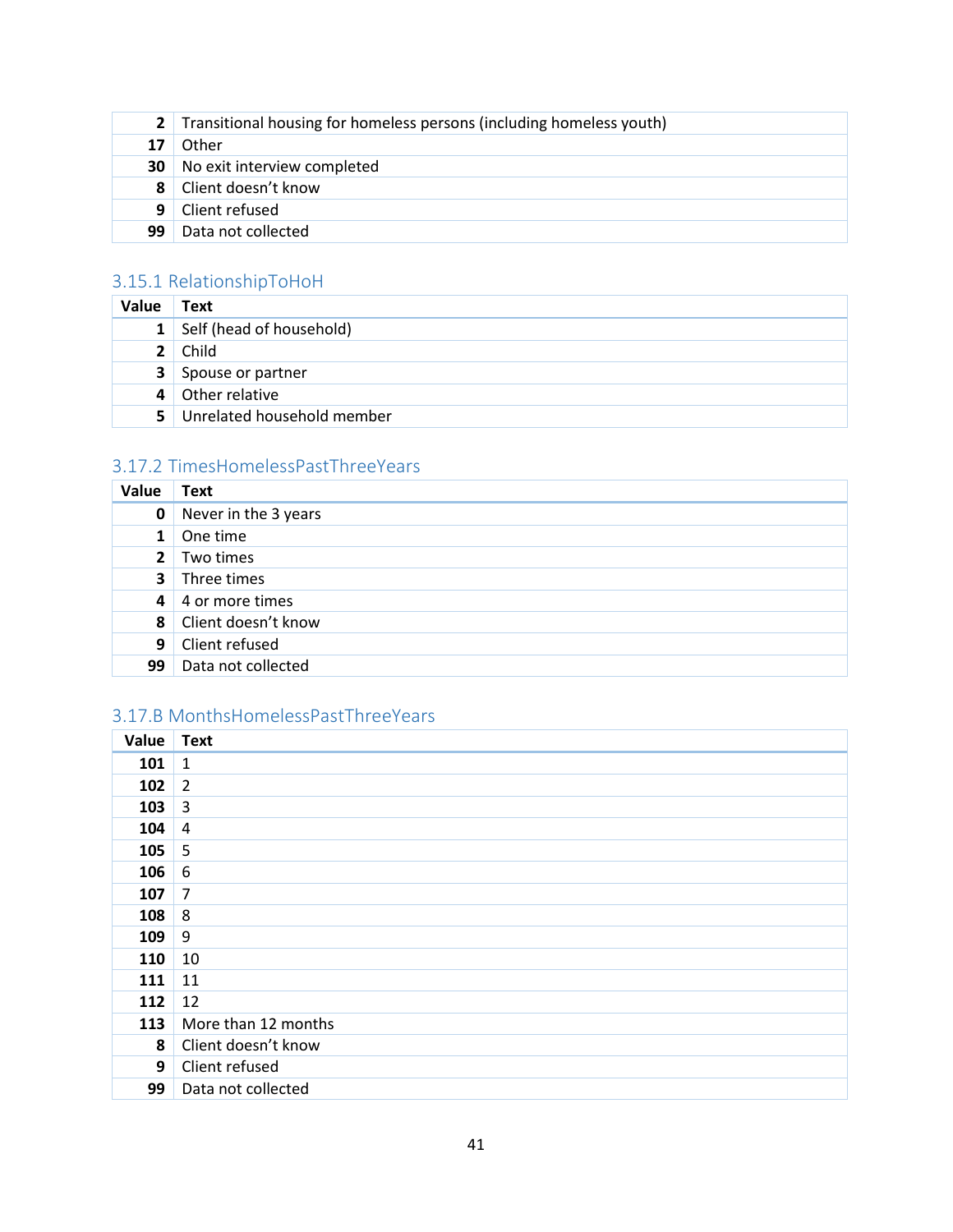### <span id="page-42-0"></span>4.1.1 HousingStatus

| Value | Text                                                    |
|-------|---------------------------------------------------------|
|       | Category 1 - Homeless                                   |
|       | Category 2 - At imminent risk of losing housing         |
| 5.    | Category 3 - Homeless only under other federal statutes |
| 6     | Category 4 - Fleeing domestic violence                  |
| 3     | At-risk of homelessness                                 |
| 4     | Stably housed                                           |
| 8     | Client doesn't know                                     |
| 9     | Client refused                                          |
| 99    | Data not collected                                      |

### <span id="page-42-1"></span>4.4.A ReasonNotInsured

| Value          | Text                               |
|----------------|------------------------------------|
| $\mathbf{1}$   | Applied; decision pending          |
| 2 <sup>1</sup> | Applied; client not eligible       |
| 3 <sup>1</sup> | Client did not apply               |
| 4              | Insurance type n/a for this client |
| 8              | Client doesn't know                |
| 9              | Client refused                     |
| 99             | Data not collected                 |

## <span id="page-42-2"></span>4.9.D PATHHowConfirmed

| Value | Text                                                       |
|-------|------------------------------------------------------------|
|       | 1 Unconfirmed; presumptive or self-report                  |
|       | 2 Confirmed through assessment and clinical evaluation     |
|       | <b>3</b> Confirmed by prior evaluation or clinical records |

## <span id="page-42-3"></span>4.9.E PATHSMIInformation

| Value        | Text                                                   |
|--------------|--------------------------------------------------------|
|              | No                                                     |
| $\mathbf{1}$ | Unconfirmed; presumptive or self-report                |
|              | 2 Confirmed through assessment and clinical evaluation |
| 3            | Confirmed by prior evaluation or clinical records      |
| 8            | Client doesn't know                                    |
| 9            | Client refused                                         |

## <span id="page-42-4"></span>4.10.2 DisabilityResponse

Used in Disabilities.csv if DisabilityType = 10 (Substance Abuse).

| Value | Text          |
|-------|---------------|
|       | Νo            |
|       | Alcohol abuse |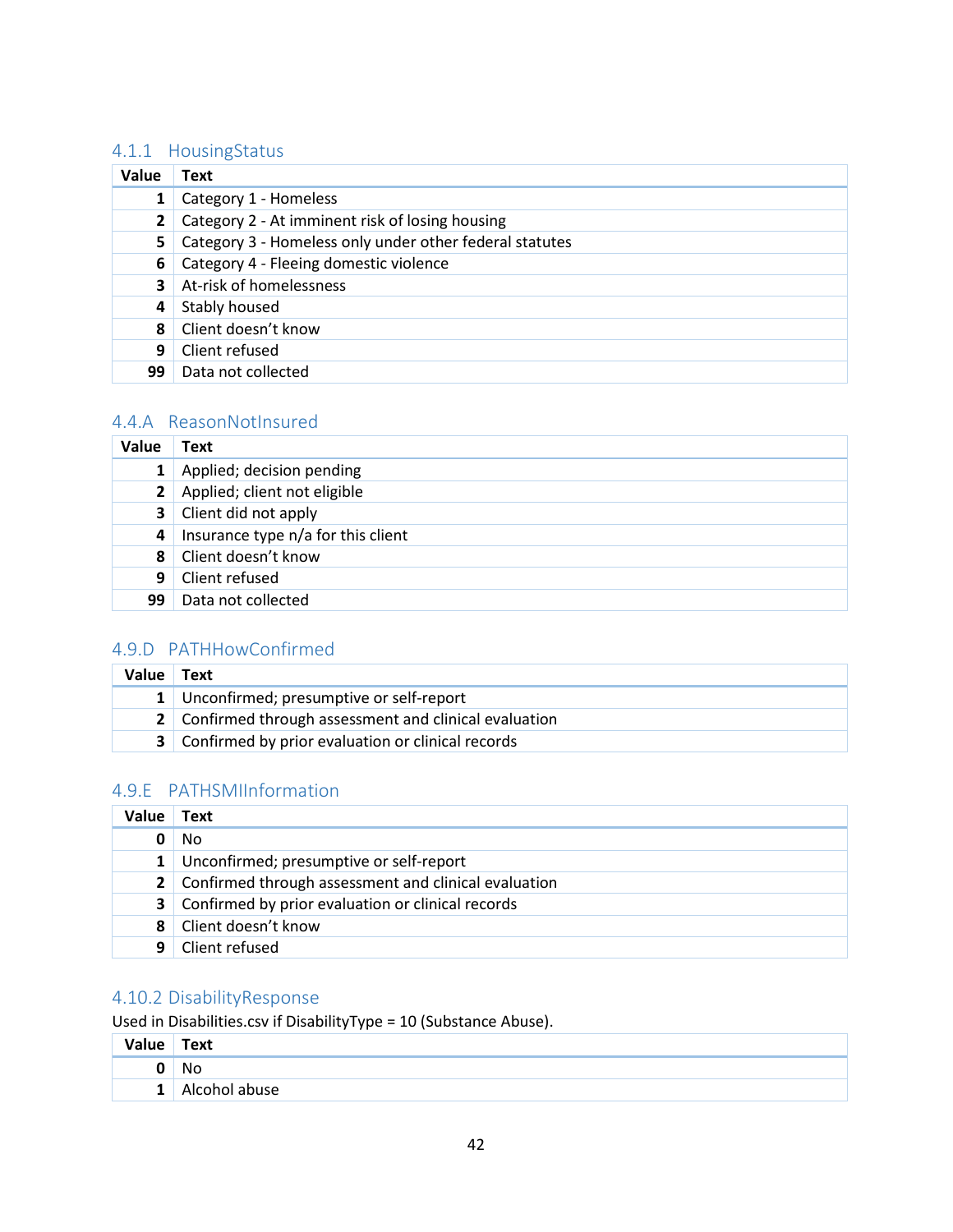| 2 Drug abuse                         |
|--------------------------------------|
| <b>3</b> Both alcohol and drug abuse |
| 8 Client doesn't know                |
| 9   Client refused                   |
| 99 Data not collected                |

## <span id="page-43-0"></span>4.11.A WhenDVOccurred

| Value          | Text                                                    |
|----------------|---------------------------------------------------------|
| 1 <sub>1</sub> | Within the past three months                            |
| 2 <sup>1</sup> | Three to six months ago (excluding six months exactly)  |
| 3              | Six months to one year ago (excluding one year exactly) |
| 4              | One year or more                                        |
| 8              | Client doesn't know                                     |
| 9              | Client refused                                          |
| 99             | Data not collected                                      |

### <span id="page-43-1"></span>4.12.2 ContactLocation

| Value | Text                                  |
|-------|---------------------------------------|
|       | 1 Place not meant for habitation      |
|       | 2 Service setting, non-residential    |
|       | <b>3</b> Service setting, residential |

## <span id="page-43-2"></span>4.14.A PATHServices

Used in Services.csv when RecordType = 141 (PATH service).

| Value        | <b>Text</b>                           |
|--------------|---------------------------------------|
| 1            | Outreach                              |
| $\mathbf{2}$ | Screening/assessment                  |
| 3            | Habilitation/rehabilitation           |
| 4            | Community mental health               |
| 5            | Substance use treatment               |
| 6            | Case management                       |
| 7            | Residential supportive services       |
| 8            | Housing minor renovation              |
| 9            | Housing moving assistance             |
| 10           | Housing technical assistance          |
| 11           | Security deposits                     |
| 12           | One-time rent for eviction prevention |
| 13           | Other PATH funded service             |

### <span id="page-43-3"></span>4.14.B RHYServices

Used in Services.csv when RecordType = 142 (RHY service).

| Value Text |                                            |
|------------|--------------------------------------------|
|            | 1 Basic support services                   |
|            | 2 Community service/service learning (CSL) |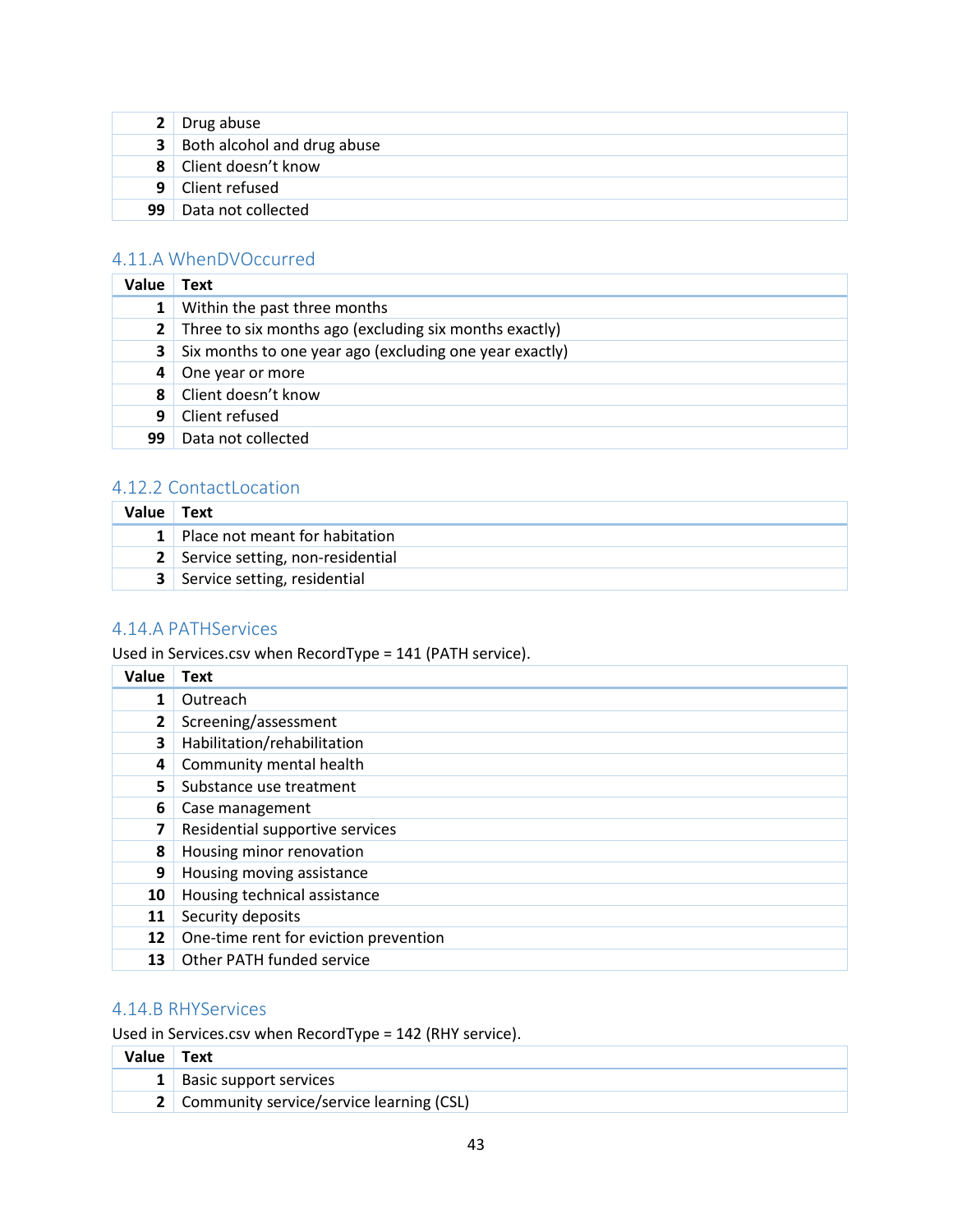| 3  | Counseling/therapy                                                       |
|----|--------------------------------------------------------------------------|
| 4  | Dental care                                                              |
| 5  | Education                                                                |
| 6  | <b>Employment and training services</b>                                  |
| 7  | Criminal justice /legal services                                         |
| 8  | Life skills training                                                     |
| 9  | Parenting education for parent of youth                                  |
| 10 | Parenting education for youth with children                              |
| 11 | Peer (youth) counseling                                                  |
| 12 | Post-natal care                                                          |
| 13 | Pre-natal care                                                           |
| 14 | Health/medical care                                                      |
| 15 | Psychological or psychiatric care                                        |
| 16 | <b>Recreational activities</b>                                           |
| 17 | Substance abuse assessment and/or treatment                              |
| 18 | Substance abuse prevention                                               |
| 19 | Support group                                                            |
| 20 | Preventative - overnight interim, respite                                |
| 21 | Preventative - formal placement in an alternative setting outside of BCP |
| 22 | Preventative - entry into BCP after preventative services                |
| 23 | Street outreach - health and hygiene products distributed                |
| 24 | Street outreach - food and drink items                                   |
| 25 | Street outreach - services information/brochures                         |

### <span id="page-44-0"></span>4.14.C HOPWAServices

Used in Services.csv when RecordType = 143 (HOPWA service).

| Value        | <b>Text</b>                             |
|--------------|-----------------------------------------|
| 1            | Adult day care and personal assistance  |
| $\mathbf{2}$ | Case management                         |
| 3            | Child care                              |
| 4            | Criminal justice/legal services         |
| 5            | Education                               |
| 6            | <b>Employment and training services</b> |
| 7            | Food/meals/nutritional services         |
| 8            | Health/medical care                     |
| 9            | Life skills training                    |
| 10           | Mental health care/counseling           |
| 11           | Outreach and/or engagement              |
| 12           | Substance abuse services/treatment      |
| 13           | Transportation                          |
| 14           | Other HOPWA funded service              |

### <span id="page-44-1"></span>4.14.D SSVFServices

Used in Services.csv when RecordType = 144 (SSVF service)

**Value Text**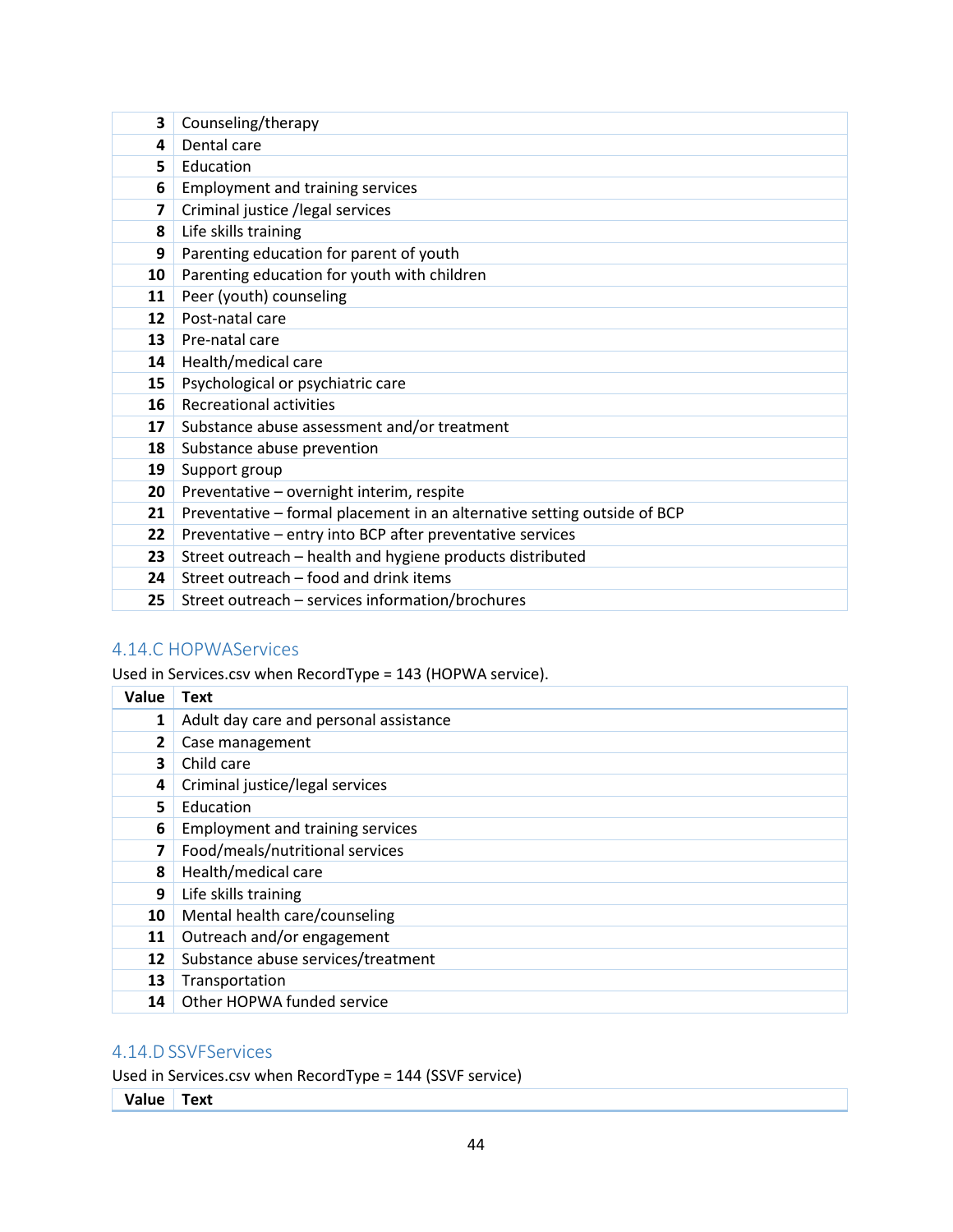| 1 Outreach services                                       |
|-----------------------------------------------------------|
| 2 Case management services                                |
| <b>3</b> Assistance obtaining VA benefits                 |
| 4 Assistance obtaining/coordinating other public benefits |
| 5 Direct provision of other public benefits               |
| 6 Other (non-TFA) supportive service approved by VA       |

## <span id="page-45-0"></span>4.14.D3 SSVFSubType3

Used in Services.csv when RecordType = 144 (SSVF service) and TypeProvided = 3.

| Value | Text                                            |
|-------|-------------------------------------------------|
|       | 1   VA vocational and rehabilitation counseling |
|       | <b>2</b> Employment and training services       |
|       | <b>3</b> Educational assistance                 |
|       | Health care services                            |

### <span id="page-45-1"></span>4.14.D4 SSVFSubType4

Used in Services.csv when RecordType = 144 (SSVF service) and TypeProvided = 4.

| Value        | Text                                                |
|--------------|-----------------------------------------------------|
| 1            | Health care services                                |
| $\mathbf{2}$ | Daily living services                               |
| 3            | Personal financial planning services                |
| 4            | <b>Transportation services</b>                      |
| 5.           | Income support services                             |
| 6            | Fiduciary and representative payee services         |
| 7            | Legal services - child support                      |
| 8            | Legal services - eviction prevention                |
| 9            | Legal services - outstanding fines and penalties    |
| 10           | Legal services - restore / acquire driver's license |
| 11           | Legal services - other                              |
| 12           | Child care                                          |
| 13           | Housing counseling                                  |

### <span id="page-45-2"></span>4.14.D5 SSVFSubType5

Used in Services.csv when RecordType = 144 (SSVF service) and TypeProvided = 5.

| Value | <b>Text</b>                                         |
|-------|-----------------------------------------------------|
|       | Personal financial planning services                |
|       | <b>Transportation services</b>                      |
| 3     | Income support services                             |
| 4     | Fiduciary and representative payee services         |
| 5     | Legal services - child support                      |
| 6     | Legal services - eviction prevention                |
|       | Legal services - outstanding fines and penalties    |
| 8     | Legal services - restore / acquire driver's license |
| 9     | Legal services - other                              |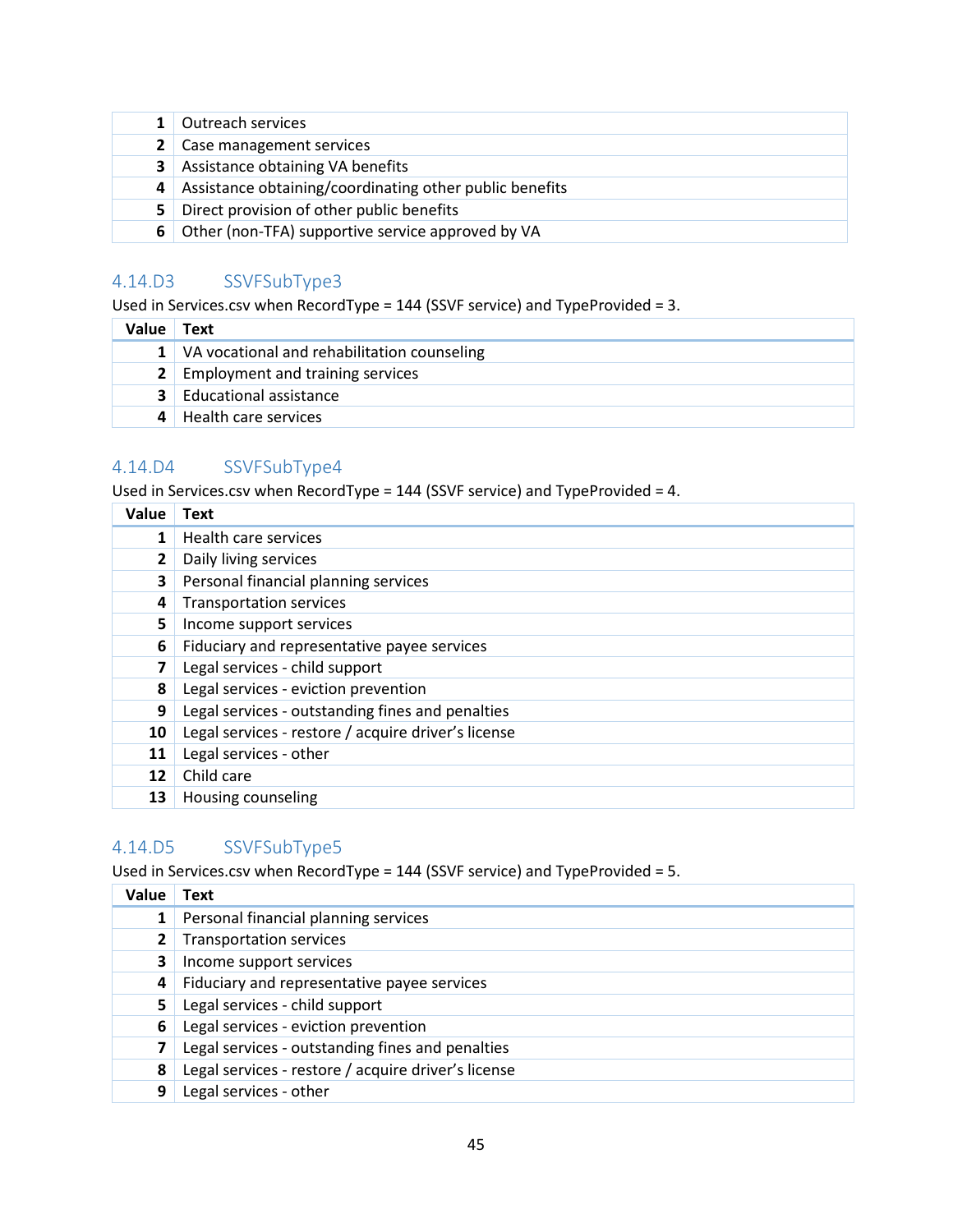| 10<br>$\sim$ | care                     |
|--------------|--------------------------|
| 11           | counseling<br>הייי-ייסיי |

### <span id="page-46-0"></span>4.15.A HOPWAFinancial Assistance

Used in Services.csv when RecordType = 151 (HOPWA financial assistance).

| Value          | <b>Text</b>               |
|----------------|---------------------------|
| 1 <sup>1</sup> | Rental assistance         |
|                | 2 Security deposits       |
|                | <b>3</b> Utility deposits |
|                | 4 Utility payments        |
| 7 <sup>1</sup> | Mortgage assistance       |

### <span id="page-46-1"></span>4.14E BedNight

| Value | -<br>Text |
|-------|-----------|
| 200   | BedNight  |

### <span id="page-46-2"></span>4.15.B SSVFFinancial Assistance

Used in Services.csv when RecordType = 152 (SSVF financial assistance).

| Value | Text                                                      |
|-------|-----------------------------------------------------------|
| 1     | Rental assistance                                         |
|       | Security deposit                                          |
| 3     | Utility deposit                                           |
| 4     | Utility fee payment assistance                            |
| 5.    | Moving costs                                              |
| 8     | Transportation services: tokens/vouchers                  |
| 9     | Transportation services: vehicle repair/maintenance       |
| 10    | Child care                                                |
| 11    | General housing stability assistance - emergency supplies |
| 12    | General housing stability assistance - other              |
| 14    | Emergency housing assistance                              |

### <span id="page-46-3"></span>4.16.A PATHReferral

Used in Services.csv when RecordType = 161 (PATH referral).

| Value | <b>Text</b>                  |
|-------|------------------------------|
|       | Community mental health      |
|       | Substance use treatment      |
| 3     | Primary health services      |
| 4     | Job training                 |
| 5.    | <b>Educational services</b>  |
| 6     | Relevant housing services    |
| 7     | Housing placement assistance |
| 8     | Income assistance            |
| 9     | <b>Employment assistance</b> |
| 10    | Medical assistance           |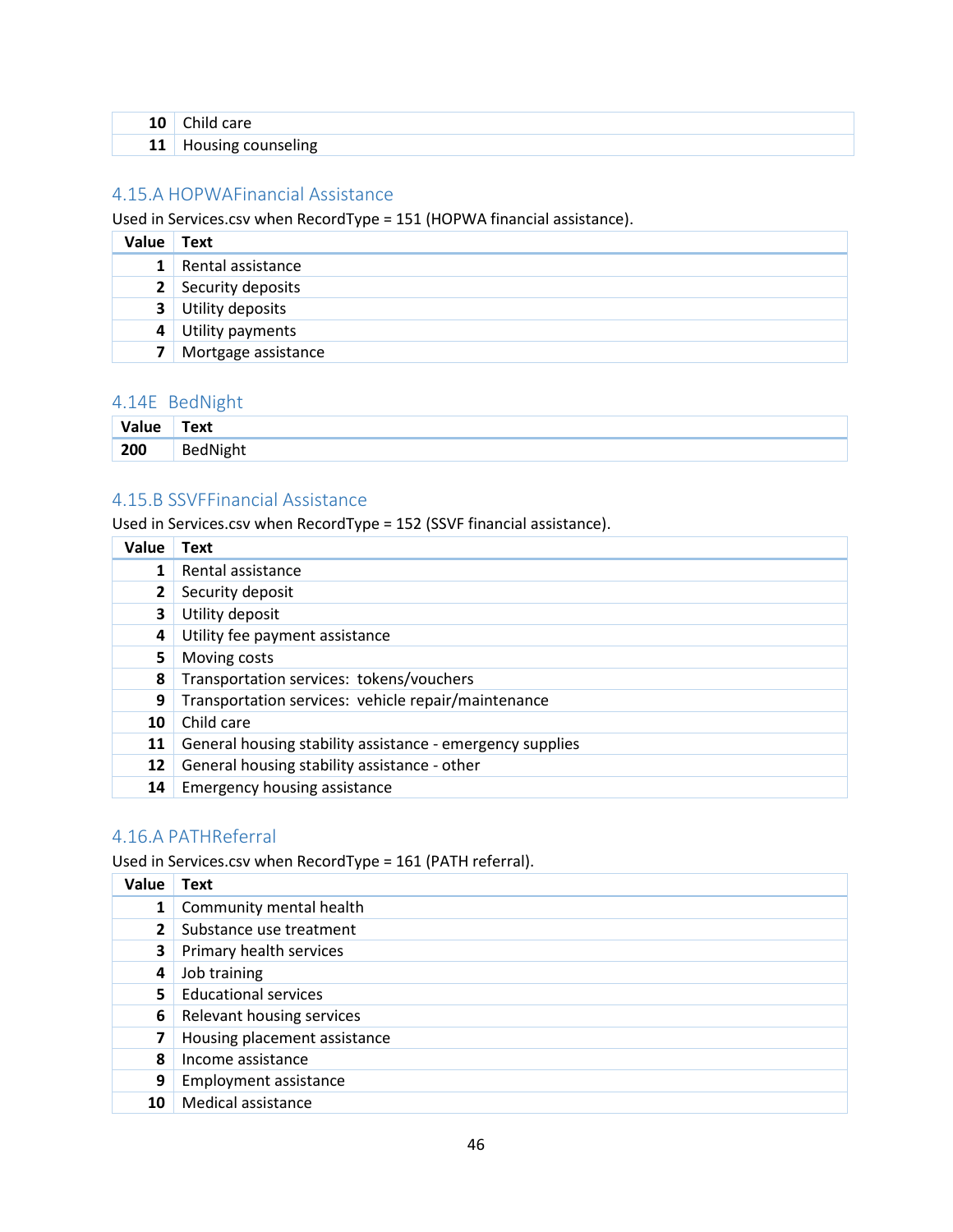## <span id="page-47-0"></span>4.16.B RHYReferral

Used in Services.csv when RecordType = 162 (RHY referral).

| Value | <b>Text</b>                                                                 |
|-------|-----------------------------------------------------------------------------|
| 1     | Child care non-TANF                                                         |
| 2     | Supplemental nutritional assistance program (food stamps)                   |
| 3     | Education - McKinney/Vento liaison assistance to remain in school           |
| 4     | HUD section 8 or other permanent housing assistance                         |
| 5     | Individual development account                                              |
| 6     | Medicaid                                                                    |
| 7     | Mentoring program other than RHY agency                                     |
| 8     | National service (Americorps, VISTA, Learn and Serve)                       |
| 9     | Non-residential substance abuse or mental health program                    |
| 10    | Other public - federal, state, or local program                             |
| 11    | Private non-profit charity or foundation support                            |
| 12    | <b>SCHIP</b>                                                                |
| 13    | SSI, SSDI, or other disability insurance                                    |
| 14    | TANF or other welfare/non-disability income maintenance (all TANF services) |
| 15    | Unemployment insurance                                                      |
| 16    | <b>WIC</b>                                                                  |
| 17    | Workforce development (WIA)                                                 |

## <span id="page-47-1"></span>4.16.A1 PATHReferralOutcome

| Value                   | Text           |
|-------------------------|----------------|
| 1 <sup>1</sup>          | Attained       |
|                         | 2 Not attained |
| $\overline{\mathbf{a}}$ | Unknown        |

## <span id="page-47-2"></span>4.18.1 HousingAssessmentDisposition

| Value        | Text                                                                       |
|--------------|----------------------------------------------------------------------------|
| 1            | Referred to emergency shelter/safe haven                                   |
| $\mathbf{2}$ | Referred to transitional housing                                           |
| 3            | Referred to rapid re-housing                                               |
| 4            | Referred to permanent supportive housing                                   |
| 5.           | Referred to homelessness prevention                                        |
| 6            | Referred to street outreach                                                |
| 7            | Referred to other continuum project type                                   |
| 8            | Referred to a homelessness diversion program                               |
| 9            | Unable to refer/accept within continuum; ineligible for continuum projects |
| 10           | Unable to refer/accept within continuum; continuum services unavailable    |
| 11           | Referred to other community project (non-continuum)                        |
| 12           | Applicant declined referral/acceptance                                     |
| 13           | Applicant terminated assessment prior to completion                        |
| 14           | Other/specify                                                              |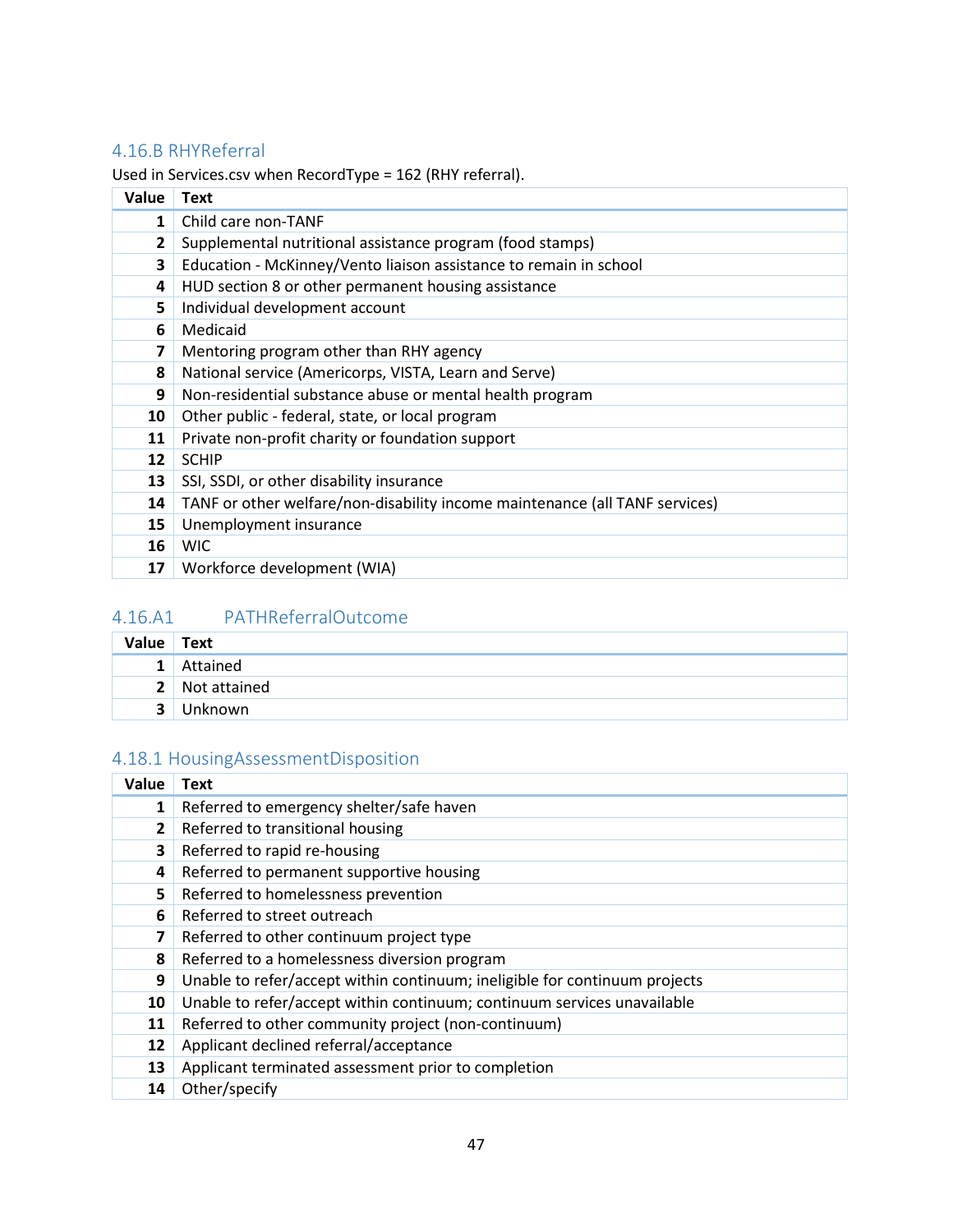### <span id="page-48-0"></span>4.19.1 HousingAssessmentAtExit

| Value        | Text                                                                                   |  |  |  |
|--------------|----------------------------------------------------------------------------------------|--|--|--|
| 1            | Able to maintain the housing they had at project entry                                 |  |  |  |
| $\mathbf{2}$ | Moved to new housing unit                                                              |  |  |  |
| 3            | Moved in with family/friends on a temporary basis                                      |  |  |  |
| 4            | Moved in with family/friends on a permanent basis                                      |  |  |  |
| 5.           | Moved to a transitional or temporary housing facility or program                       |  |  |  |
| 6            | Client became homeless - moving to a shelter or other place unfit for human habitation |  |  |  |
|              | Client went to jail/prison                                                             |  |  |  |
| 10           | Client died                                                                            |  |  |  |
| 8            | Client doesn't know                                                                    |  |  |  |
| 9            | Client refused                                                                         |  |  |  |
| 99           | Data not collected                                                                     |  |  |  |

### <span id="page-48-1"></span>4.19.A SubsidyInformation

Values from 4.19.A are as listed in the HMIS Data Dictionary; values from 4.19.B are 10 higher. The validity of a value should be assessed in combination with the value of HousingAssessmentAtExit; valid HousingAssessmentAtExit values for each item are shown in the third column below.

| Value        | Text                                                  | HousingAssessmentAtExit<br><b>Values</b> |
|--------------|-------------------------------------------------------|------------------------------------------|
|              | Without a subsidy                                     |                                          |
| $\mathbf{2}$ | With the subsidy they had at project entry            |                                          |
| 3.           | With an on-going subsidy acquired since project entry |                                          |
| 4            | But only with other financial assistance              |                                          |
| 11           | With on-going subsidy                                 |                                          |
| 12           | Without an on-going subsidy                           |                                          |

### <span id="page-48-2"></span>4.20.A ReasonNotEnrolled

| Value Text |                                               |
|------------|-----------------------------------------------|
|            | 1 Client was found ineligible for PATH        |
|            | 2 Client was not enrolled for other reason(s) |

### <span id="page-48-3"></span>4.22.A ReasonNoServices

| Value | Text                                         |
|-------|----------------------------------------------|
|       | 1 Out of age range                           |
|       | 2 Ward of the state                          |
|       | <b>3</b> Ward of the criminal justice system |
|       | Other                                        |

### <span id="page-48-4"></span>4.23.1 SexualOrientation

| Value Text |
|------------|
|            |
|            |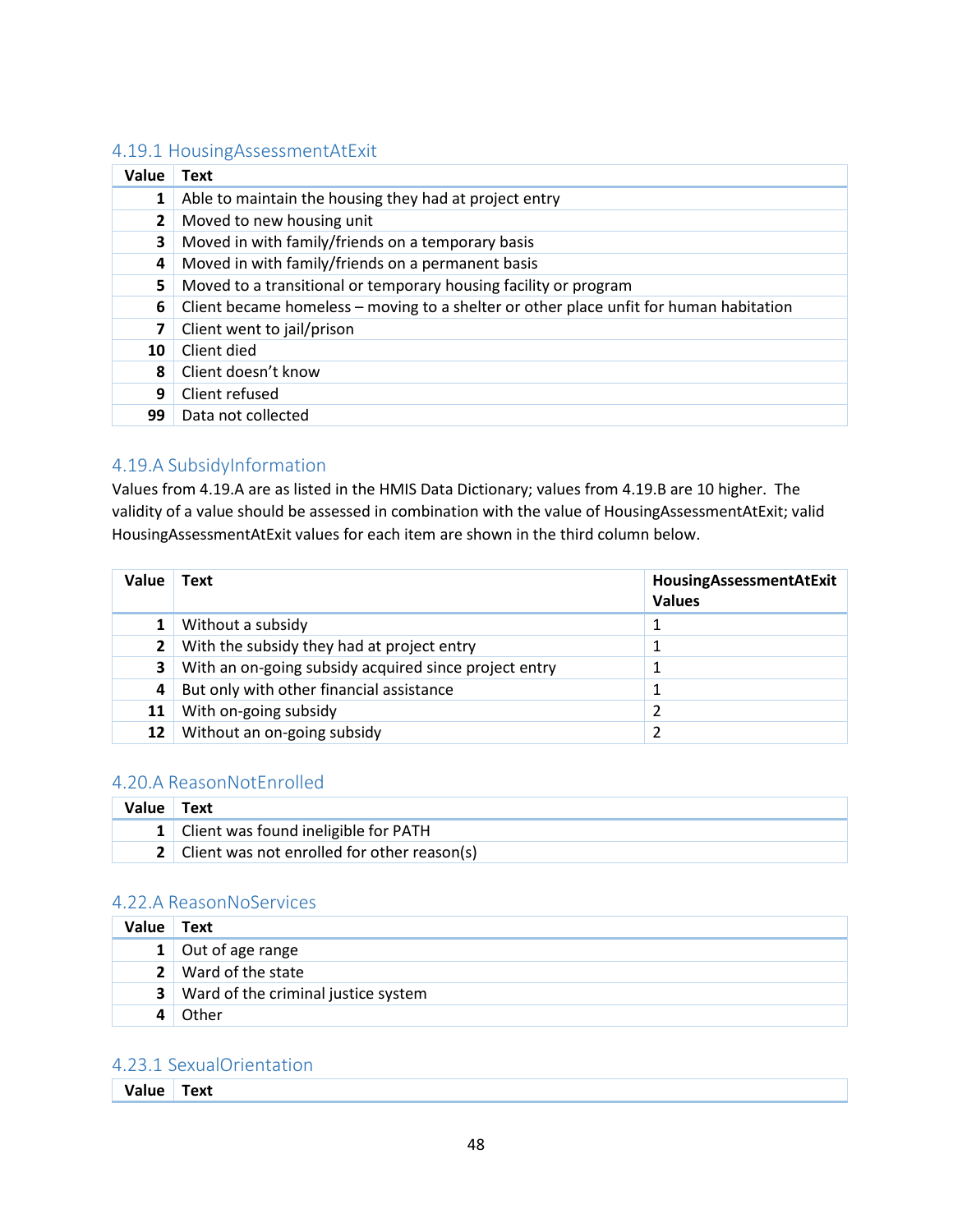| $\mathbf{1}$            | Heterosexual           |
|-------------------------|------------------------|
| $\mathbf{2}$            | Gav                    |
| $\overline{\mathbf{3}}$ | Lesbian                |
| 4                       | Bisexual               |
|                         | 5 Questioning / unsure |
|                         | 8 Client doesn't know  |
|                         | 9 Client refused       |
| 99                      | Data not collected     |

## <span id="page-49-0"></span>4.24.1 LastGradeCompleted

| Value          | <b>Text</b>                               |
|----------------|-------------------------------------------|
| $\mathbf{1}$   | Less than grade 5                         |
| $\mathbf{2}$   | Grades 5-6                                |
| 3              | Grades 7-8                                |
| $\overline{4}$ | Grades 9-11                               |
| 5.             | Grade 12                                  |
| 6              | School program does not have grade levels |
| 7              | <b>GED</b>                                |
| 10             | Some college                              |
| 8              | Client doesn't know                       |
| 9              | Client refused                            |
| 99             | Data not collected                        |

## <span id="page-49-1"></span>4.25.1 SchoolStatus

| Value          | <b>Text</b>                  |
|----------------|------------------------------|
| $\mathbf{1}$   | Attending school regularly   |
| $\overline{2}$ | Attending school irregularly |
| 3              | Graduated from high school   |
| 4              | <b>Obtained GED</b>          |
| 5              | Dropped out                  |
| 6              | Suspended                    |
| 7              | Expelled                     |
| 8              | Client doesn't know          |
| 9              | Client refused               |
| 99             | Data not collected           |

## <span id="page-49-2"></span>4.26.A EmploymentType

| Value Text |                                               |
|------------|-----------------------------------------------|
|            | $1$ Full-time                                 |
|            | 2 Part-time                                   |
|            | 3   Seasonal / sporadic (including day labor) |

## <span id="page-49-3"></span>4.26.B NotEmployedReason

**Value Text**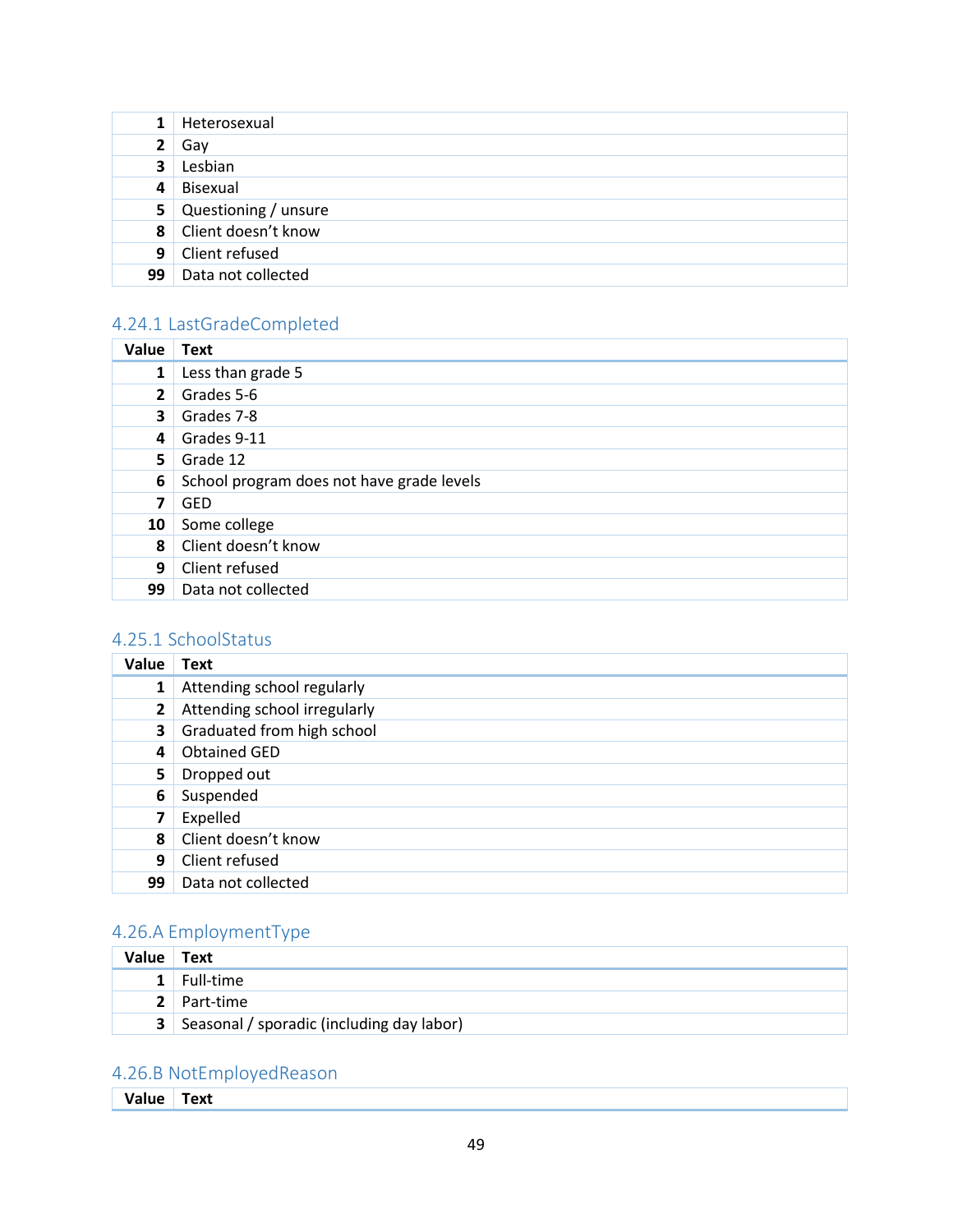| 1 Looking for work      |
|-------------------------|
| 2 In school             |
| <b>3</b> Unable to work |
| 4 Not looking for work  |

## <span id="page-50-0"></span>4.27.1 HealthStatus

Used in HealthStatus.csv if HealthCategory <> 30

| Value        | <b>Text</b>         |
|--------------|---------------------|
|              | Excellent           |
| $\mathbf{2}$ | Very good           |
| 3            | Good                |
| 4            | Fair                |
| 5            | Poor                |
| 8            | Client doesn't know |
| 9            | Client refused      |
| 99           | Data not collected  |

## <span id="page-50-1"></span>4.31.A RHYNumberofYears

| Value | Text                   |
|-------|------------------------|
|       | 1 Less than one year   |
|       | 2   1 to 2 years       |
|       | 3 3 to 5 or more years |

### <span id="page-50-2"></span>4.33.A IncarceratedParentStatus

| Value | Text                                               |
|-------|----------------------------------------------------|
|       | 1 One parent / legal guardian is incarcerated      |
|       | 2 Both parents / legal guardians are incarcerated  |
|       | 3 The only parent / legal guardian is incarcerated |

## <span id="page-50-3"></span>4.34.1 ReferralSource

| Value          | Text                                                  |
|----------------|-------------------------------------------------------|
| 1              | Self-referral                                         |
| $\overline{2}$ | Individual: parent/guardian                           |
| 3              | Individual: relative or friend                        |
| 4              | Individual: other adult or youth                      |
| 5              | Individual: partner/spouse                            |
| 6              | Individual: foster parent                             |
| 7              | Outreach project: FYSB                                |
| 10             | Outreach project: other                               |
| 11             | Temporary shelter: FYSB basic center project          |
| 12             | Temporary shelter: other youth only emergency shelter |
| 13             | Temporary shelter: emergency shelter for families     |
| 14             | Temporary shelter: emergency shelter for individuals  |
| 15             | Temporary shelter: domestic violence shelter          |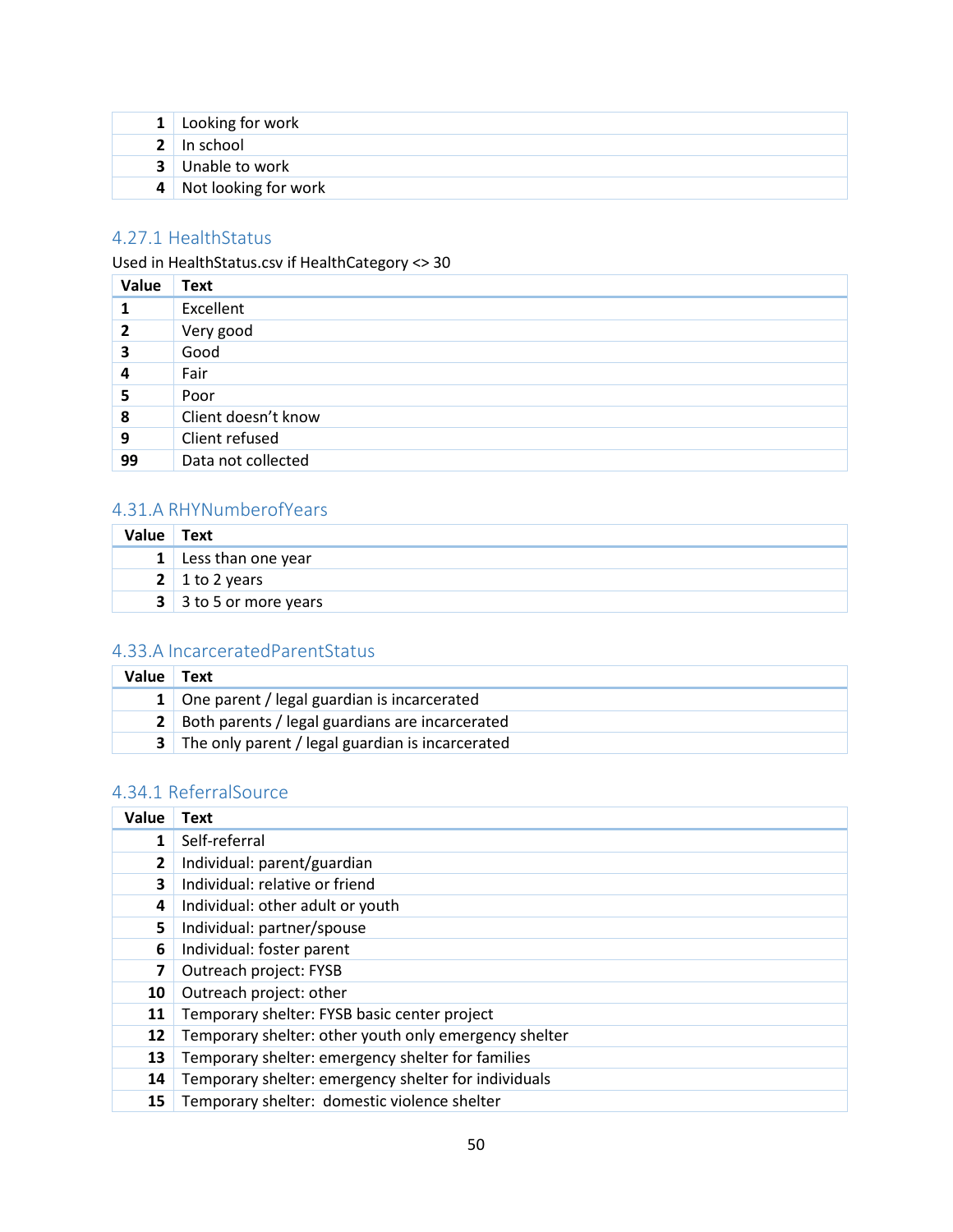| 16 | Temporary shelter: safe place                            |
|----|----------------------------------------------------------|
| 17 | Temporary shelter: other                                 |
| 18 | Residential project: FYSB transitional living project    |
| 19 | Residential project: other transitional living project   |
| 20 | Residential project: group home                          |
| 21 | Residential project: independent living project          |
| 22 | Residential project: job corps                           |
| 23 | Residential project: drug treatment center               |
| 24 | Residential project: treatment center                    |
| 25 | Residential project: educational institute               |
| 26 | Residential project: other agency project                |
| 27 | Residential project: other project                       |
| 28 | Hotline: national runaway switchboard                    |
| 29 | Hotline: other                                           |
| 30 | Other agency: child welfare/CPS                          |
| 31 | Other agency: non-residential independent living project |
| 32 | Other project operated by your agency                    |
| 33 | Other youth services agency                              |
| 34 | Juvenile justice                                         |
| 35 | Law enforcement/ police                                  |
| 36 | Religious organization                                   |
| 37 | Mental hospital                                          |
| 38 | School                                                   |
| 39 | Other organization                                       |
| 8  | Client doesn't know                                      |
| 9  | Client refused                                           |
| 99 | Data not collected                                       |

## <span id="page-51-0"></span>4.35.A CountExchangeForSex

| <b>Value</b>   | <b>Text</b>                 |
|----------------|-----------------------------|
| 1 <sup>1</sup> | $1 - 3$                     |
| 2 <sup>1</sup> | $4 - 7$                     |
|                | $3 \mid 8-11$               |
|                | $4 \mid 12 \text{ or more}$ |
|                | 8 Client doesn't know       |
| 9 <sub>1</sub> | Client refused              |
| 99             | Data not collected          |

## <span id="page-51-1"></span>4.36.1 ExitAction

| Value | <b>Text</b>    |
|-------|----------------|
|       | No             |
| ÷     | Yes            |
| 9     | Client refused |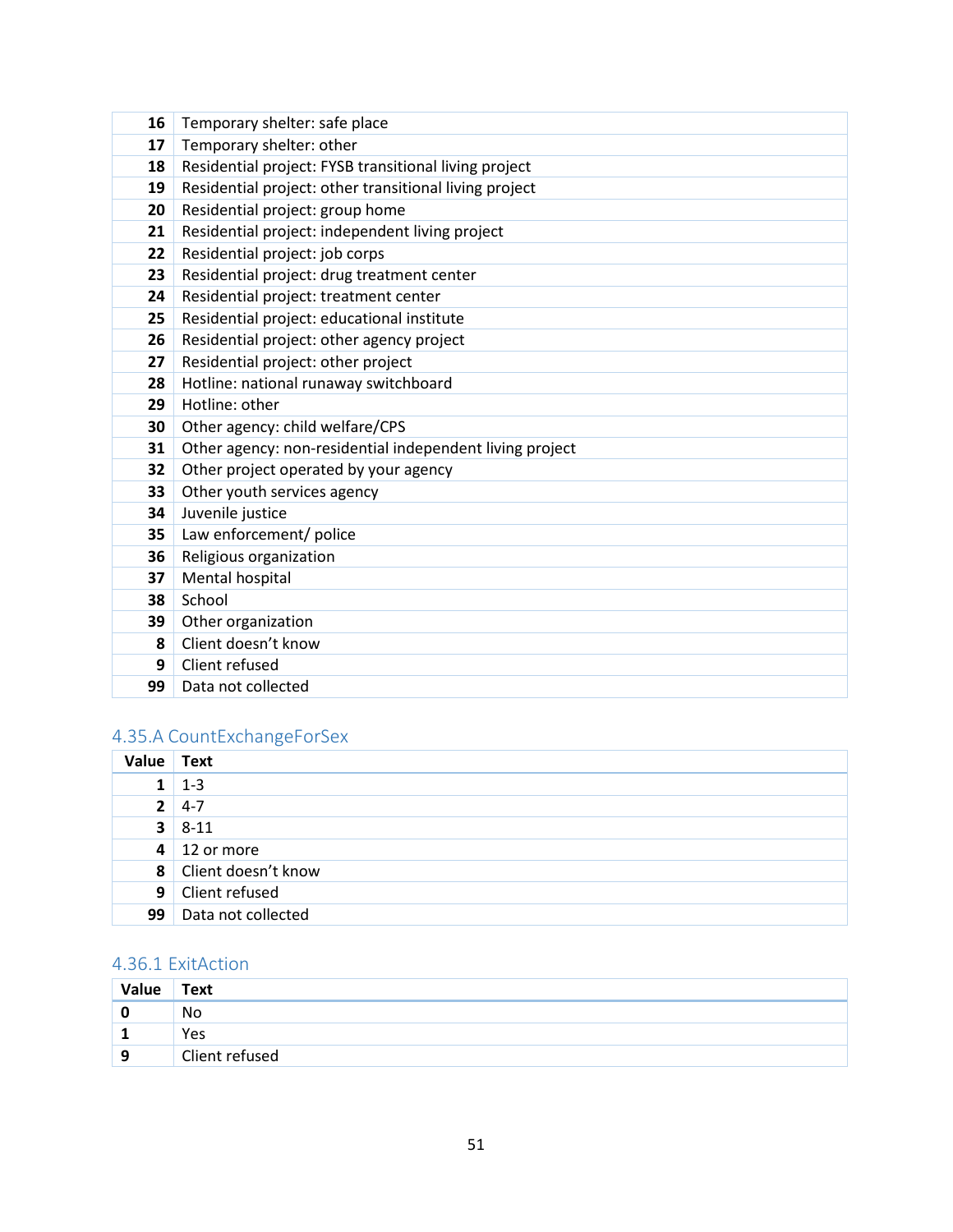## <span id="page-52-0"></span>4.37.1 ProjectCompletionStatus

| Value | Text                                                                  |
|-------|-----------------------------------------------------------------------|
|       | 1 Completed project                                                   |
|       | 2 Youth voluntarily left early                                        |
| 3     | Youth was expelled or otherwise involuntarily discharged from project |

## <span id="page-52-1"></span>4.37.A EarlyExitReason

| Value          | Text                                              |
|----------------|---------------------------------------------------|
| $\mathbf{1}$   | Left for other opportunities - independent living |
| 2 <sup>1</sup> | Left for other opportunities - education          |
| 3 <sup>1</sup> | Left for other opportunities - military           |
| $\vert$        | Left for other opportunities - other              |
| 5.             | Needs could not be met by project                 |

## <span id="page-52-2"></span>4.37.B ExpelledReason

| Value        | Text                                               |
|--------------|----------------------------------------------------|
| $1\vert$     | Criminal activity/destruction of property/violence |
| $\mathbf{2}$ | Non-compliance with project rules                  |
| 3            | Non-payment of rent/occupancy charge               |
| 4            | Reached maximum time allowed by project            |
| 5.           | Project terminated                                 |
| 6            | Unknown/disappeared                                |

## <span id="page-52-3"></span>4.39 NoAssistanceReason

| Value          | <b>Text</b>                                   |
|----------------|-----------------------------------------------|
| $\mathbf{1}$   | Applied; decision pending                     |
| 2 <sup>1</sup> | Applied; client not eligible                  |
| 3 <sup>1</sup> | Client did not apply                          |
| 4              | Insurance type not applicable for this client |
| 8              | Client doesn't know                           |
| 9              | Client refused                                |
| 99             | Data not collected                            |

## <span id="page-52-4"></span>4.41.11 MilitaryBranch

| Value Text      |                       |
|-----------------|-----------------------|
| $1 \mid$        | Army                  |
|                 | 2 Air Force           |
| 3 <sup>1</sup>  | Navy                  |
|                 | 4 Marines             |
|                 | 6 Coast Guard         |
|                 | 8 Client doesn't know |
|                 | 9 Client refused      |
| 99 <sub>1</sub> | Data not collected    |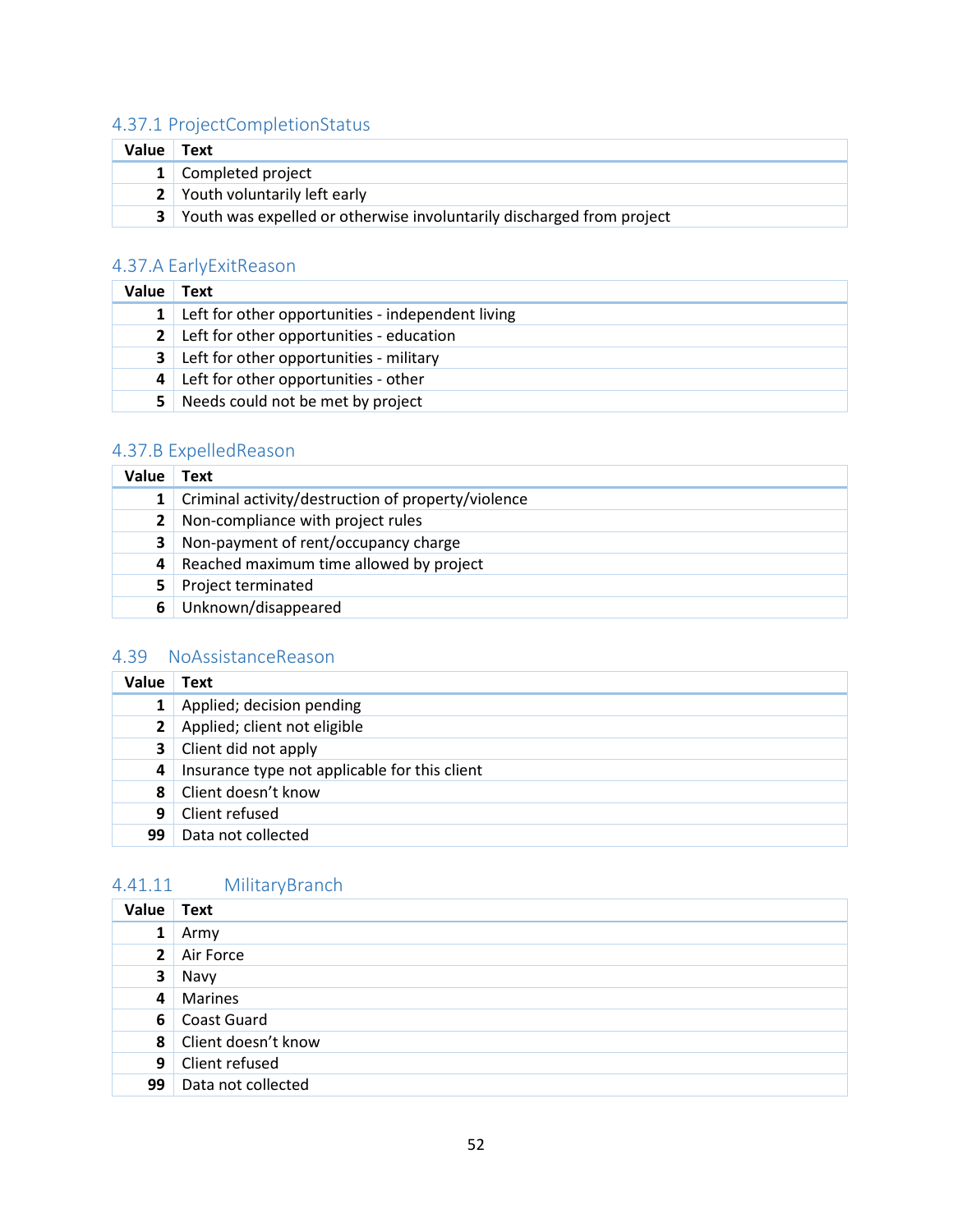## <span id="page-53-0"></span>4.41.12 DischargeStatus

| Value        | <b>Text</b>                                 |
|--------------|---------------------------------------------|
| 1            | Honorable                                   |
| $\mathbf{2}$ | General under honorable conditions          |
| 4            | Bad conduct                                 |
| 5.           | Dishonorable                                |
| 6            | Under other than honorable conditions (OTH) |
| 7            | Uncharacterized                             |
| 8            | Client doesn't know                         |
| 9            | Client refused                              |
| 99           | Data not collected                          |

### <span id="page-53-1"></span>4.42.1 PercentAMI

| <b>Value</b> | Text                |
|--------------|---------------------|
|              | 1 Less than $30\%$  |
|              | <b>2</b> 30% to 50% |
| 3 I          | Greater than 50%    |

## <span id="page-53-2"></span>4.43.5 AddressDataQuality

| <b>Value</b> | Text                                |
|--------------|-------------------------------------|
| $\mathbf 1$  | Full address                        |
|              | 2   Incomplete or estimated address |
|              | 8 Client doesn't know               |
|              | 9 Client refused                    |
| 99           | Data not collected                  |

## <span id="page-53-3"></span>4.47 TCellSource / ViralLoadSource

| Value Text |                  |
|------------|------------------|
|            | 1 Medical Report |
|            | 2 Client Report  |
|            | Other            |

### <span id="page-53-4"></span>5.3.1 DataCollectionStage

| Value Text     |                   |
|----------------|-------------------|
|                | 1 Project entry   |
| 2 <sup>1</sup> | Update            |
|                | 3 Project exit    |
| 5 <sup>1</sup> | Annual assessment |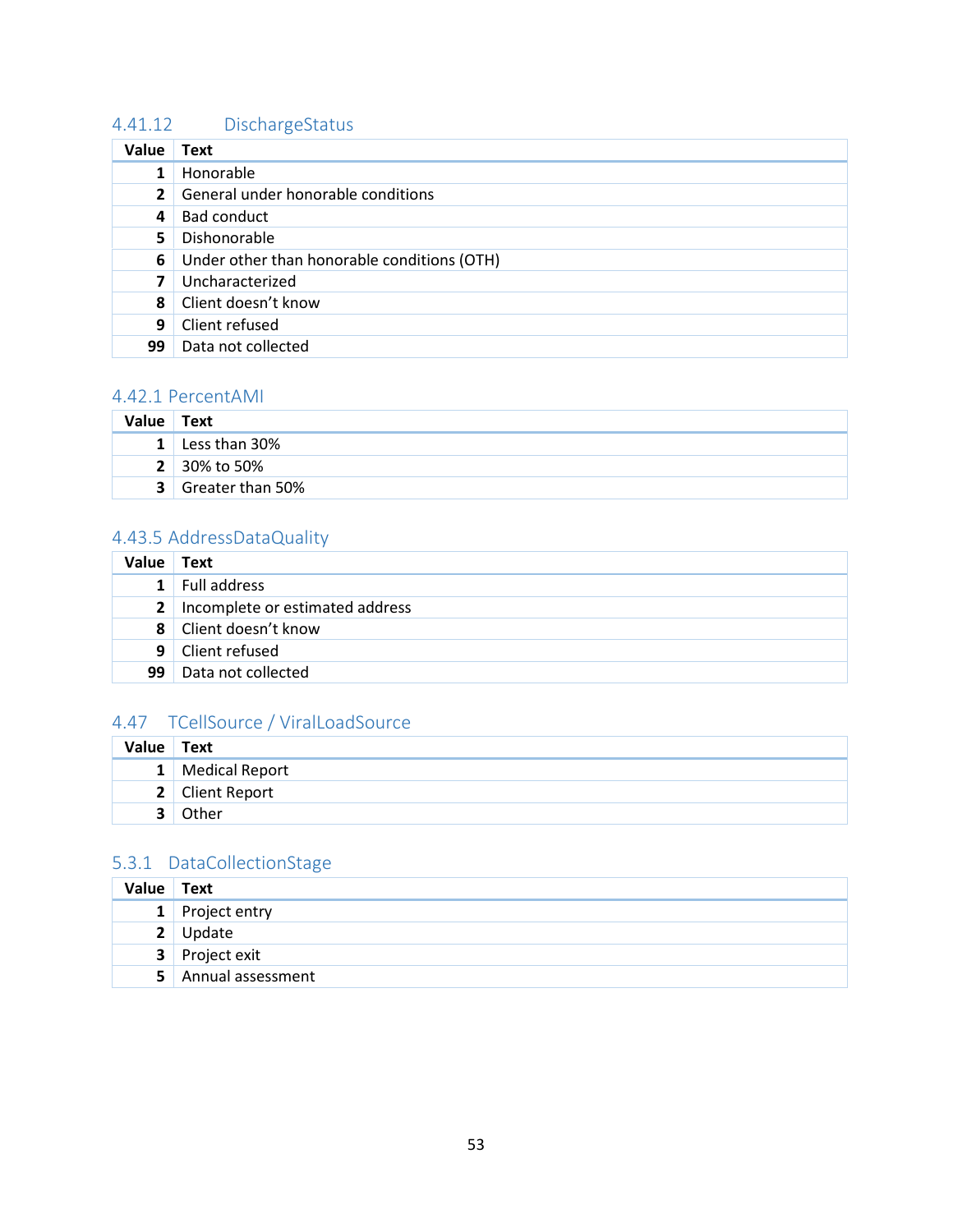## <span id="page-54-0"></span>Appendix C - Changes from 4.0 to 4.1

### <span id="page-54-1"></span>General

- Updated text to refer to HMIS Data Standards Version 3.
- Removed descriptions of 'export types' as these were misinterpreted as being separate entities from an HMIS CSV export instead of HMIS CSV exports with specific parameters. SSVF, RHY, and others will issue specific instructions for HMIS CSV exports based on the HMIS CSV Format Specifications and their specific needs.
- Copied and pasted the following text from the *Document Purpose and Scope* section to the list of assumptions for exports:

*It should be possible to export, in a standard format, all data entered into an HMIS for any data element defined by the HMIS Data Dictionary, regardless of whether or not a given data element is required based on project type or funder.* 

Added the following to the list of assumptions for exports: *Dependent fields will be null unless the parent field contains a value defined by the HMIS Data Dictionary as triggering the dependent field.*

### <span id="page-54-2"></span>[Export.csv](#page-12-1)

- **ExportDirective** added 'Other' to the list of options
- **HashStatus** added a field for *HashStatus* and descriptions of included values.

### <span id="page-54-3"></span>[Project.csv](#page-13-2)

• **ProjectCommonName** – corrected to allow null values.

### <span id="page-54-4"></span>[Funder.csv](#page-14-0)

• **Funder** – corrected list 2.6.1 to correspond to values in HMIS Data Dictionary

### <span id="page-54-5"></span>[Client.csv](#page-17-0)

- **FirstName**, **MiddleName**, **LastName**, and **SSN** added notes related to modified data types and field lengths in exports with a *HashStatus* of SHA-1 RHY
- **OtherGender** Clarification that OtherGender should be null unless Gender = Other.

### <span id="page-54-6"></span>[Enrollment.csv](#page-19-0)

- **RelationshipToHoH** There may be only one record identified as head of household (RelationshipToHoH = 1) per HouseholdID.
- **OtherResidencePrior**, **ReasonNotEnrolled**, **ReasonNoServices, MonthsHomelessPastThreeYears**– Clarification that dependent fields should be null unless parent fields have value defined in HMIS Data Dictionary.
- **3.17 Time on Streets Emergency Shelter or Safe Haven** 
	- Removed *ContinuouslyHomelessOneYear*, *MonthsHomelessThisTime*, and *StatusDocumented* fields.
	- Added *EntryFromStreetESSH* and *DateToStreetESSH* fields.
	- Modified text values for TimesHomelessPastThreeYears consistent with Data Dictionary.
	- Modified list for *MonthsHomelessPastThreeYears* to remove category for 0 months and to change value for 'More than 12 months' from 7 to 113.